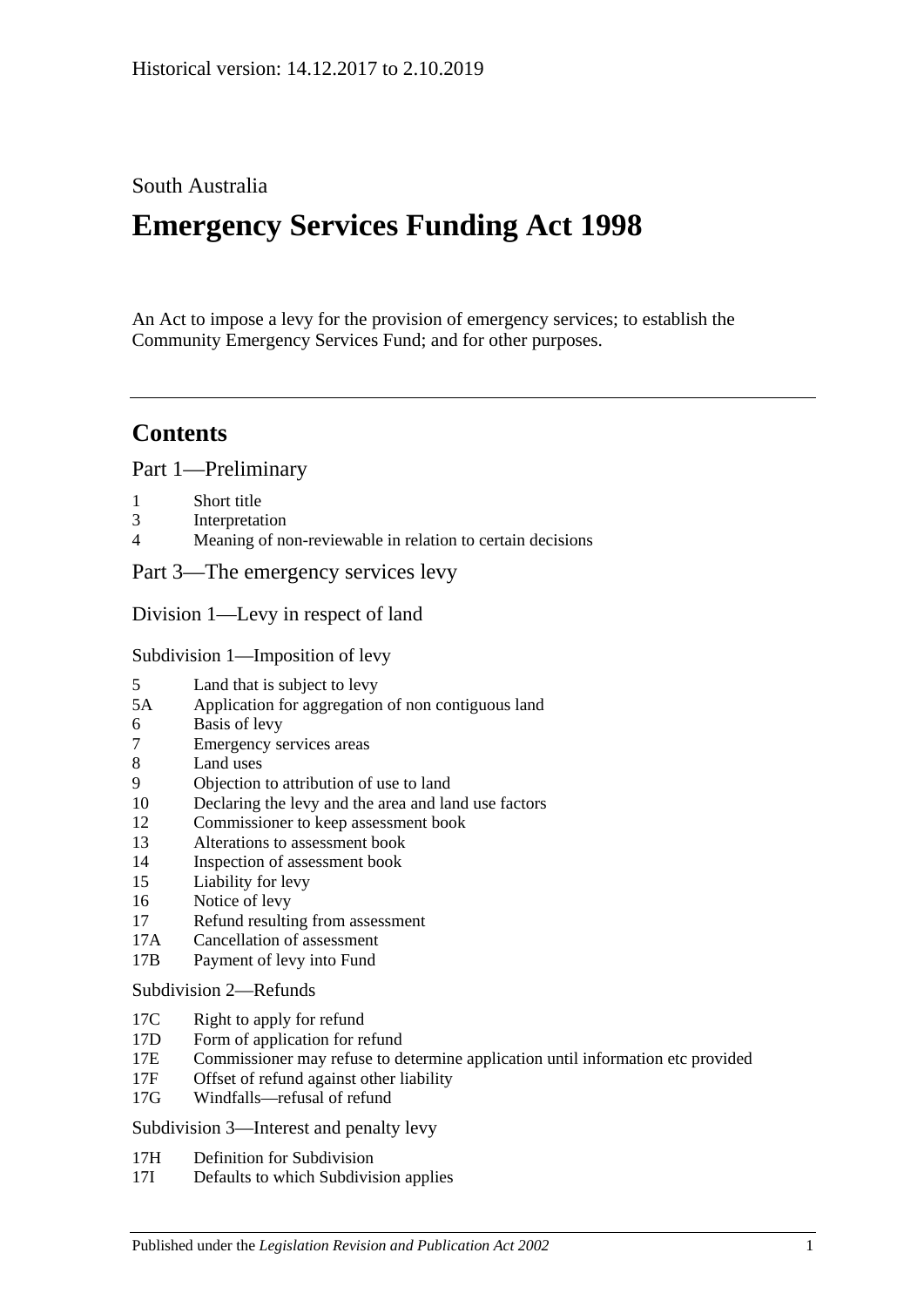- 17J [Interest](#page-14-5)
- 17K [Penalty levy](#page-15-0)
- 17L [Amount of penalty levy](#page-15-1)
- 17M [Notification of penalty levy and interest and time for payment](#page-16-0)

[Subdivision 4—Collection of levy](#page-16-1)

- 17N [Definition for](#page-16-2) Subdivision
- 17O [Recovery of levy as debt](#page-16-3)
- 17P [Joint and several liability](#page-16-4)
- 17Q [Collection of levy from third parties](#page-16-5)
- 17R [Duties of agents, trustees etc](#page-17-0)
- 18 [Levy first charge on land](#page-18-0)
- 20 [Sale of land for non-payment of levy](#page-18-1)
- 21 [Recovery of levy not affected by objection or review](#page-19-0)
- 22 [Arrangements for payment of levy](#page-20-0)
- 22A [Decisions non-reviewable](#page-20-1)
- 22B [No statute of limitation to apply](#page-20-2)

[Subdivision 5—Investigation](#page-20-3)

- 22C [Power to require information, instruments or records or attendance for examination](#page-20-4)
- 22D [Powers of entry and inspection](#page-21-0)
- 22E [Use and inspection of instruments or records produced or seized](#page-22-0)
- 22F [Self-incrimination](#page-22-1)
- 22G [Hindering or obstructing authorised officers etc](#page-22-2)
- [Subdivision 6—Secrecy](#page-23-0)
- 22H [Relevant persons](#page-23-1)
- 22I [Prohibition of certain disclosures by relevant persons](#page-23-2)
- 22J [Permitted disclosure in particular circumstances or to particular persons](#page-23-3)
- 22K [Permitted disclosures of general nature](#page-23-4)
- 22L [Prohibition of disclosures by other persons](#page-23-5)
- 22M [Restriction on power of courts to require disclosure](#page-24-0)

#### [Division 2—Levy in respect of vehicles and vessels](#page-24-1)

- 23 [Liability for levy](#page-24-2)
- 24 [Declaring the amount of the levy](#page-24-3)
- 25 [Exemption by Minister](#page-25-0)
- 26 [Objection to classification of vehicle](#page-25-1)
- 27 [Payment of levy into Fund](#page-26-0)

## [Part 4—The Community Emergency Services Fund](#page-26-1)

- 28 [The Community Emergency Services Fund](#page-26-2)
- 29 [Investment of the Fund](#page-27-0)
- 30 [Accounts](#page-27-1)

#### [Part 5—Miscellaneous](#page-27-2)

- 31 [Delegation](#page-27-3)<br>31A Evidence
- **[Evidence](#page-28-0)**
- 32 [Service of notices](#page-28-1)
- 33 [Remission of levies by regulation](#page-29-0)
- 33A [Recouping money lost on aggregation of non contiguous land](#page-29-1)
- 34 [Regulations](#page-29-2)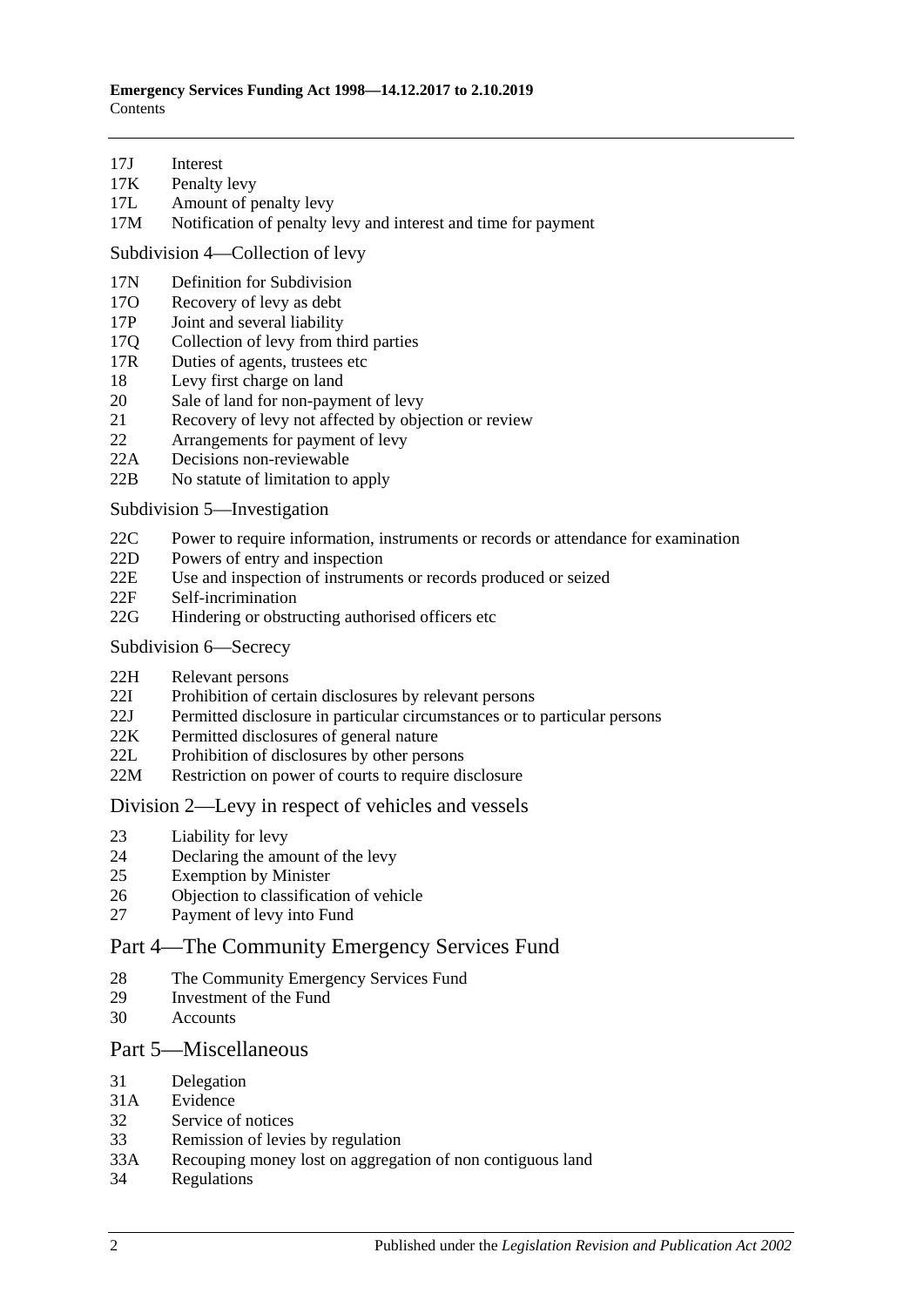#### [Schedule 1—Emergency services areas](#page-29-3)

- 1 [Greater Adelaide](#page-29-4)
- 2 [Regional Area 1](#page-30-0)

#### [Schedule 2—Transitional provisions](#page-31-0)

- 4 [Reimbursement by insurers to policy holders](#page-31-1)
- 4A [Report on changes to insurance premiums](#page-31-2)
- 5 [The Emergency Services Funding Transitional Advisory Committee](#page-31-3)
- 6 [Crown to be taken to be owner of certain land](#page-32-0)

[Legislative history](#page-34-0)

## <span id="page-2-0"></span>**The Parliament of South Australia enacts as follows:**

## **Part 1—Preliminary**

#### <span id="page-2-1"></span>**1—Short title**

This Act may be cited as the *Emergency Services Funding Act 1998*.

#### <span id="page-2-5"></span><span id="page-2-2"></span>**3—Interpretation**

(1) In this Act, unless the contrary intention appears—

*the area factor* means the factor for each of the emergency services areas declared by notice under [section](#page-9-0) 10;

*authorised officer* means a person who is an authorised officer for the purposes of the taxation laws under the *[Taxation Administration Act](http://www.legislation.sa.gov.au/index.aspx?action=legref&type=act&legtitle=Taxation%20Administration%20Act%201996) 1996*;

*Commissioner* means the person appointed or acting as the Commissioner of State Taxation, and includes a person appointed or acting as a Deputy Commissioner of State Taxation (see Part 9 of the *[Taxation Administration Act](http://www.legislation.sa.gov.au/index.aspx?action=legref&type=act&legtitle=Taxation%20Administration%20Act%201996) 1996*);

*contiguous land*—see [subsections](#page-4-5) (2) and [\(3\);](#page-4-6)

<span id="page-2-3"></span>*emergency service* means—

- (a) a service of the kind provided by—
	- (i) the South Australian Country Fire Service;
	- (ii) the South Australian Metropolitan Fire Service;
	- (iii) the South Australian State Emergency Service;
	- (iv) Surf Life Saving South Australia Inc.;
	- (v) a body or organisation that is a member of Volunteer Marine Rescue S.A. Incorporated; or
- <span id="page-2-4"></span>(b) a service provided by the South Australian Police Department—
	- (i) of a kind referred to in [paragraph](#page-2-3) (a); or
	- (ii) to assist a body or organisation referred to in [paragraph](#page-2-3) (a) in providing such a service; or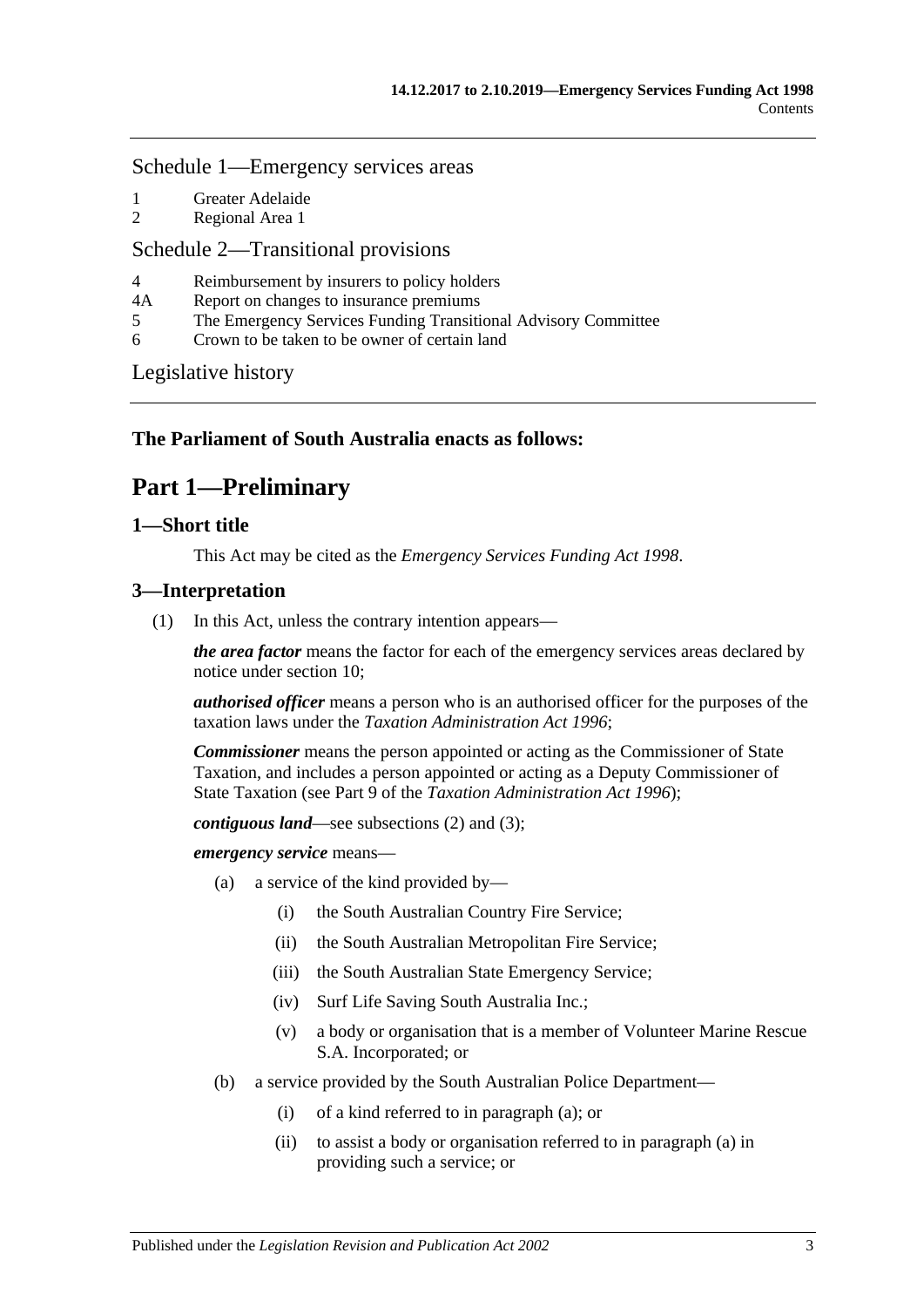(c) a service or other activity incidental or related to a service of a kind referred to in [paragraphs](#page-2-3) (a) or [\(b\);](#page-2-4)

*emergency services area* means an area prescribed by or under [section](#page-7-0) 7;

*the Fund* means the Community Emergency Services Fund established by this Act;

*the land use factor* means the factor for each of the land uses referred to in [section](#page-7-2) 8(1) declared by notice under [section](#page-9-0) 10;

*Motor Accident Commission* means the Motor Accident Commission continued in existence by the *[Motor Accident Commission Act](http://www.legislation.sa.gov.au/index.aspx?action=legref&type=act&legtitle=Motor%20Accident%20Commission%20Act%201992) 1992*;

*motor vehicle* means a motor vehicle that is required to be registered under the *[Motor](http://www.legislation.sa.gov.au/index.aspx?action=legref&type=act&legtitle=Motor%20Vehicles%20Act%201959)  [Vehicles Act](http://www.legislation.sa.gov.au/index.aspx?action=legref&type=act&legtitle=Motor%20Vehicles%20Act%201959) 1959*;

*non-reviewable decision*—see [section](#page-4-0) 4;

*owner* of land means—

- (a) where the land has been granted in fee simple—
	- (i) in the case of land that is subject to a life estate—the holder of the life estate;
	- (ii) in any other case—the holder of the estate in fee simple in the land;
- (b) in relation to dedicated land within the meaning of the *[Crown Lands Act](http://www.legislation.sa.gov.au/index.aspx?action=legref&type=act&legtitle=Crown%20Lands%20Act%201929) 1929* that has not been granted in fee simple but which is under the care, control and management of a Minister, body or other person—the Minister, body or other person;
- (c) in relation to land dedicated by or under any other Act being land that has not been granted in fee simple but which is under the care, control and management of a Minister, body or other person—the Minister, body or other person;
- <span id="page-3-1"></span>(d) where the land is unalienated land of the Crown—the Crown;
- <span id="page-3-0"></span>(e) where the land is held from the Crown under lease, licence or agreement to purchase—
	- (i) if the lease, licence or agreement confers a right to occupy the land—the person entitled to the right of occupation;
	- (ii) in any other case—the Crown,

and includes any person who has arrogated to himself or herself (whether lawfully or unlawfully) the rights of an owner of the land;

*Tribunal* means the South Australian Civil and Administrative Tribunal established under the *[South Australian Civil and Administrative Tribunal Act](http://www.legislation.sa.gov.au/index.aspx?action=legref&type=act&legtitle=South%20Australian%20Civil%20and%20Administrative%20Tribunal%20Act%202013) 2013*;

*vessel* means a vessel that is required to be registered under the *[Harbors and](http://www.legislation.sa.gov.au/index.aspx?action=legref&type=act&legtitle=Harbors%20and%20Navigation%20Act%201993)  [Navigation Act](http://www.legislation.sa.gov.au/index.aspx?action=legref&type=act&legtitle=Harbors%20and%20Navigation%20Act%201993) 1993*.

(1a) Where unalienated land of the Crown is held from the Crown under a licence, the ownership of the land for the purposes of this Act will be determined in accordance with [paragraph](#page-3-0) (e) of the definition of *owner* in [subsection](#page-2-5) (1) and not in accordance with [paragraph](#page-3-1) (d) of that definition.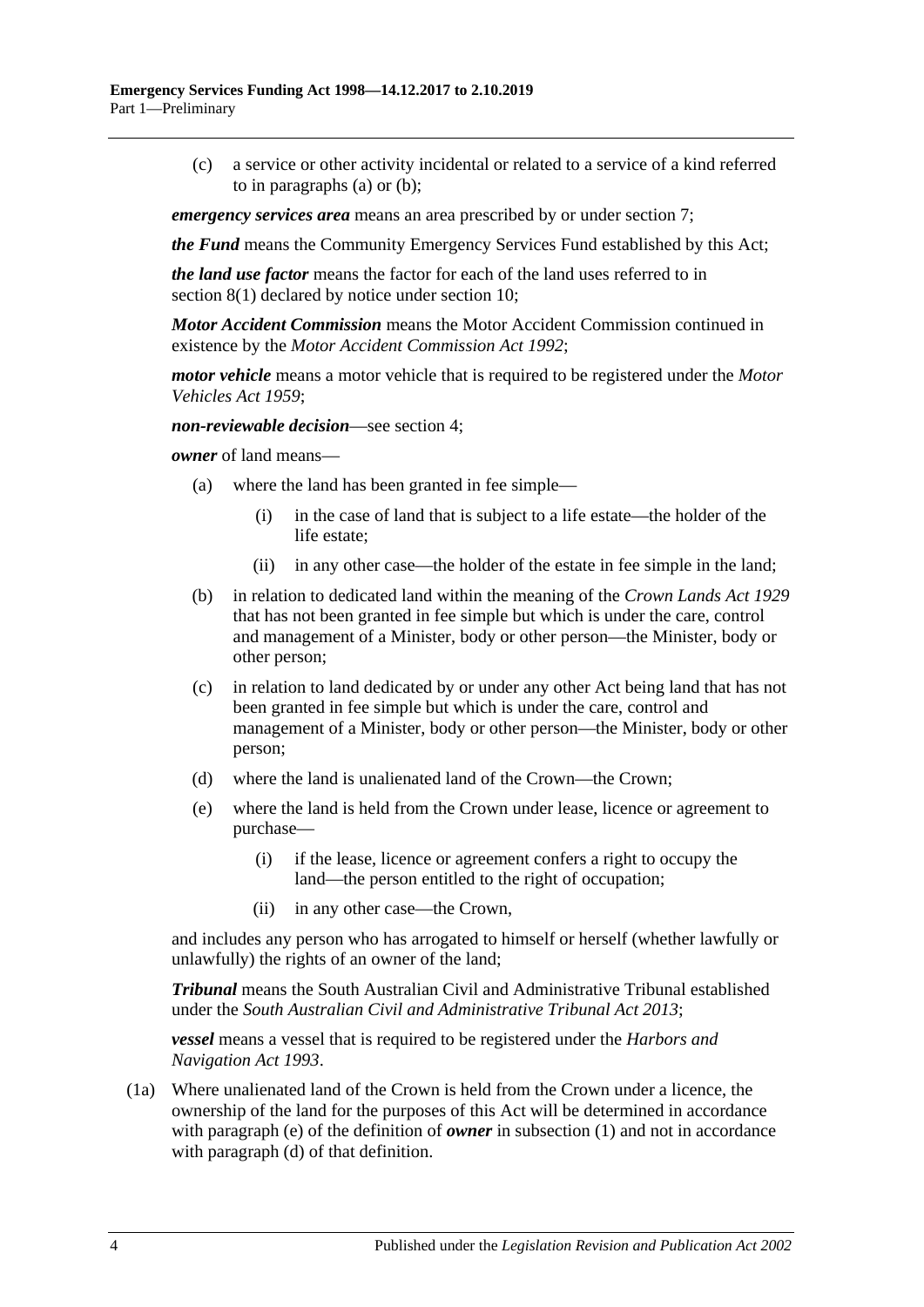- <span id="page-4-5"></span>(2) For the purposes of this Act, pieces of land will be taken to be contiguous if they abut one another at any point or if they are separated only by—
	- (a) a street, road, lane, footway, court, railway, thoroughfare or travelling stock route; or
	- (b) a reserve or other similar open space dedicated for public purposes.
- <span id="page-4-6"></span>(3) For the purposes of [subsection](#page-4-5) (2) pieces of land will be taken to be separated by intervening land if a line projected at right angles from any point on the boundary of one of them with the intervening land would intersect a boundary of the other with the intervening land.
- (4) A reference in this Act to the use of land is a reference to the predominant use of the land.

#### <span id="page-4-0"></span>**4—Meaning of non-reviewable in relation to certain decisions**

If a provision of this Act provides that a decision is a *non-reviewable decision*, no court or administrative review body has the jurisdiction or power to entertain any question as to the validity or correctness of the decision.

## <span id="page-4-1"></span>**Part 3—The emergency services levy**

## <span id="page-4-3"></span><span id="page-4-2"></span>**Division 1—Levy in respect of land**

#### **Subdivision 1—Imposition of levy**

#### <span id="page-4-4"></span>**5—Land that is subject to levy**

- (1) Subject to this Division, an emergency services levy may be assessed by the Commissioner against all land in the State in respect of each financial year.
- <span id="page-4-9"></span>(2) The levy may be assessed against—
	- (a) any piece or section of land subject to separate ownership or occupation; or
	- (b) any aggregation of contiguous land subject to the same ownership or occupation; or
	- (c) any aggregation of land pursuant to [subsection](#page-4-7) (2a).
- <span id="page-4-8"></span><span id="page-4-7"></span>(2a) Where two or more pieces or sections of land or aggregations of contiguous land are not contiguous they may be aggregated for the purposes of [subsection](#page-4-8)  $(2)(c)$  if—
	- (a) the owner or occupier of all of the land concerned is the same person; and
	- (b) all of the land is used to carry on the business of primary production and is managed as a single unit for that purpose; and
	- (c) all of the land is either situated in the area of the same council under the *[Local Government Act](http://www.legislation.sa.gov.au/index.aspx?action=legref&type=act&legtitle=Local%20Government%20Act%201999) 1999* or is situated in a part of the State that is not in the area of a council.
- (3) Where land that is subject to separate assessment in accordance with [subsection](#page-4-9) (2) is situated partly in one emergency services area and partly in another, the levy may be separately assessed against the parts of the land situated in different areas.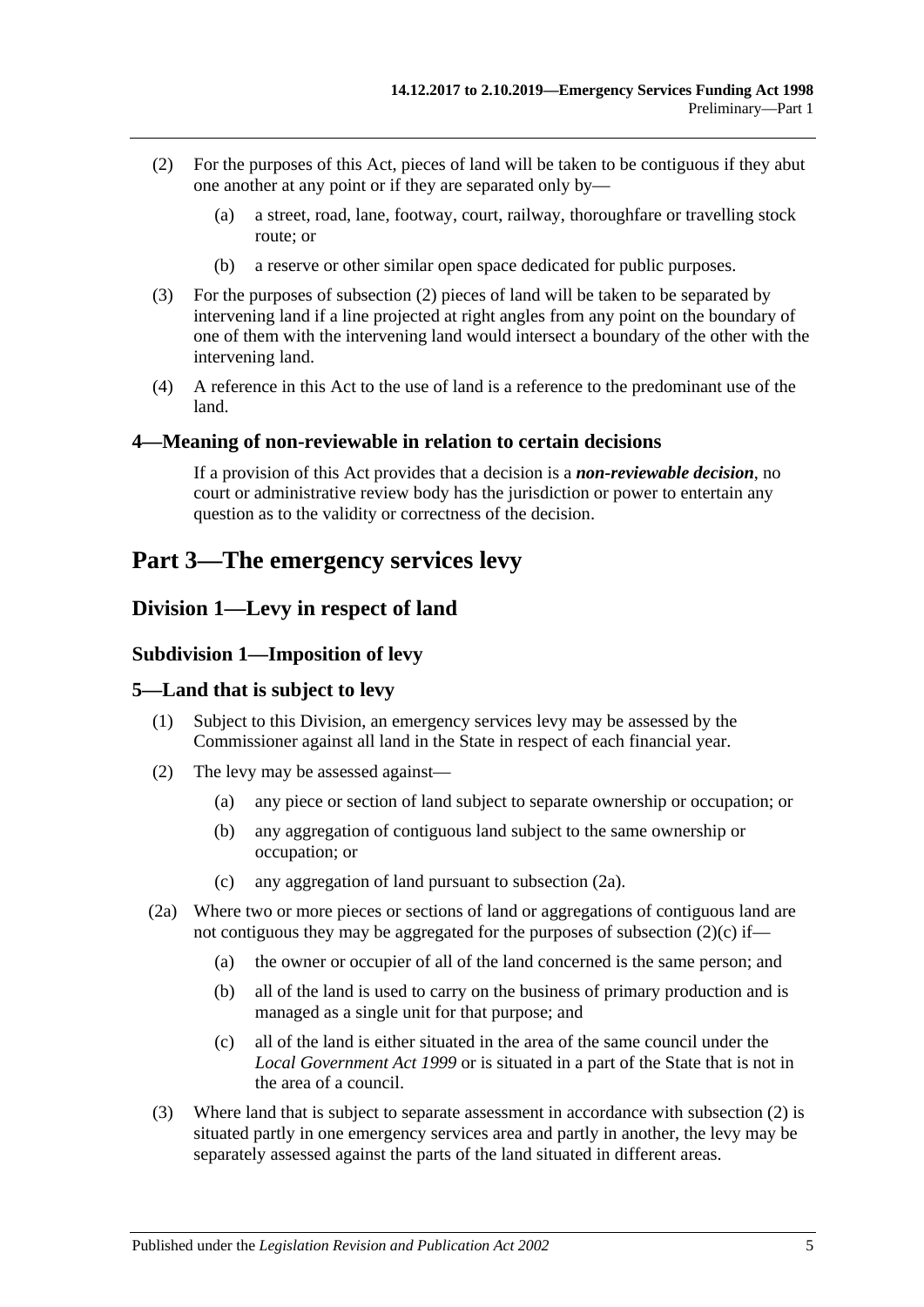- (4) Where different parts of land that is subject to separate assessment in accordance with [subsection](#page-4-9) (2) are used for different purposes referred to in [section](#page-7-1) 8, the levy may be separately assessed against each of those parts.
- (5) Where land is divided by a strata plan under the *[Strata Titles Act](http://www.legislation.sa.gov.au/index.aspx?action=legref&type=act&legtitle=Strata%20Titles%20Act%201988) 1988*
	- the levy will be assessed against the units but not against the common property; but
	- (b) the equitable interest in the common property that attaches to each unit will be regarded, for the purpose of valuation, as part of the unit.
- (6) Where land is divided by a primary, secondary or tertiary plan of community division under the *[Community Titles Act](http://www.legislation.sa.gov.au/index.aspx?action=legref&type=act&legtitle=Community%20Titles%20Act%201996) 1996*—
	- (a) in the case of the division of land by a primary plan—the levy will be assessed against the primary lots that are not divided by a secondary plan and against the development lot or lots (if any);
	- (b) in the case of the division of land by a secondary plan—the levy will be assessed against the secondary lots that are not divided by a tertiary plan and against the development lot or lots (if any);
	- (c) in the case of the division of land by a tertiary plan—the levy will be assessed against the tertiary lots and the development lot or lots (if any).
- <span id="page-5-1"></span><span id="page-5-0"></span>(7) Where land is divided by a primary, secondary or tertiary plan of community division under the *[Community Titles](http://www.legislation.sa.gov.au/index.aspx?action=legref&type=act&legtitle=Community%20Titles%20Act%201996) Act 1996*—
	- (a) in the case of the division of land by a primary plan—where the use of the common property or part of it is, in the opinion of the Valuer-General, reasonably incidental to the use of one or more of the primary lots, the levy will not be assessed against the common property, or that part of it, but the interest in the common property, or that part of it, that attaches to each primary lot will be regarded for the purposes of valuation as part of the lot;
	- (b) in the case of the division of land by a secondary plan—where the use of the common property or part of it is, in the opinion of the Valuer-General, reasonably incidental to the use of one or more of the secondary lots, the levy will not be assessed against the common property, or that part of it, but the interest in the common property, or that part of it, (and in the common property of the primary scheme referred to in [paragraph](#page-5-0) (a) (if any)) that attaches to each secondary lot will be regarded for the purposes of valuation as part of the lot;
	- (c) in the case of the division of land by a tertiary plan—where the use of the common property or part of it is, in the opinion of the Valuer-General reasonably incidental to the use of one or more of the tertiary lots, the levy will not be assessed against the common property, or that part of it, but the interest in the common property, or that part of it, (and in the common property of the primary and secondary schemes referred to in [paragraphs](#page-5-0) (a) and [\(b\)](#page-5-1) (if any)) that attaches to each tertiary lot will be regarded for the purposes of valuation as part of the lot.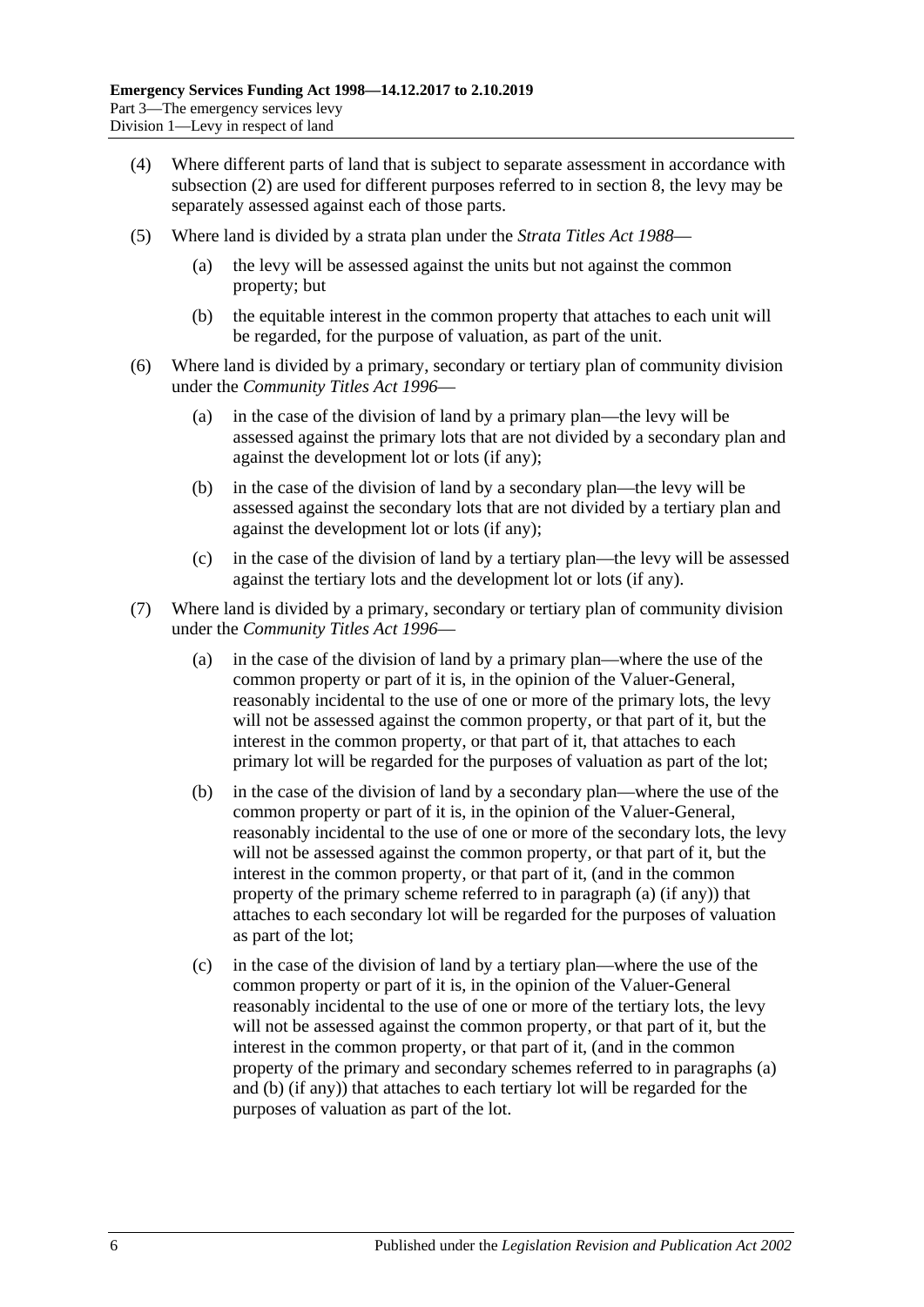- (8) Where land is divided by a primary, secondary or tertiary plan of community division under the *[Community Titles Act](http://www.legislation.sa.gov.au/index.aspx?action=legref&type=act&legtitle=Community%20Titles%20Act%201996) 1996* and the use of common property or any part of it is not, in the opinion of the Valuer-General, reasonably incidental to the use of any of the community lots, the levy will be assessed against the common property or that part of it and the relevant community corporation is liable for the levy as though it were the owner of the common property.
- (9) If a valuation of land subject to separate assessment under this Act has not been made or adopted by the Valuer-General under the *[Valuation of Land Act](http://www.legislation.sa.gov.au/index.aspx?action=legref&type=act&legtitle=Valuation%20of%20Land%20Act%201971) 1971*, the Valuer-General must make or adopt a valuation of that land under that Act.
- (10) Residential land held from the South Australian Housing Trust under a lease, licence or agreement to purchase is exempt from the imposition of a levy under this Division.

## <span id="page-6-0"></span>**5A—Application for aggregation of non contiguous land**

- (1) The owner or occupier of land may apply to the Commissioner for the aggregation of non contiguous land for the purposes of [section](#page-4-8) 5(2)(c).
- (2) The application must—
	- (a) be in writing; and
	- (b) be received by the Commissioner on or before 31 March immediately preceding the first financial year to which the aggregation of the land will relate.
- (3) The applicant must provide the Commissioner with such information and evidence as the Commissioner reasonably requires to consider the application.
- <span id="page-6-2"></span>(4) The Commissioner must serve notice of his or her decision on the applicant and, if the application is refused, the notice must include the Commissioner's reasons for refusing the application.
- (5) The applicant may apply to the Tribunal under section 34 of the *[South Australian Civil](http://www.legislation.sa.gov.au/index.aspx?action=legref&type=act&legtitle=South%20Australian%20Civil%20and%20Administrative%20Tribunal%20Act%202013)  [and Administrative Tribunal Act](http://www.legislation.sa.gov.au/index.aspx?action=legref&type=act&legtitle=South%20Australian%20Civil%20and%20Administrative%20Tribunal%20Act%202013) 2013* for a review of a decision of the Commissioner to refuse an application under this section.
- (6) An application for review must be made within 28 days after the notice is served on the applicant under [subsection](#page-6-2) (4).
- (7) If the basis on which land is aggregated for assessment purposes under [section](#page-4-8)  $5(2)(c)$ ceases to exist, the owner of the land must immediately inform the Commissioner of that fact.

Maximum penalty: \$2 500.

## <span id="page-6-5"></span><span id="page-6-1"></span>**6—Basis of levy**

- <span id="page-6-4"></span><span id="page-6-3"></span>(1) A levy may consist of—
	- (a) an amount payable in respect of each dollar of the value of land subject to assessment under this Act; or
	- (b) a fixed charge; or
	- (c) two separate components, one being the amount referred to in [paragraph](#page-6-3) (a) and the other a fixed charge under [paragraph](#page-6-4) (b).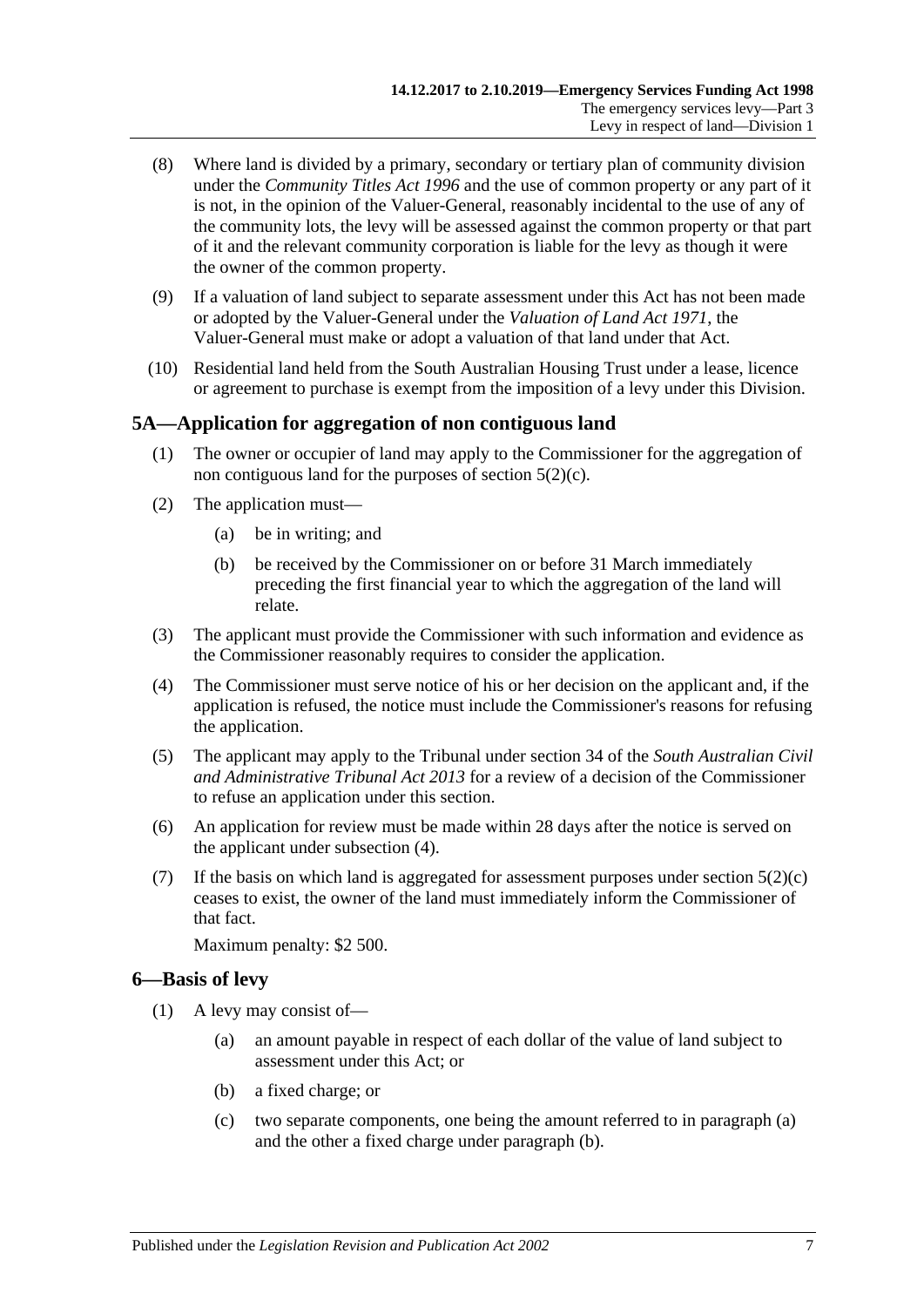- <span id="page-7-3"></span>(2) The value of the land for the purposes of [subsection](#page-6-5) (1) is determined by multiplying its capital value by the area factor and the land use factor for the land.
- (3) The capital value of land for the purposes of [subsection](#page-7-3) (2) is the capital value of the land as at 1 July in the financial year to which the levy relates determined or adopted by the Valuer-General under the *[Valuation of Land Act](http://www.legislation.sa.gov.au/index.aspx?action=legref&type=act&legtitle=Valuation%20of%20Land%20Act%201971) 1971*.

## <span id="page-7-0"></span>**7—Emergency services areas**

- (1) The State is divided into the following emergency services areas for the purpose of determining the area factor:
	- (a) "Greater Adelaide" being the combined areas of the councils listed in [Schedule 1](#page-29-3) comprising Metropolitan Adelaide and the Adelaide hills;
	- (b) "Regional area 1" being the areas of the cities and towns listed in [Schedule 1;](#page-29-3)
	- (c) "Regional area 2" being that part of the State that is within the area of a council but is not part of Greater Adelaide or Regional area 1;
	- (d) "Regional area 3" being that part of the State that is not within the area of a council.
- (2) The Governor may, by proclamation—
	- (a) revoke one or more of the areas into which the State is divided by this section (or by a proclamation under this subsection) and reconstitute the part of the State affected as one or more emergency services areas for the purposes of this Act; or
	- (b) vary the boundaries of two or more emergency services areas.
- (3) For the purposes of determining the amount of the levy payable in respect of land, the land will be taken to be situated in the emergency services area in which it was situated on 1 July in the financial year to which the levy relates.

## <span id="page-7-2"></span><span id="page-7-1"></span>**8—Land uses**

- <span id="page-7-6"></span><span id="page-7-5"></span><span id="page-7-4"></span>(1) The following land uses are prescribed for the purposes of determining the land use factor:
	- (a) commercial;
	- (b) industrial;
	- (c) residential;
	- (d) rural;
	- (e) all uses other than those referred to in [paragraphs](#page-7-4) (a), [\(b\),](#page-7-5) [\(c\)](#page-7-6) or [\(d\).](#page-7-7)
- <span id="page-7-7"></span>(2) Land will be taken to be used for one of the purposes referred to in [subsection](#page-7-2) (1) if, in the opinion of the Valuer-General, it is being predominantly used for that purpose on the relevant day.
- (3) Land (except vacant land) that was not being used on the relevant day will be taken to be used for the purpose for which it was last used on a continuing basis.
- (4) Vacant land that is not used for any purpose and that would not, but for this subsection, fall within [paragraph](#page-7-7) (d) of [subsection](#page-7-2) (1) will be taken to fall within that paragraph whether it is situated in a rural area or in any other part of the State.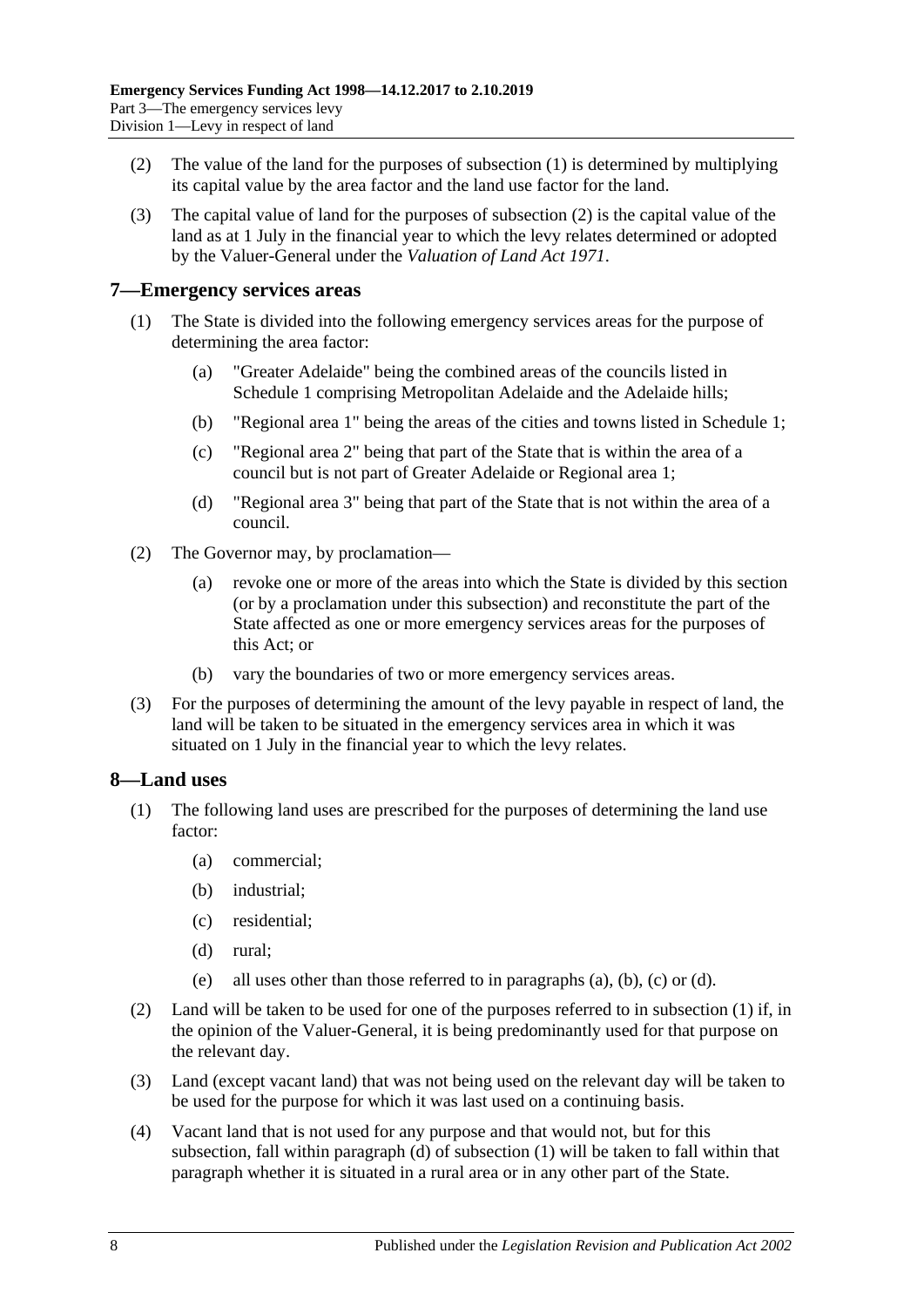#### (5) In this section—

*commercial* use of land means a use of land defined by the Local Government Regulations as *commercial shop*, *commercial office* or *commercial other*;

*industrial* use of land means a use of land defined by the Local Government Regulations as *industry light* or *industry other*;

*Local Government Regulations* means the *[Local Government \(General\)](http://www.legislation.sa.gov.au/index.aspx?action=legref&type=act&legtitle=Local%20Government%20(General)%20Regulations%201999)  [Regulations](http://www.legislation.sa.gov.au/index.aspx?action=legref&type=act&legtitle=Local%20Government%20(General)%20Regulations%201999) 1999*;

*the relevant day* in respect of a financial year specified in a notice under [section](#page-9-1) 10(1) means the day (whether occurring on, before or after the day on which the notice is published in the Gazette) specified in the notice as the relevant day in respect of that year;

*residential* use of land means a use of land defined by the Local Government Regulations as *residential*;

*rural* use of land means a use of land defined by the Local Government Regulations as *primary production*.

## <span id="page-8-0"></span>**9—Objection to attribution of use to land**

- (1) The owner of land may object to the attribution of a particular use to the land by the Valuer-General.
- (2) The objection must be made to the Minister and must—
	- (a) be in writing; and
	- (b) set out—
		- (i) the grounds of the objection; and
		- (ii) the land use that should, in the objector's opinion, be attributed to the land; and
	- (c) be served on the Minister within 60 days after the objector receives notice under [section](#page-12-0) 16 of the levy payable by him or her.
- (3) The Minister may decide any such objection as he or she thinks fit and must notify the objector in writing of his or her decision and the reasons for it.
- (4) An objector who is dissatisfied with the Minister's decision may apply to the Tribunal under section 34 of the *[South Australian Civil and Administrative Tribunal Act](http://www.legislation.sa.gov.au/index.aspx?action=legref&type=act&legtitle=South%20Australian%20Civil%20and%20Administrative%20Tribunal%20Act%202013) 2013* for a review of the Minister's decision.
- (4a) An application for review must be made within 21 days after notification of the Minister's decision to the objector.
- (5) Except as provided by this section, the attribution of a particular land use to land under this Division cannot be challenged.
- (6) The determination of an objection under this section only affects the attribution of a use to land for the purposes of this Act.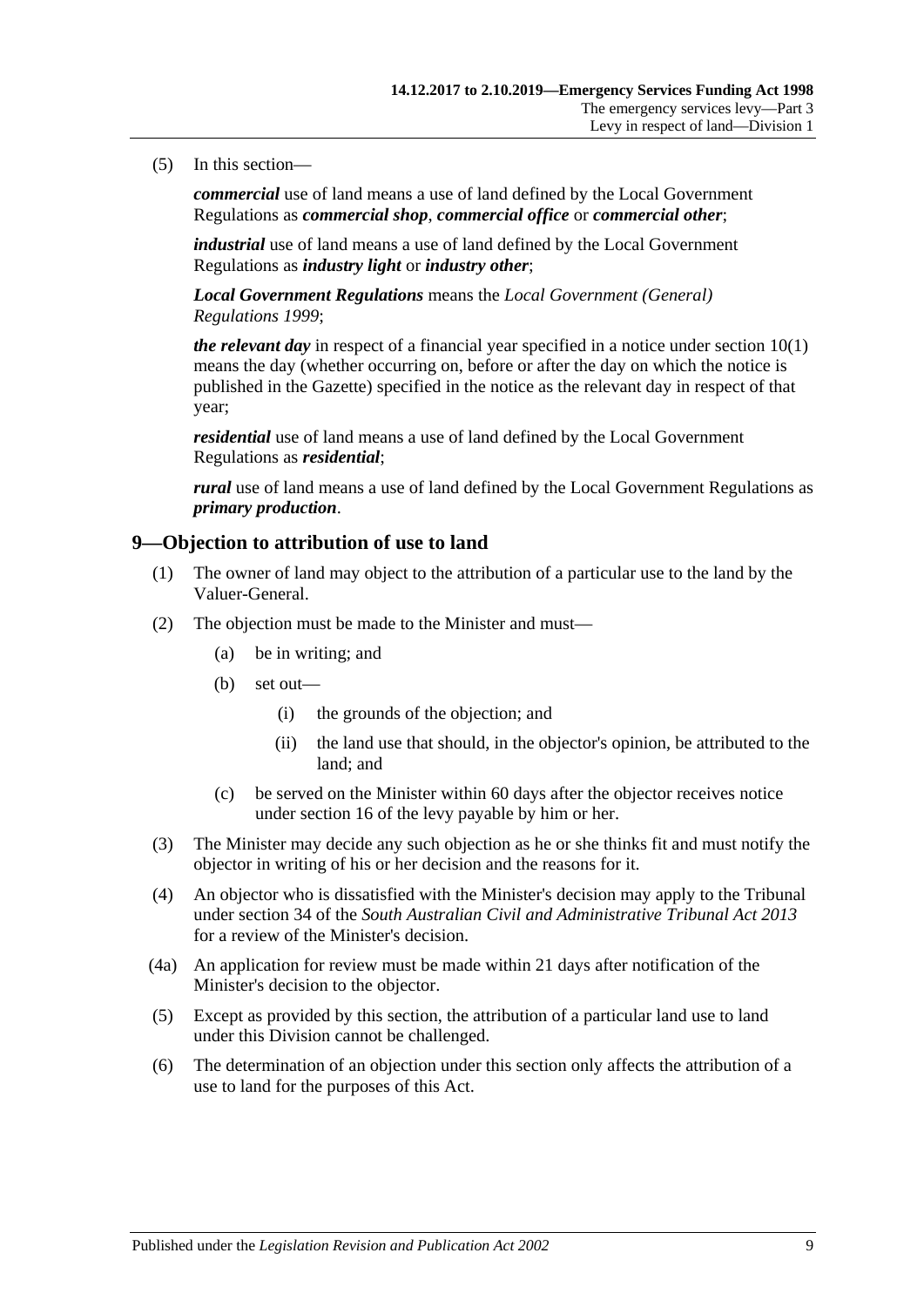## <span id="page-9-1"></span><span id="page-9-0"></span>**10—Declaring the levy and the area and land use factors**

- (1) The Governor may, by notice published in the Gazette on the recommendation of the Minister, declare—
	- (a) the levy; and
	- (b) where the levy, or a component of the levy, is an amount payable in respect of each dollar of the value of land—
		- (i) the area factor for each of the emergency services areas; and
		- (ii) the land use factor for each of the land uses referred to in [section](#page-7-2) 8(1); and
		- (iii) the relevant day for the purposes of [section](#page-7-1) 8,

for the financial year specified in the notice.

- (2) Where the levy, or a component of the levy, is a fixed charge, the amount of the charge must be the same for each piece, section or aggregation of contiguous land subject to separate assessment that is situated in the same emergency services area.
- (3) The notice must be published before the commencement of the financial year to which it relates.
- <span id="page-9-5"></span><span id="page-9-2"></span>(4) The Minister must, before making a recommendation to the Governor under [subsection](#page-9-1) (1), determine—
	- (a) the amount that, in the Minister's opinion, needs to be raised by means of the levy under this Division to fund emergency services in the relevant financial year; and
	- (b) the amounts to be expended in that financial year for various kinds of emergency services and the other purposes referred to in [section](#page-27-4) 28(4); and
	- (c) as far as practicable, the extent to which the various parts of the State will benefit from the application of that amount.
- <span id="page-9-4"></span>(5) Before making a recommendation to the Governor under [subsection](#page-9-1) (1) as to the amount of the levy and the values of the area factors and the land use factors to be included in the notice published under that subsection and before making the determinations under [subsection](#page-9-2) (4), the Minister must refer to the Economic and Finance Committee of Parliament a written statement setting out the determinations that the Minister proposes making under [subsection](#page-9-2) (4) in respect of the relevant financial year and must not make recommendations to the Governor under [subsection](#page-9-1) (1) or determinations under [subsection](#page-9-2) (4) until the Committee has reported to Parliament or has failed to report within the time required by [subsection](#page-9-3) (5a).
- <span id="page-9-3"></span>(5a) It is a function of the Economic and Finance Committee of Parliament to enquire into, consider and report on the Minister's statement within 21 days after it is referred to the Committee under [subsection](#page-9-4) (5).
- (6) A notice published under [subsection](#page-9-1) (1) must—
	- (a) include a statement of the amount determined by the Minister under [subsection](#page-9-5)  $(4)(a)$ ; and
	- (b) include a description of the method used in determining that amount;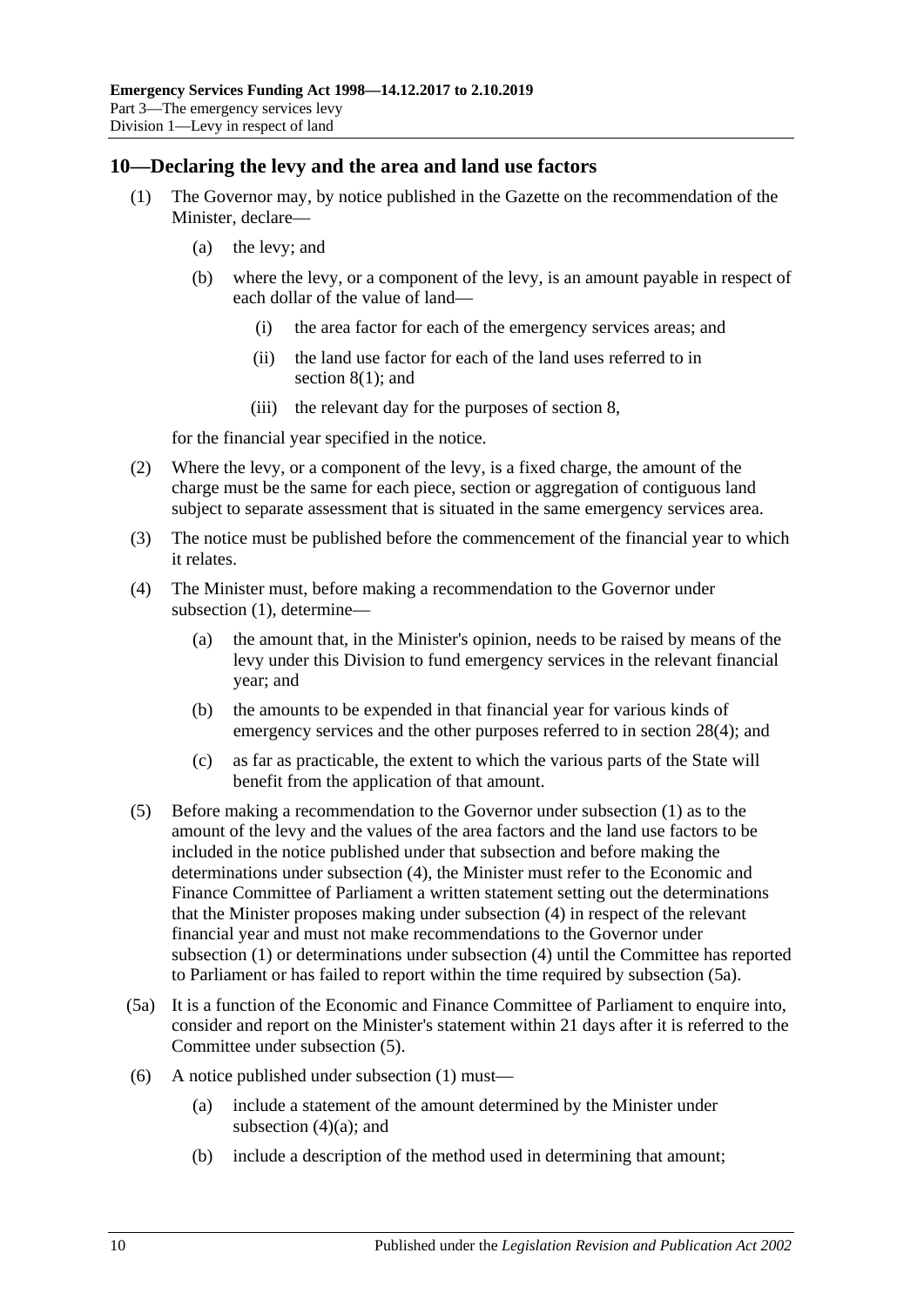- (7) The Minister must, as soon as practicable after the publication of a notice under [subsection](#page-9-1) (1), cause a copy of the notice to be laid before both Houses of Parliament.
- (8) After the first notice declaring a levy under [subsection](#page-9-1) (1) has been published in the Gazette, the Governor must not declare a further levy under that subsection in respect of a subsequent year unless—
	- (a) the amount of the levy is the same as, or less than, the amount of the levy declared by the first notice; or
	- (b) the notice declaring the levy has been authorised by a resolution passed by both Houses of Parliament.
- (9) No proceedings for judicial review or for a declaration, injunction, writ, order or other remedy may be brought before a court, tribunal or other person or body to challenge or question the amount of the levy or the value of the area factor or the land use factor declared in a notice under [subsection](#page-9-1) (1).

## <span id="page-10-1"></span><span id="page-10-0"></span>**12—Commissioner to keep assessment book**

(1) The Commissioner must ensure that a record (the *assessment book*) is kept in which is entered—

 $(a)$  —

- (i) a brief description of each separate piece or section of land or aggregation of contiguous land that is subject to separate assessment for the emergency services levy under this Act; and
- (ii) the capital value for the time being determined or adopted by the Valuer-General of that land; and
- (b) the name and address of the owner of the land; and
- (c) the land use of the land; and
- (d) such other information as may be prescribed by regulation.
- (2) Notwithstanding [subsection](#page-10-1) (1), where the Commissioner is satisfied that the inclusion in the assessment book of the name or address of any person would place at risk the personal safety of that person, a member of that person's family or any other person, the Commissioner may suppress the name or address from the assessment book.
- (3) Where the Commissioner is satisfied that a person's address is suppressed from the roll under the *[Electoral Act](http://www.legislation.sa.gov.au/index.aspx?action=legref&type=act&legtitle=Electoral%20Act%201985) 1985*, the Commissioner may—
	- (a) where the person's residential address is included in respect of land that the person owns but does not occupy—suppress the person's residential address from the assessment book;
	- (b) where the person's residential address is land described in the assessment book—suppress the person's name from the assessment book in relation to that land.
- (4) The assessment book may—
	- (a) be kept in any form (whether in the form of a book or not) that allows for the accurate recording of information and easy access to that information;
	- (b) be kept in different parts at different places;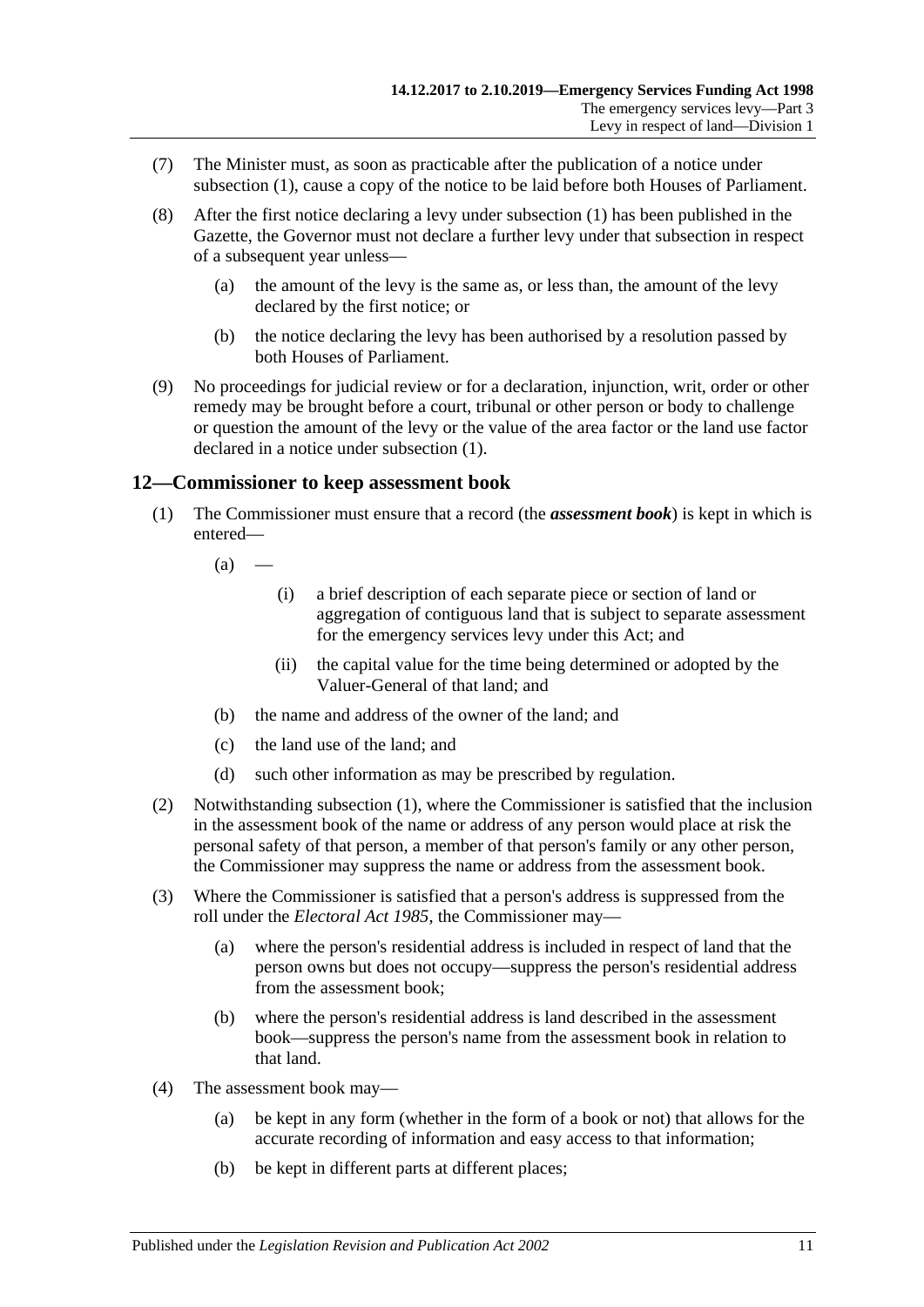- (c) where the Commissioner delegates the duty to keep the assessment book—be kept in different parts by different persons.
- (5) The Commissioner may make any alteration to the assessment book that may be necessary to keep the book in a correct and up to date form.
- (6) The Commissioner may require a council or any other person who has information that is necessary or useful for—
	- (a) the purpose of compiling the assessment book and keeping it in an up to date form; or
	- (b) any other purpose related to the administration of this Act,

to provide that information to the Commissioner (or to any other person nominated by the Commissioner) in the form specified by the Commissioner.

#### <span id="page-11-3"></span><span id="page-11-0"></span>**13—Alterations to assessment book**

- (1) Application may be made to the Commissioner for an alteration of the assessment book by an owner of land on the ground that particular information entered in the assessment book is incorrect or has not been recorded in accordance with this Act.
- (2) An application under [subsection](#page-11-3) (1) must be made in a manner and form approved by the Commissioner.
- <span id="page-11-4"></span>(3) The Commissioner must notify the applicant in writing of the Commissioner's decision, and if the application is refused, the notice must include the Commissioner's reasons for refusing the application.
- (4) An applicant who is dissatisfied with the decision of the Commissioner on the application may apply to the Tribunal under section 34 of the *[South Australian Civil](http://www.legislation.sa.gov.au/index.aspx?action=legref&type=act&legtitle=South%20Australian%20Civil%20and%20Administrative%20Tribunal%20Act%202013)  [and Administrative Tribunal Act](http://www.legislation.sa.gov.au/index.aspx?action=legref&type=act&legtitle=South%20Australian%20Civil%20and%20Administrative%20Tribunal%20Act%202013) 2013* for a review of the Commissioner's decision.
- (5) An application for review must be made within 21 days after notification of the Commissioner's decision under [subsection](#page-11-4) (3).

#### <span id="page-11-1"></span>**14—Inspection of assessment book**

A person is entitled, on payment of a fee fixed by the Minister—

- (a) to inspect the assessment book during ordinary office hours; or
- (b) to a copy of an entry made in the assessment book.

#### <span id="page-11-5"></span><span id="page-11-2"></span>**15—Liability for levy**

- (1) The person who is the owner of land at 12.01 a.m. on 1 July in the financial year for which a levy has been declared is liable to pay the levy to the Commissioner.
- <span id="page-11-6"></span>(2) Two or more persons who own the same land are jointly and severally liable for the levy in respect of that land and are entitled to contribution between each other in proportion to the value of their respective interests in the land.
- (3) A subsequent owner of land is liable for a levy, or a part of a levy, in respect of that land that has not been paid by the person or persons primarily liable under [subsection](#page-11-5)  $(1)$  or  $(2)$ .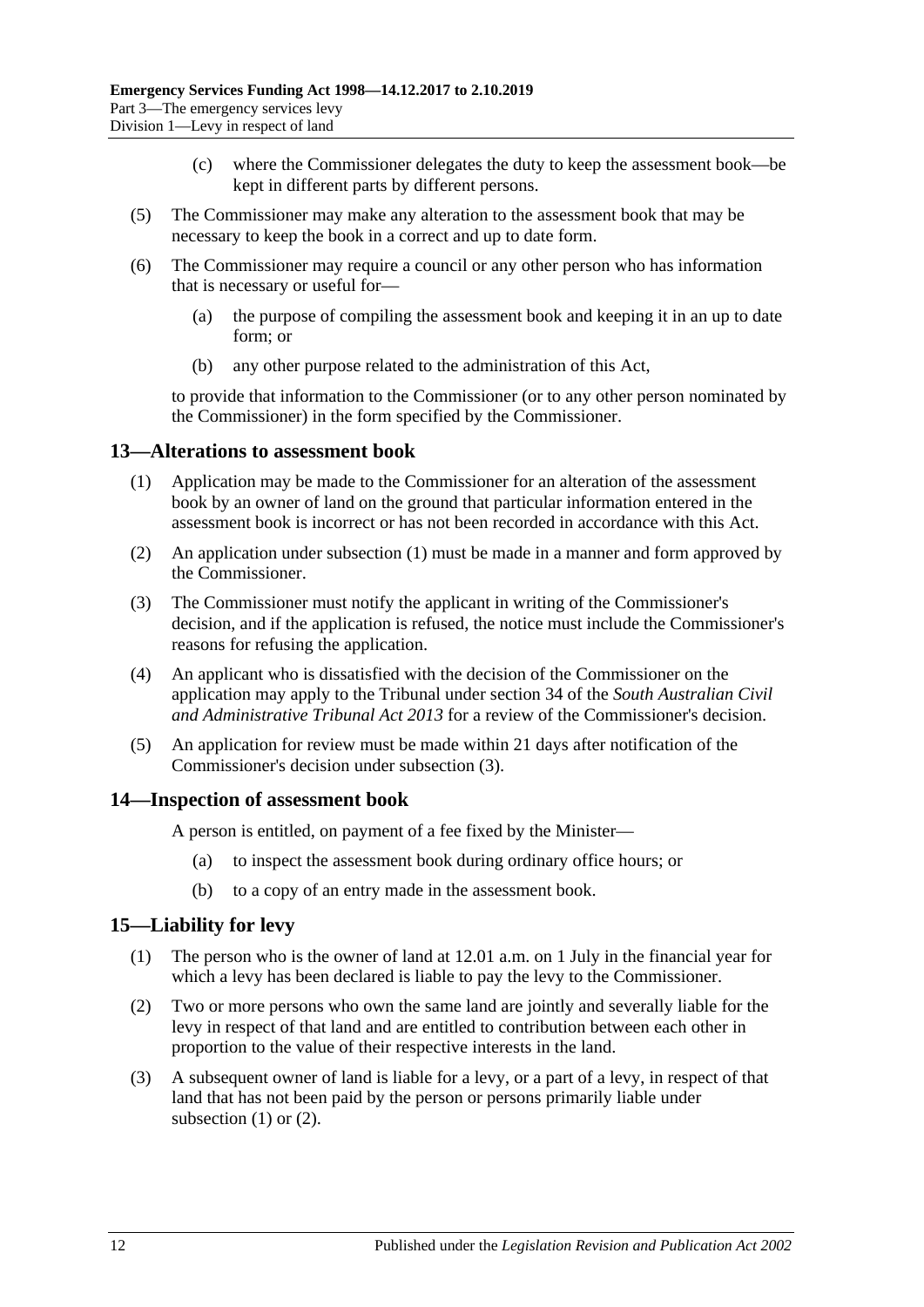- (4) A subsequent owner who has paid the whole or part of a levy is entitled to recover—
	- (a) the amount paid from the person primarily liable or, if there are two or more such persons, from any one or more of them;
	- (b) a part of the amount paid from his or her co-owner (if any) that is in proportion to the value of their respective interests in the land.
- <span id="page-12-2"></span>(5) A subsequent owner who has paid an amount to his or her co-owner under [subsection](#page-12-2) (4)(b) is entitled to recover that amount from the person primarily liable or, if there are two or more such persons, from any one or more of them.
- (6) In this section—

*subsequent owner* of land includes a person who has ceased to be an owner of the land.

#### <span id="page-12-0"></span>**16—Notice of levy**

- (1) The Commissioner must serve notice of the amount of the levy that is payable in respect of land for a financial year on the person who was the owner of the land at 12.01 a.m. on 1 July in that year.
- (2) The notice must state—
	- (a) the amount of the levy; and
	- (b) the area factor and the land use factor applicable to the land; and
	- (c) the capital value of the land; and
	- (d) the date (being at least 28 days after the notice is served) by which the levy must be paid; and
	- (da) if the person liable to pay the levy is also liable to pay interest or a penalty levy under [Subdivision 3—](#page-14-2)the amount of the interest or penalty levy; and
	- (e) such other information as is required by regulation.
- (3) Where there are two or more owners of land, service of the notice on one of them will be taken to be service on both or all of them.
- (4) The notice required to be served under this section may be served as a separate notice or, with the approval of the Commissioner, as part of any other notice served by a public authority or other person.
- (5) Where the same person owns two or more pieces, sections or aggregations of contiguous land subject to separate assessment, separate notices or one combined notice may be served on the owner.

## <span id="page-12-1"></span>**17—Refund resulting from assessment**

If the result of an assessment of a person's liability to pay a levy or other amount under this Division is that the person has made an overpayment, the Commissioner must, subject to [Subdivision 2,](#page-13-2) refund the amount overpaid.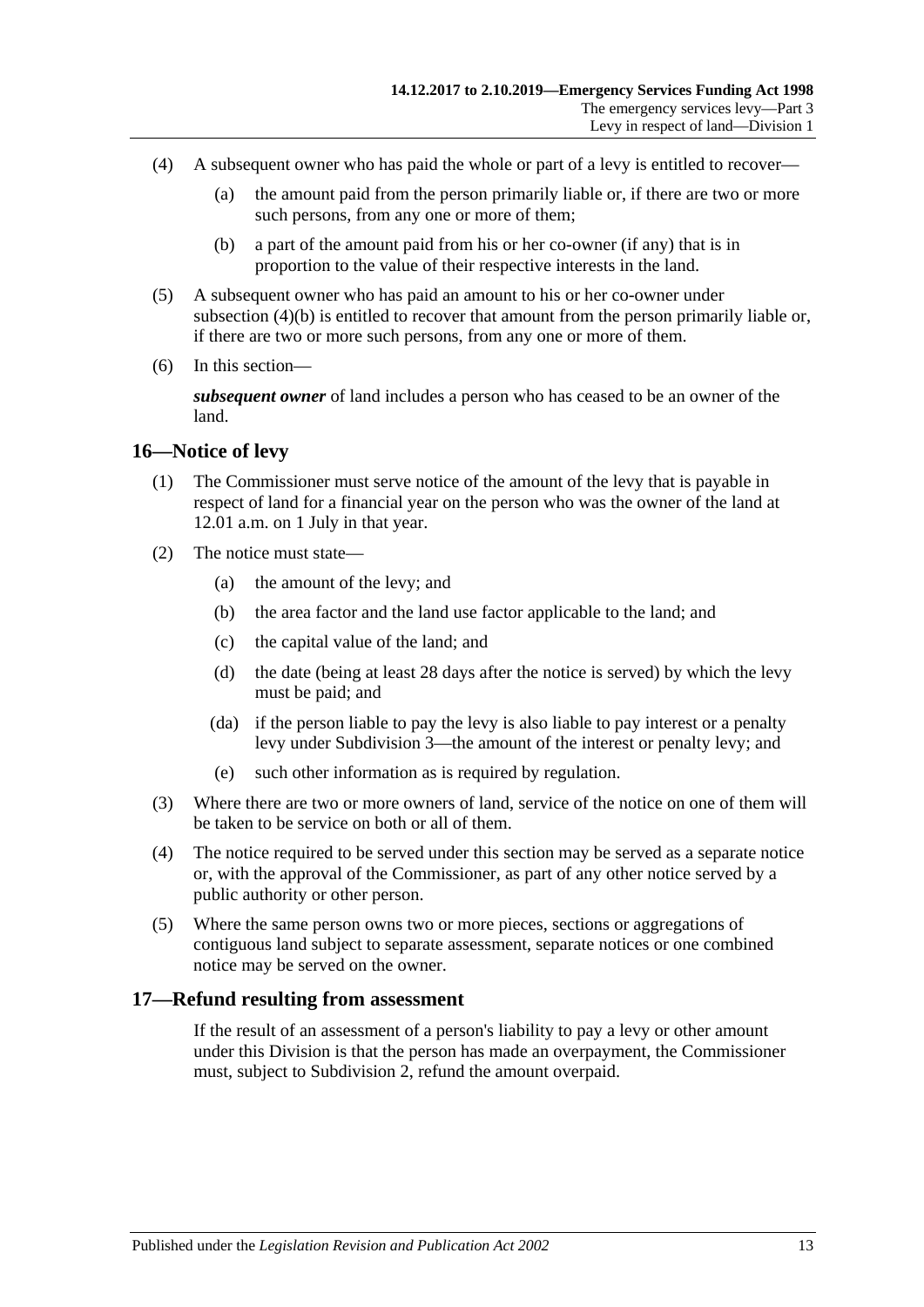## <span id="page-13-0"></span>**17A—Cancellation of assessment**

If the Commissioner is satisfied that—

- (a) an assessment of a person's liability to pay a levy or other amount under this Division has been made in error; and
- (b) no amount has been paid as required under the assessment,

the Commissioner may cancel the assessment.

#### <span id="page-13-1"></span>**17B—Payment of levy into Fund**

- (1) Subject to [subsection](#page-13-6) (2), the Commissioner must pay money received in payment of the levy, a penalty levy or interest under this Division into the Fund.
- <span id="page-13-6"></span>(2) Money received in payment of the levy, a penalty levy or interest may, instead of being paid into the Fund, be applied towards payment of any refund required to be paid under this Division.

## <span id="page-13-2"></span>**Subdivision 2—Refunds**

## <span id="page-13-3"></span>**17C—Right to apply for refund**

- (1) A person may make application for a refund of an amount that has been overpaid by the person under this Division.
- (2) An application for a refund cannot be made under this section more than 5 years after the person made the payment to the Commissioner in respect of which the refund is sought.
- (3) A determination under this section as to whether there has been an overpayment, or as to the amount of an overpayment, is to be made in accordance with the legal interpretations and assessment practices generally applied by the Commissioner in relation to matters of the kind in question at the time the person made the payment in respect of which the refund is sought except to the extent that any departure from those interpretations and practices is required by legislative change made after the payment.
- (4) If the result of determination of an application under this section is that the applicant has made an overpayment, the Commissioner must, subject to the other provisions of this Subdivision, refund the amount overpaid.

## <span id="page-13-4"></span>**17D—Form of application for refund**

An application for a refund must be made to the Commissioner in a form approved by the Commissioner.

## <span id="page-13-5"></span>**17E—Commissioner may refuse to determine application until information etc provided**

- <span id="page-13-7"></span>(1) If the Commissioner has, under [Subdivision 5,](#page-20-3) made a requirement of an applicant for a refund for the purposes of determining the application, the Commissioner may refuse to determine the application until the applicant complies with the requirement.
- (2) A refusal under [subsection](#page-13-7) (1) is a non-reviewable decision.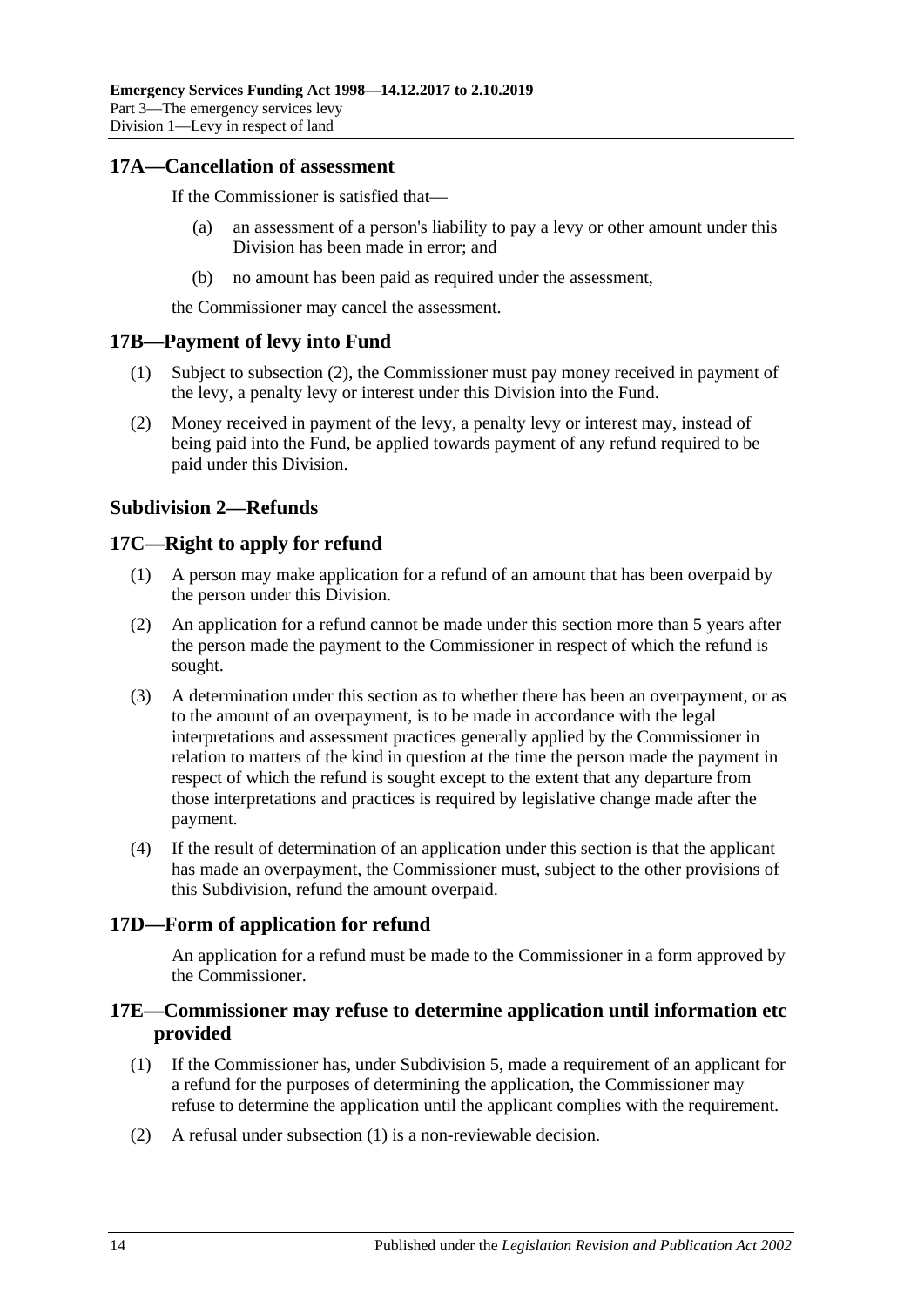## <span id="page-14-0"></span>**17F—Offset of refund against other liability**

- (1) The Commissioner may apply the whole or part of an amount that would otherwise be required to be refunded to meet any amount payable by the applicant under this Division.
- (2) The whole or part of an amount that would otherwise be required to be refunded may be credited towards a person's future liability under this Division, but only with the person's consent.
- (3) A decision under this section is a non-reviewable decision.

## <span id="page-14-6"></span><span id="page-14-1"></span>**17G—Windfalls—refusal of refund**

- (1) The Commissioner may refuse to make a refund if—
	- (a) the amount of the levy, penalty levy or interest to be refunded has been passed on to another person; and
	- (b) the applicant has not reimbursed that other person in an amount equivalent to the amount passed on to that other person.
- (2) A decision under [subsection](#page-14-6) (1) is a non-reviewable decision.

## <span id="page-14-2"></span>**Subdivision 3—Interest and penalty levy**

## <span id="page-14-3"></span>**17H—Definition for Subdivision**

In this Subdivision—

*deliberate default* means a default to which this Subdivision applies that wholly or partly consists of or results from a deliberate act or omission by the person liable to pay the levy or a person acting on his or her behalf and includes a default to which this Subdivision applies where the person liable to pay the levy, or a person acting on his or her behalf, deliberately failed to provide information to the Commissioner, or deliberately misinformed or misled the Commissioner, in relation to the person's liability to pay the levy in contravention of this Act.

## <span id="page-14-4"></span>**17I—Defaults to which Subdivision applies**

This Subdivision applies to a default consisting of a failure by a person to pay, in accordance with this Act, the whole or part of a levy that the person is liable to pay under this Division.

## <span id="page-14-7"></span><span id="page-14-5"></span>**17J—Interest**

- $(1)$  If—
	- (a) a default to which this Subdivision applies occurs; or
	- (b) a person fails to pay, in accordance with this Act, the whole or part of a penalty levy payable in respect of a default to which this Subdivision applies,

the person in default is liable to pay interest on the amount of the levy or penalty levy unpaid at the interest rate from time to time applying under this section.

(2) Interest is not payable under [subsection](#page-14-7) (1) in respect of a failure to pay interest under this section.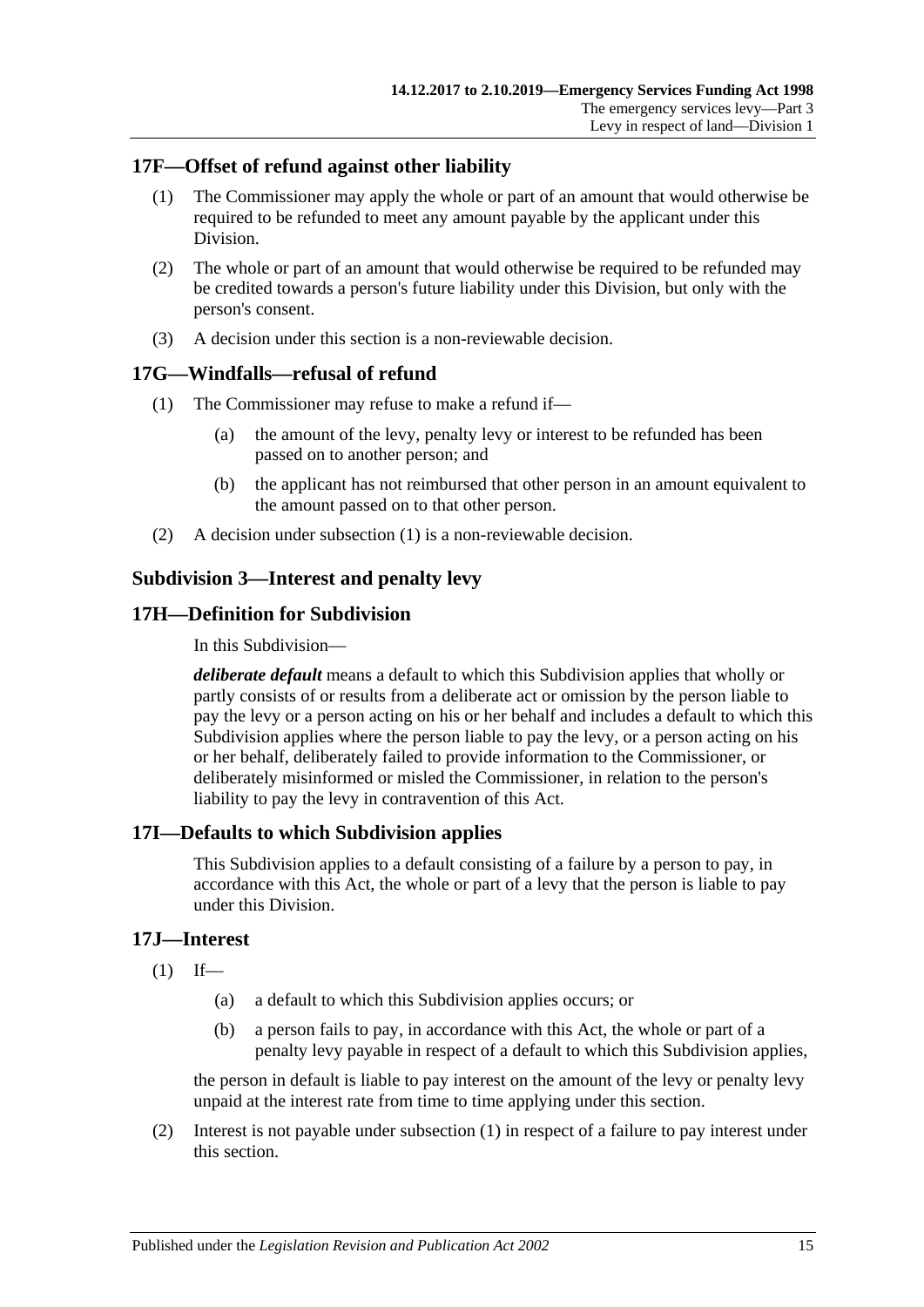- (3) Subject to [subsection](#page-15-2) (4), interest accrues on a daily basis—
	- (a) on the amount of a levy unpaid—from the date stated for payment of the levy in the notice under [section](#page-12-0) 16; and
	- (b) on the amount of a penalty levy unpaid—from the date stated for payment of the penalty levy in the notice under [section](#page-16-0) 17M.
- <span id="page-15-2"></span>(4) If the amount of interest payable for the time being would, apart from this subsection, be less than \$20, no interest is payable.
- (5) If judgment is given by or entered in a court for an amount that represents or includes the whole or part of an unpaid levy or an unpaid penalty levy, the interest rate applying under this section continues to apply in relation to the amount of the levy or penalty levy unpaid, while it remains unpaid, to the exclusion of any other interest rate.
- <span id="page-15-3"></span>(6) The Commissioner may, at the Commissioner's discretion, remit interest otherwise payable by any amount.
- (7) A decision under [subsection](#page-15-3) (6) is a non-reviewable decision.
- (8) The interest rate that applies under this section is the sum of—
	- (a) the market rate (within the meaning of section 26 of the *[Taxation](http://www.legislation.sa.gov.au/index.aspx?action=legref&type=act&legtitle=Taxation%20Administration%20Act%201996)  [Administration Act](http://www.legislation.sa.gov.au/index.aspx?action=legref&type=act&legtitle=Taxation%20Administration%20Act%201996) 1996*); and
	- (b) 8% per annum.

#### <span id="page-15-0"></span>**17K—Penalty levy**

- (1) If a default to which this Subdivision applies occurs, the person in default is liable to pay a penalty levy in addition to the amount of the unpaid levy.
- (2) However, if the Commissioner is satisfied that the default was not a deliberate default and did not result, wholly or partly, from a failure by the person, or a person acting on his or her behalf, to take reasonable care to comply with the requirements of this Act, a penalty levy is not payable.
- (3) If the amount of a penalty levy payable in respect of the default would, apart from this subsection, be less than \$20, no penalty levy is payable in respect of the default.
- <span id="page-15-4"></span>(4) The Commissioner may, at the Commissioner's discretion, remit a penalty levy otherwise payable by any amount.
- (5) A decision under [subsection](#page-15-4) (4) is a non-reviewable decision.
- (6) A penalty levy imposed under this Subdivision is in addition to interest.

#### <span id="page-15-1"></span>**17L—Amount of penalty levy**

The amount of a penalty levy payable in respect of a default to which this Subdivision applies is—

- (a) in the case of a deliberate default—75% of the amount of the levy unpaid; or
- (b) in any other case—25% of the amount of the levy unpaid.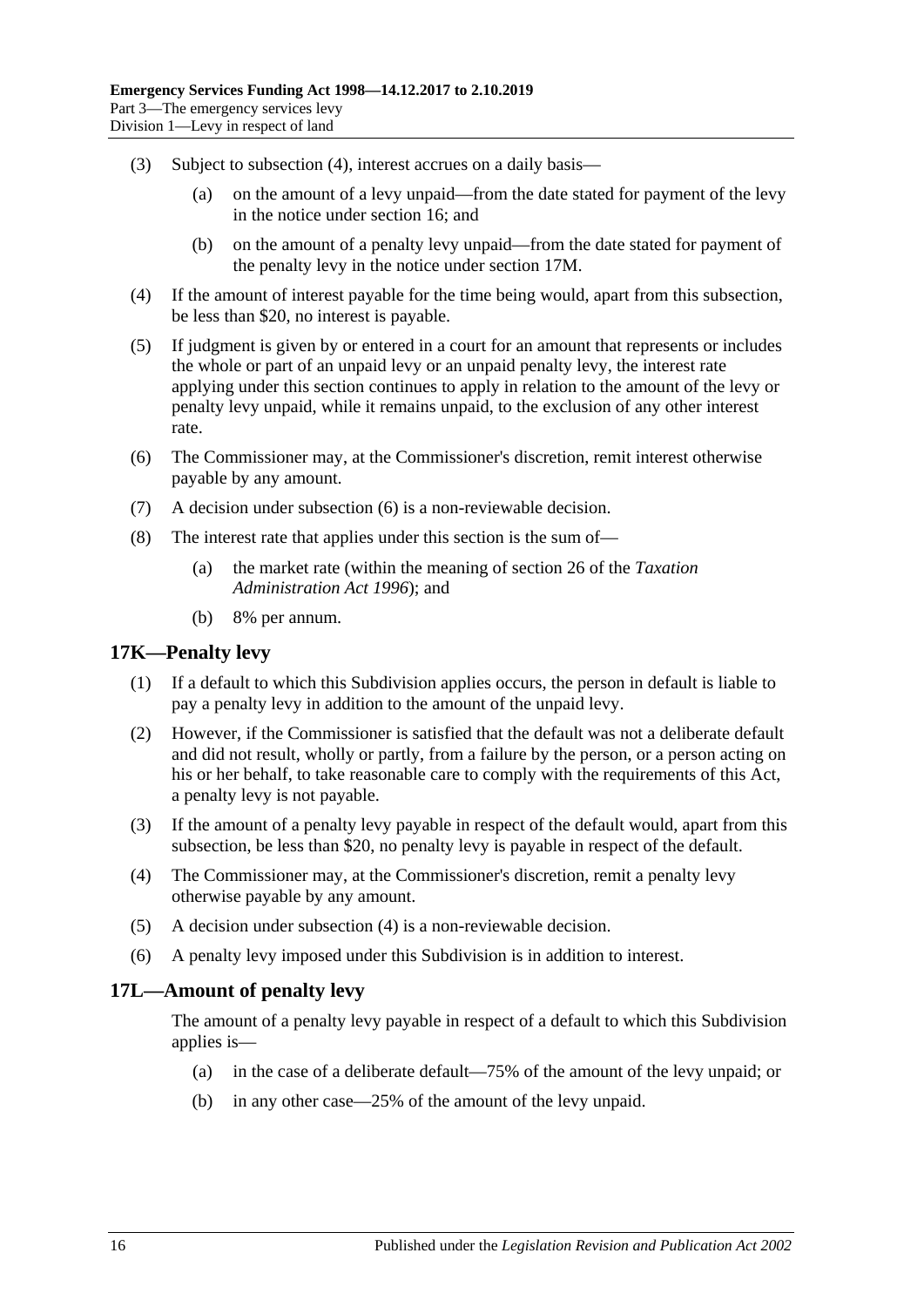## <span id="page-16-6"></span><span id="page-16-0"></span>**17M—Notification of penalty levy and interest and time for payment**

- (1) The Commissioner must serve notice of any interest accrued and penalty levy payable in respect of a default to which this Subdivision applies on the person liable to pay the interest or penalty levy.
- (2) A penalty levy must be paid by the person within the period specified for that purpose in the notice under [subsection](#page-16-6) (1).
- (3) If the person fails to pay the whole or a part of a penalty levy within the specified period, the Commissioner may serve on the person notice of any interest accrued in respect of the failure.

#### <span id="page-16-1"></span>**Subdivision 4—Collection of levy**

#### <span id="page-16-2"></span>**17N—Definition for Subdivision**

In this Subdivision—

*levy* includes—

- (a) a penalty levy; and
- (b) interest in relation to the levy or a penalty levy.

#### <span id="page-16-3"></span>**17O—Recovery of levy as debt**

The Commissioner may recover the amount of an unpaid levy as a debt from the person liable to pay the amount under this Division.

#### <span id="page-16-4"></span>**17P—Joint and several liability**

- (1) If 2 or more persons are jointly or severally liable to pay a levy under this Division, the Commissioner may recover the whole of the levy from them, or any of them, or any 1 of them.
- (2) Nothing in this Act prevents a person who—
	- (a) is jointly or severally liable to pay an amount under this Division; and
	- (b) pays the amount to the Commissioner,

from recovering a contribution from another person who is liable to pay the whole or part of that amount.

## <span id="page-16-7"></span><span id="page-16-5"></span>**17Q—Collection of levy from third parties**

- (1) The Commissioner may require any of the following persons instead of the person in default to pay a levy that is payable under this Division but remains unpaid (including a judgment debt and costs in respect of such an amount):
	- (a) a person from whom money is due or accruing or may become due to the person in default;
	- (b) a person who holds or may subsequently hold money for or on account of the person in default;
	- (c) a person who holds or may subsequently hold money on account of some other person for payment to the person in default;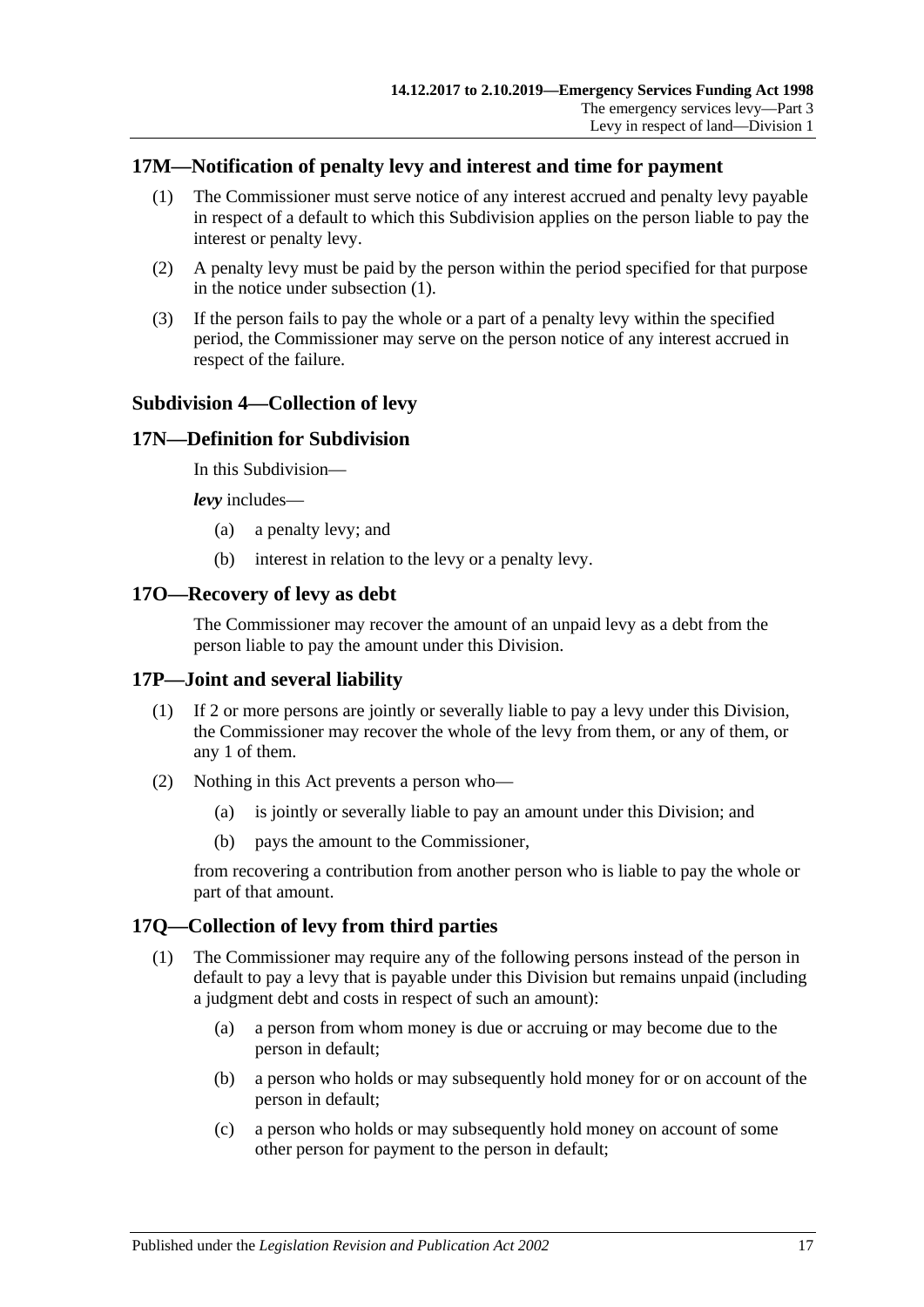- (d) a person having authority from some other person to pay money to the person in default.
- (2) The Commissioner's requirement is to be made by written notice served on the person.
- (3) A copy of the notice must also be served on the person in default.
- (4) The amount that the person is required by the notice to pay to the Commissioner is so much of the money referred to in [subsection](#page-16-7) (1) as is sufficient to pay the levy remaining unpaid, or, if the money is insufficient, all of it.
- (5) The money must be paid to the Commissioner on receipt of the notice, or when the money is held by the person, or after such period (if any) as may be specified by the Commissioner, whichever is the later or latest.
- (6) A person subject to a requirement of the Commissioner under this section must comply with the requirement.

Maximum penalty: \$10 000.

- (7) A person who makes a payment in accordance with this section is to be taken to be acting under the authority of the person in default and of all other persons concerned and is entitled to indemnity from the person in default in respect of the payment.
- (8) If, after a person is given a notice under this section by the Commissioner, the whole or a part of the amount that the person is required by the notice to pay to the Commissioner is paid by another person, the Commissioner must, by written notice, advise the person of the payment and cancel the prior notice or amend it accordingly.
- (9) An amount that is required to be paid by a person under this section but remains unpaid may be recovered by the Commissioner from the person as a debt.

#### <span id="page-17-1"></span><span id="page-17-0"></span>**17R—Duties of agents, trustees etc**

- $(1)$  If—
	- (a) a person has possession, control or management of a business or property of another person as an agent or trustee or in any other capacity; and
	- (b) obligations under this Division (whether as to the payment of a levy or otherwise) remain undischarged by the other person or will arise in relation to the business or property,

the following provisions apply:

- (c) the person must, as soon as and so far as is practicable, ensure that the obligations of the other person under this Division that remain undischarged are discharged;
- (d) the person must, as soon as and so far as is practicable, ensure that all further obligations that arise under this Division in relation to the business or property are discharged while the person continues to have possession, control or management of the business or property;
- (e) for those purposes the person must set aside (and, so far as necessary, liquidate) assets of the other person (or the other person's estate) to the value of any levy that has become or becomes payable and employ those assets in payment of the levy;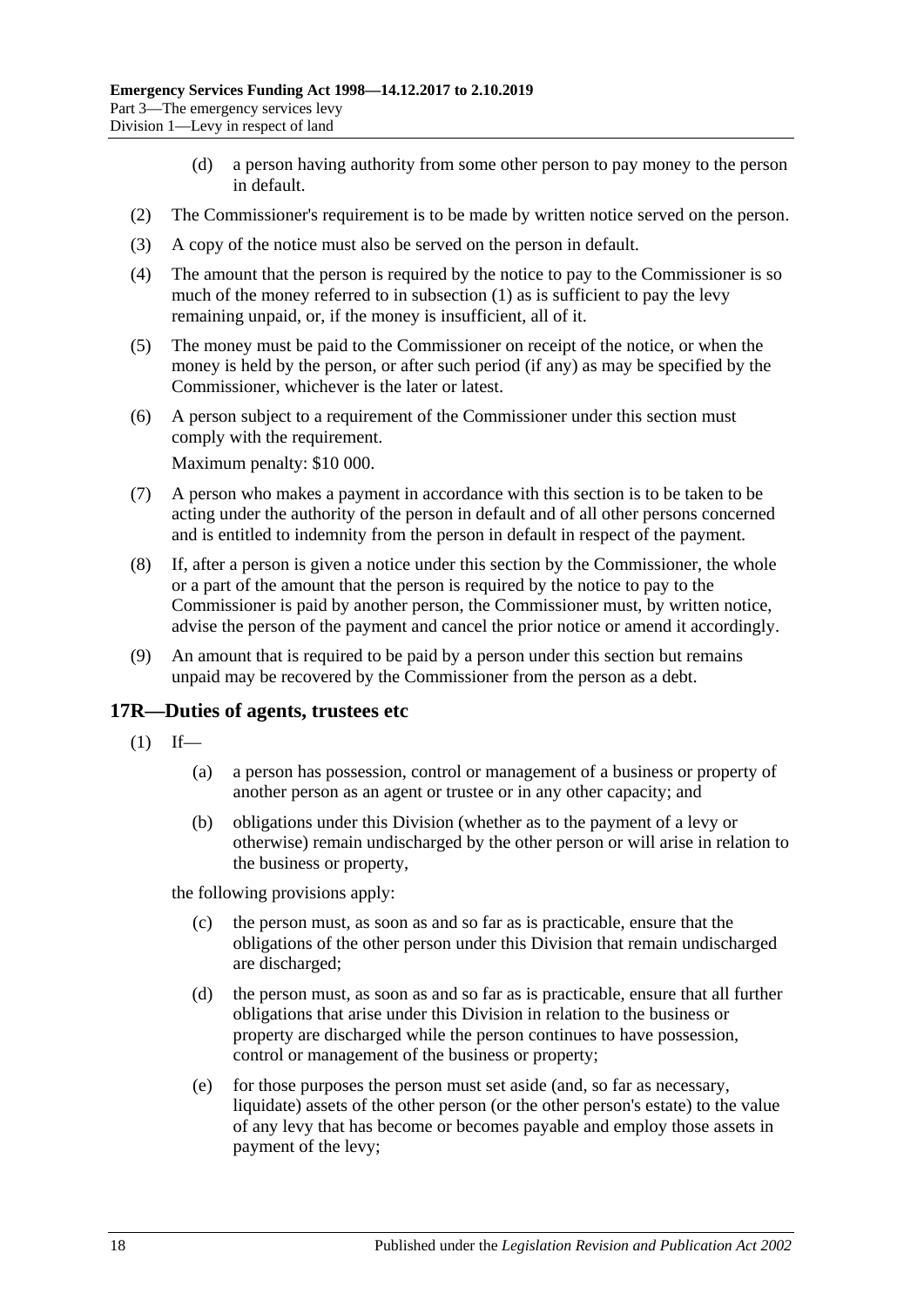- (f) if the person fails, without the Commissioner's written permission, to set aside, liquidate and employ sufficient assets for that purpose, the Commissioner may recover from the person as a debt the whole or a part of an amount that is assessed as being payable under this Division in relation to the business or property and remains unpaid, but the person will not otherwise be personally liable for the payment of the levy;
- (g) the person is entitled to be indemnified by the other person (or out of the other person's estate) in respect of payments made or action taken under this section;
- (h) nothing prevents the making of a payment to the person out of the assets, in priority to a levy, of any reasonable remuneration, charges and expenses to which the person would, apart from this section, be entitled in respect of the performance of the person's functions.
- (2) A person who contravenes a provision of [subsection](#page-17-1) (1) is guilty of an offence. Maximum penalty: \$10 000.

## <span id="page-18-0"></span>**18—Levy first charge on land**

- (1) An unpaid levy is a first charge on the land in relation to which the levy is payable.
- (2) Where a levy is assessed against the common property, or part of the common property, of a community scheme under the *[Community Titles Act](http://www.legislation.sa.gov.au/index.aspx?action=legref&type=act&legtitle=Community%20Titles%20Act%201996) 1996*, the levy is not a charge on the common property but is, instead, a charge on each of the community lots of the community scheme.

## <span id="page-18-1"></span>**20—Sale of land for non-payment of levy**

- (1) Where a levy is a first charge on land and has been unpaid for two years or more, the Commissioner may sell the land.
- <span id="page-18-2"></span>(2) Before the Commissioner sells land in pursuance of this section, he or she must serve notice on the owner of the land—
	- (a) stating the period for which the levy or interest have been in arrears; and
	- (b) stating the amount of the total liability for the levy and interest presently outstanding and charged on the land; and
	- (c) stating that if that amount is not paid in full within one month of service of the notice (or such longer time as the Commissioner may allow), the Commissioner intends to sell the land for non-payment of the levy or interest.
- (3) A copy of a notice must be served on the registered mortgagee or encumbrancee of the land (if any).
- (4) If the outstanding amount is not paid in full within the time allowed under [subsection](#page-18-2) (2), the Commissioner may proceed to sell the land.
- (5) The sale will be by public auction (and the Commissioner may set a reserve price for the purposes of the auction).
- (6) An auction under this section must be advertised on at least two separate occasions in a newspaper circulating generally throughout the State.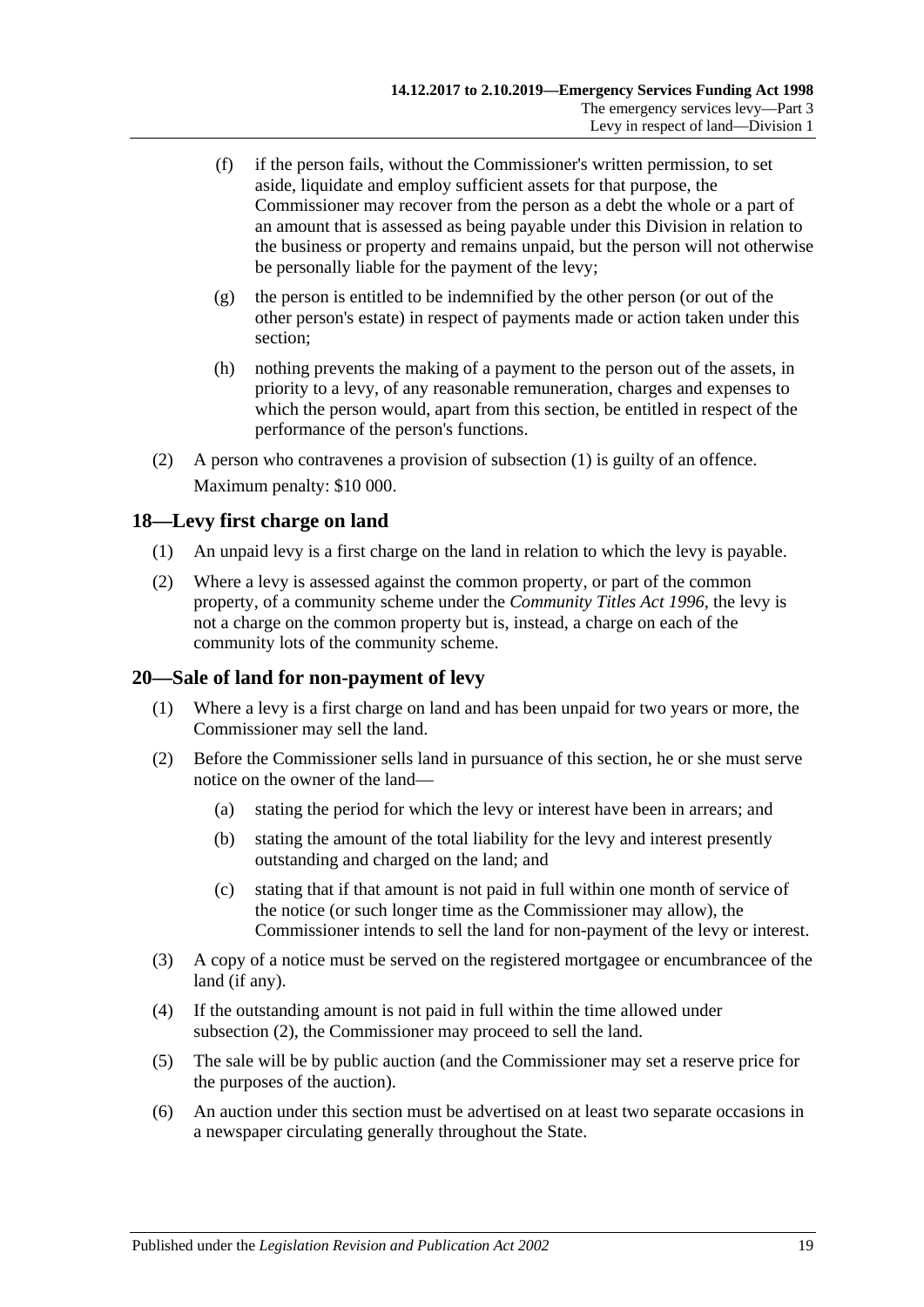- (7) If, before the date of the auction, the outstanding amount and the costs incurred by the Commissioner in proceeding under this section are paid to the Commissioner, the Commissioner must withdraw the land from auction.
- (8) If an auction fails, the Commissioner may sell the land by private contract for the best price that he or she can reasonably obtain.
- (9) Any money received by the Commissioner in respect of the sale of land under this section will be applied as follows:
	- (a) firstly—in paying the costs of the sale and any other costs incurred in proceeding under this section;
	- (b) secondly—in discharging the liability for the levy and interest and any other liabilities to the Commissioner in respect of the land;
	- (c) thirdly—in discharging any liability to the Crown for rates, charges or taxes (including rates, charges or taxes that are a first charge on the land);
	- (d) fourthly—in discharging any liability to a council for rates or any other liability to a council in respect of the land;
	- (e) fifthly—in discharging any liabilities secured by registered mortgages, encumbrances or charges;
	- (f) sixthly—in discharging any other mortgages, encumbrances and charges of which the Commissioner has notice;
	- (g) seventhly—in payment to the former owner of the land.
- (10) If the former owner cannot be found after making reasonable inquiries as to his or her whereabouts, an amount payable to the former owner must be dealt with as unclaimed money under the *[Unclaimed Moneys Act](http://www.legislation.sa.gov.au/index.aspx?action=legref&type=act&legtitle=Unclaimed%20Moneys%20Act%201891) 1891*.
- <span id="page-19-1"></span>(11) Where land is sold by the Commissioner in pursuance of this section, an instrument of transfer executed by the Commissioner will operate to vest title to the land in the purchaser.
- (12) The title vested in a purchaser under [subsection](#page-19-1) (11) will be free of all mortgages, encumbrances and charges and all leases and licences.
- (13) An instrument of transfer passing title to land in pursuance of a sale under this section must, when lodged with the Registrar-General for registration or enrolment, be accompanied by a statutory declaration made by the Chief Executive of the administrative unit of the Public Service that is, under the Minister, responsible for the administration of this Act stating that the requirements of this section in relation to the sale of the land have been observed.

## <span id="page-19-0"></span>**21—Recovery of levy not affected by objection or review**

- (1) The right of the Commissioner to recover a levy is not suspended by—
	- (a) an objection or review in respect of a valuation made or adopted under the *[Valuation of Land Act](http://www.legislation.sa.gov.au/index.aspx?action=legref&type=act&legtitle=Valuation%20of%20Land%20Act%201971) 1971*; or
	- (b) an objection or review in respect of the attribution of a particular land use to land.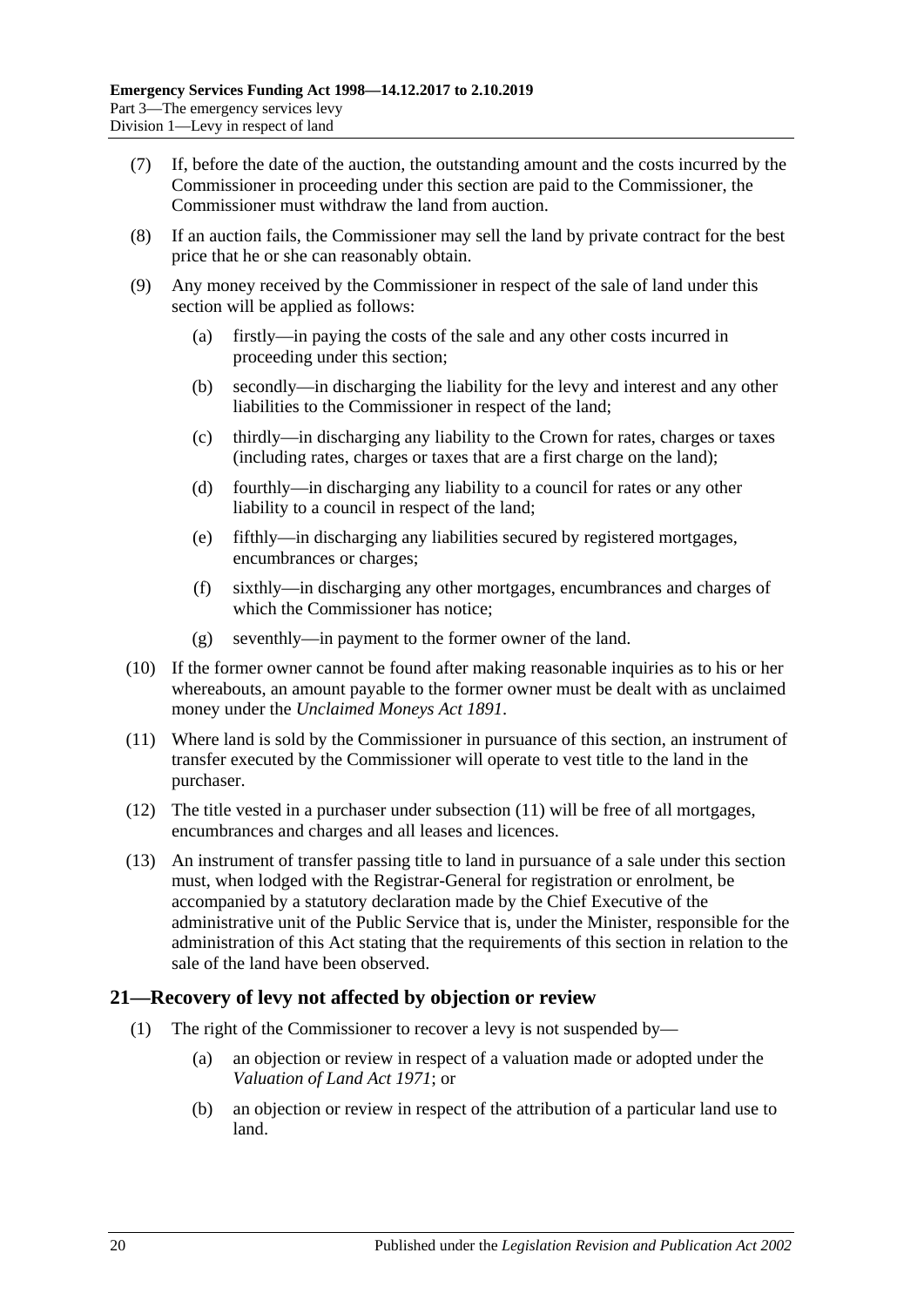- <span id="page-20-7"></span><span id="page-20-6"></span><span id="page-20-5"></span>(2) If an objection or review results in the alteration of a valuation or a decision to attribute a different land use to land, a due adjustment must be made and—
	- (a) any amount overpaid must be refunded;
	- (b) any additional amount payable on account of an alteration of the valuation or decision may be recovered as an unpaid levy (but action to recover any such amount must not be taken until at least 30 days have expired from the date on which notification of the alteration is given to the person who initiated the objection or review);
	- (c) interest accrues on a daily basis on an amount to be refunded under [paragraph](#page-20-5) (a) from the day on which the levy to which the objection or review relates was assessed as being payable or from the day on which the levy was paid, whichever is the later, until the day the amount is refunded or otherwise applied;
	- (d) interest accrues on an unpaid amount referred to in [paragraph](#page-20-6) (b) from the expiration of 30 days from the day on which notification of the alteration or decision referred to in [paragraph](#page-20-6) (b) was given to the person who initiated the objection or review until the day the amount is paid;
	- (e) the interest rates that apply under this subsection are—
		- (i) for the purposes of [paragraph](#page-20-7) (c)—the market rate (within the meaning of section 26 of the *[Taxation Administration Act](http://www.legislation.sa.gov.au/index.aspx?action=legref&type=act&legtitle=Taxation%20Administration%20Act%201996) 1996*); and
		- (ii) for the purposes of [paragraph](#page-20-8) (d)—the interest rate applying for the time being under [section](#page-14-5) 17J.

## <span id="page-20-8"></span><span id="page-20-0"></span>**22—Arrangements for payment of levy**

- (1) The Commissioner may extend the time for payment of a levy and may accept the payment of a levy by instalments.
- (2) A decision of the Commissioner under this section may be made subject to conditions (for example, as to the payment of interest) determined by the Commissioner.

## <span id="page-20-1"></span>**22A—Decisions non-reviewable**

A decision under this Subdivision is a non-reviewable decision.

#### <span id="page-20-2"></span>**22B—No statute of limitation to apply**

No statute of limitation bars or affects any action or remedy for recovery by the Commissioner of an amount assessed as being payable under this Division.

## <span id="page-20-3"></span>**Subdivision 5—Investigation**

## <span id="page-20-4"></span>**22C—Power to require information, instruments or records or attendance for examination**

- (1) The Commissioner may, for a purpose related to the administration or enforcement of this Division, by written notice served on a person, require the person—
	- (a) to provide to the Commissioner (either orally or in writing) information that is described in the notice; or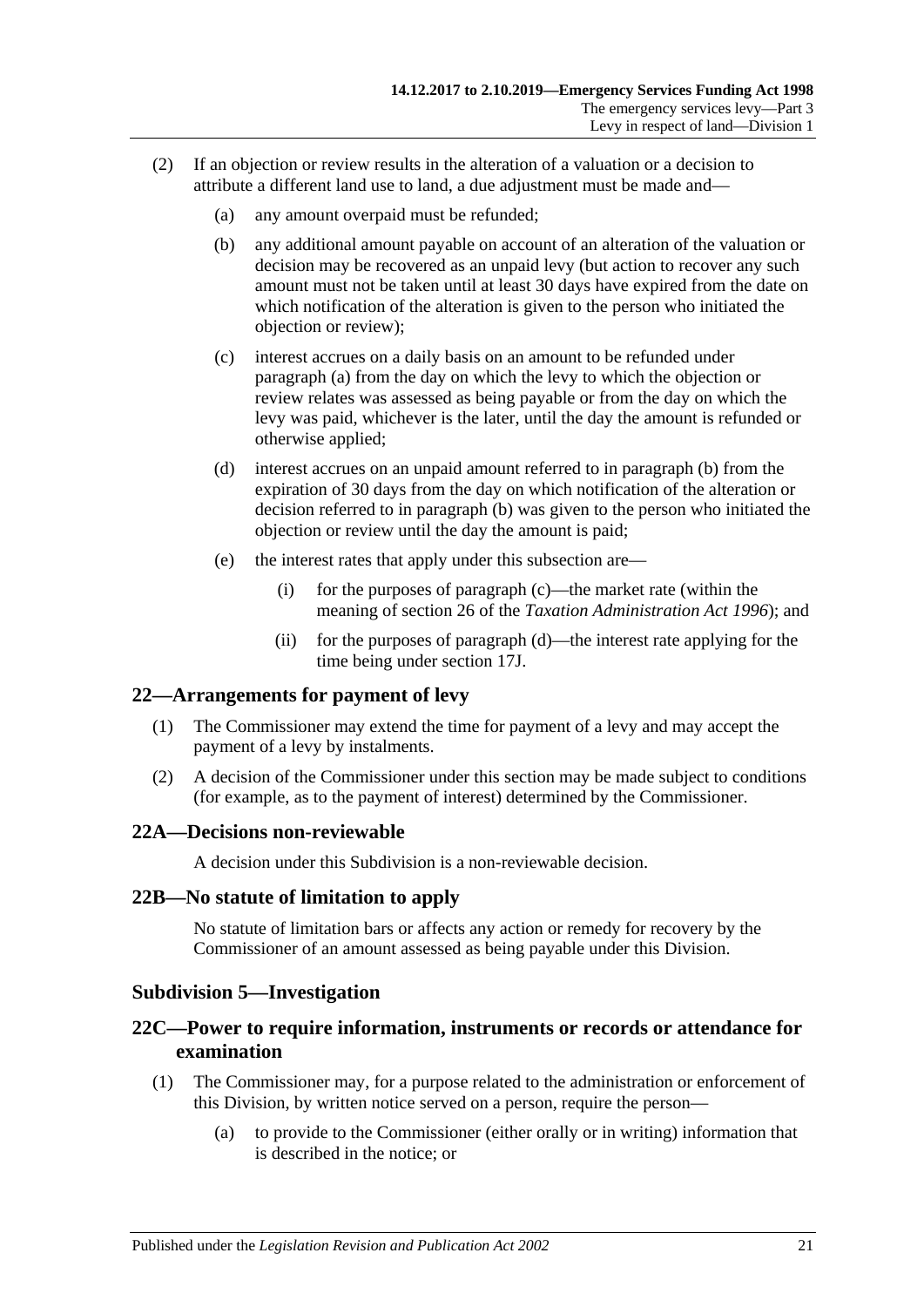- (b) to attend and give evidence before the Commissioner or an authorised officer; or
- (c) to produce to the Commissioner an instrument or record in the person's custody or control that is described in the notice.
- (2) The Commissioner must, if the requirement is made of a person to determine that person's liability to pay a levy under this Division, indicate in the notice that the requirement is made for that purpose, but the Commissioner is not otherwise required to identify a person in relation to whom any information, evidence, instrument or record is required under this section.
- (3) The Commissioner may require that information or evidence be provided or given under this section on oath, or in the form of, or verified by, a statutory declaration.
- (4) If a person, without reasonable excuse, refuses or fails—
	- (a) to comply with the requirements of a notice under this section within the period specified in the notice or a further period allowed by the Commissioner; or
	- (b) to comply with any other requirement of the Commissioner as to the giving of evidence or the manner in which information or evidence is to be provided or given under this section,

the person is guilty of an offence.

Maximum penalty: \$10 000.

(5) A requirement under this section is a non-reviewable decision.

## <span id="page-21-0"></span>**22D—Powers of entry and inspection**

- (1) An authorised officer may, for a purpose related to the administration or enforcement of this Division—
	- (a) enter and remain on premises; and
	- (b) require any person on the premises to answer questions or otherwise furnish information; and
	- (c) require any person on the premises to produce any instrument or record in the person's custody or control (including a written record that reproduces in an understandable form information stored by computer, microfilm or other means or process); and
	- (d) require the owner or occupier of the premises to provide the authorised officer with such assistance and facilities as is or are reasonably necessary to enable the authorised officer to exercise powers under this Subdivision; and
	- (e) seize and remove any instrument or record on behalf of the Commissioner.
- (2) Entry may be made at any reasonable time.
- (3) An authorised officer must, at the request of a person in relation to whom the authorised officer intends to exercise powers under this section, produce the officer's identity card for the inspection of the person.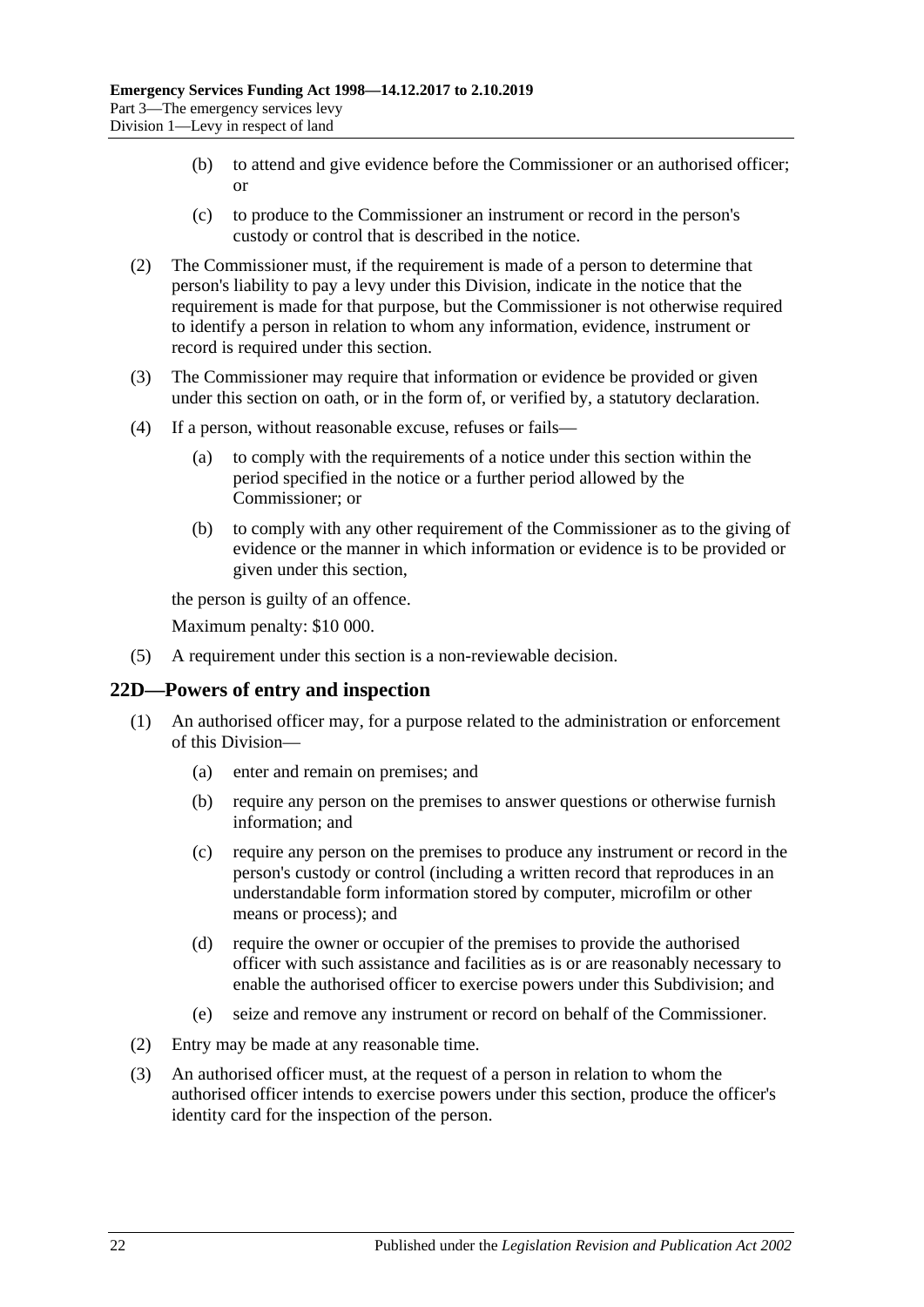## <span id="page-22-0"></span>**22E—Use and inspection of instruments or records produced or seized**

- (1) This section applies to an instrument or record that has been produced to the Commissioner or seized and removed by an authorised officer.
- <span id="page-22-3"></span>(2) An instrument or record to which this section applies may be retained for the purpose of enabling the instrument or record to be inspected and enabling copies of, or extracts or notes from, the instrument or record to be made or taken by or on behalf of the Commissioner.
- <span id="page-22-4"></span>(3) However, if the instrument or record is required by the Commissioner as evidence for the purposes of legal proceedings, the instrument or record may be retained until the proceedings are finally determined.
- (4) The Commissioner must permit a person who would be entitled to inspect the instrument or record if it were not in the possession of the Commissioner to inspect the instrument or record at any reasonable time.
- (5) Nothing in this section prejudices a lien a person has on the instrument or record.
- (6) A decision under [subsection](#page-22-3) (2) or [\(3\)](#page-22-4) is a non-reviewable decision.

#### <span id="page-22-1"></span>**22F—Self-incrimination**

- (1) A person is not excused from answering a question, providing information or producing an instrument or record, when required to do so under this Subdivision, on the ground that to do so might tend to incriminate the person or make the person liable to a penalty.
- (2) However, if the person objects to answering the question, providing the information or producing the instrument or record on that ground, the answer, information, instrument or record is not admissible against the person in criminal proceedings other than—
	- (a) proceedings for an offence with respect to false or misleading statements, information or records; or
	- (b) proceedings for an offence in the nature of perjury.

#### <span id="page-22-2"></span>**22G—Hindering or obstructing authorised officers etc**

- (1) A person who—
	- (a) hinders or obstructs an authorised officer in the exercise of a power under this Subdivision; or
	- (b) without reasonable excuse, refuses or fails to comply with a requirement of an authorised officer under this Subdivision,

is guilty of an offence.

Maximum penalty: \$10 000.

- (2) A person is not guilty of an offence under this section arising from the entry of an authorised officer onto premises unless it is established that, at the material time, the authorised officer—
	- (a) identified himself or herself as an authorised officer; and
	- (b) warned the person that a refusal or failure to comply with the requirement constituted an offence.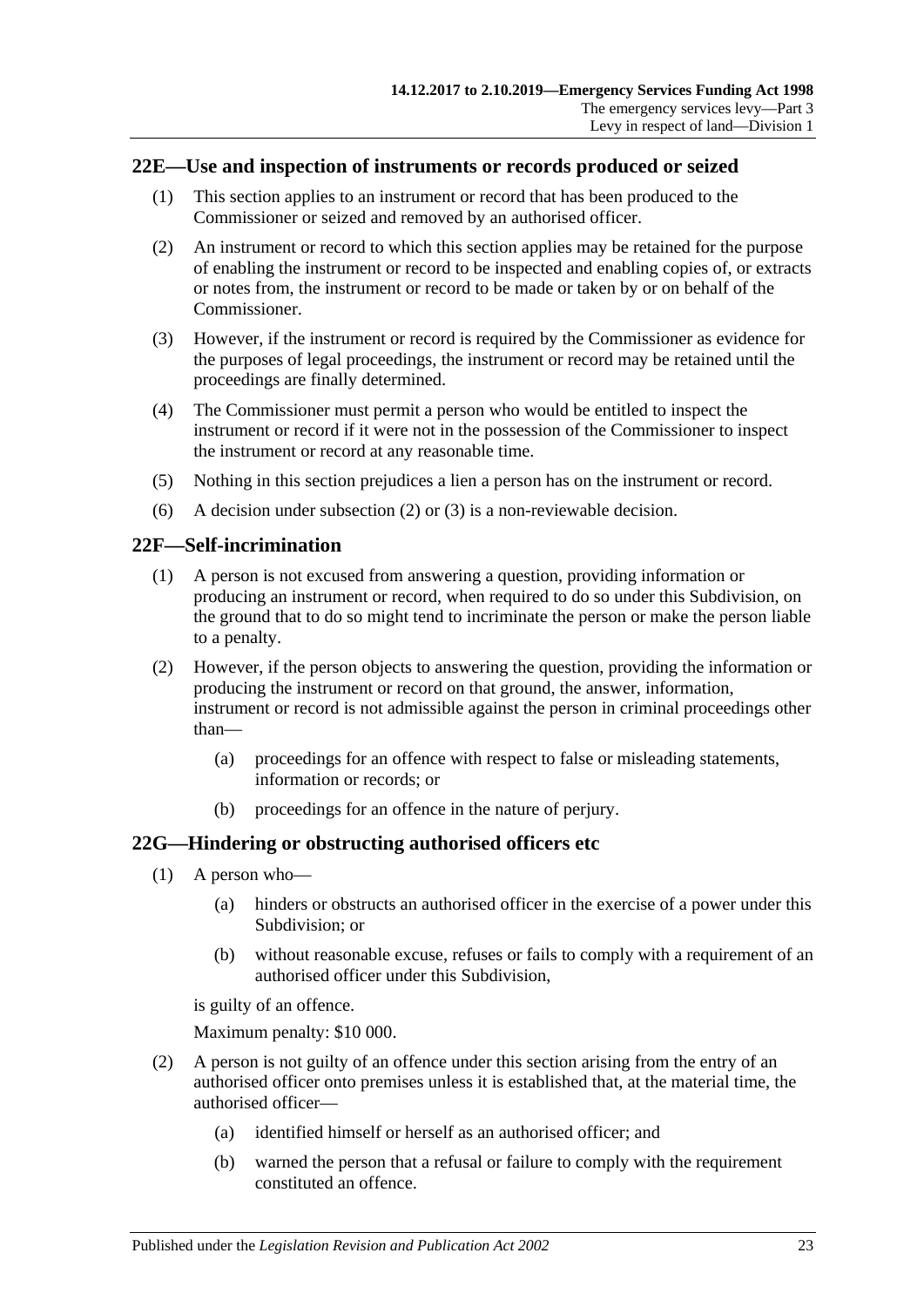#### <span id="page-23-0"></span>**Subdivision 6—Secrecy**

#### <span id="page-23-1"></span>**22H—Relevant persons**

In this Subdivision—

*relevant person* means a person who is or has been engaged (whether as an officer or employee or otherwise) in the administration or enforcement of this Division.

#### <span id="page-23-2"></span>**22I—Prohibition of certain disclosures by relevant persons**

A relevant person must not disclose information obtained under or in relation to the administration or enforcement of this Division, except as permitted by this Subdivision.

Maximum penalty: \$10 000.

#### <span id="page-23-3"></span>**22J—Permitted disclosure in particular circumstances or to particular persons**

A relevant person may disclose information obtained under or in relation to the administration or enforcement of this Division—

- (a) with the consent of the person to whom the information relates or at the request of a person acting on behalf of the person to whom the information relates; or
- <span id="page-23-6"></span>(b) in connection with the administration or enforcement of this Division, a taxation law (within the meaning of the *[Taxation Administration Act](http://www.legislation.sa.gov.au/index.aspx?action=legref&type=act&legtitle=Taxation%20Administration%20Act%201996) 1996*), the *[Petroleum Products Regulation Act](http://www.legislation.sa.gov.au/index.aspx?action=legref&type=act&legtitle=Petroleum%20Products%20Regulation%20Act%201995) 1995*, the *[First Home Owner Grant](http://www.legislation.sa.gov.au/index.aspx?action=legref&type=act&legtitle=First%20Home%20Owner%20Grant%20Act%202000)  Act [2000](http://www.legislation.sa.gov.au/index.aspx?action=legref&type=act&legtitle=First%20Home%20Owner%20Grant%20Act%202000)* or a law of another Australian jurisdiction relating to taxation; or
- (c) for the purposes of legal proceedings under a law referred to in [paragraph](#page-23-6) (b) or reports of such proceedings; or
- (d) to the holder of an office or a body prescribed for the purposes of section 78(d) of the *[Taxation Administration Act](http://www.legislation.sa.gov.au/index.aspx?action=legref&type=act&legtitle=Taxation%20Administration%20Act%201996) 1996*.

#### <span id="page-23-4"></span>**22K—Permitted disclosures of general nature**

The Commissioner may disclose information obtained under or in relation to the administration or enforcement of this Division that does not directly or indirectly identify a particular person.

#### <span id="page-23-5"></span>**22L—Prohibition of disclosures by other persons**

A person other than a relevant person must not disclose information that—

- (a) has been obtained (whether properly or improperly and whether directly or indirectly) from a relevant person; and
- (b) the relevant person obtained under or in relation to this Division,

unless—

(c) the disclosure is of a kind that a person engaged (whether as an officer or employee or otherwise) in the administration or enforcement of this Act would be permitted to make under this Subdivision; or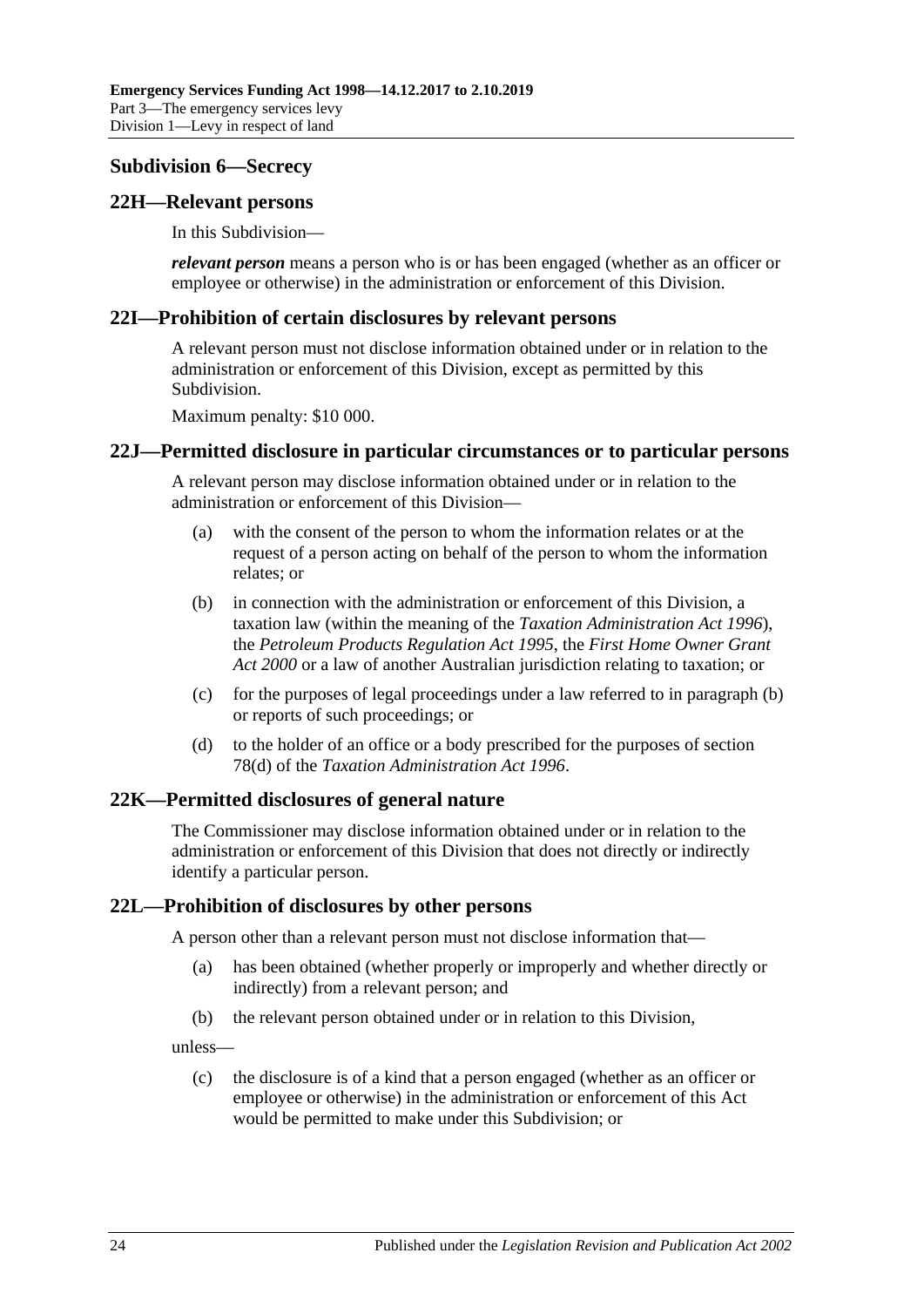- (d) if the person is the holder of an office or a body prescribed for the purposes of section 78(d) of the *[Taxation Administration Act](http://www.legislation.sa.gov.au/index.aspx?action=legref&type=act&legtitle=Taxation%20Administration%20Act%201996) 1996*—the disclosure is made in connection with the performance of functions conferred or imposed on the person under a law of this jurisdiction or another Australian jurisdiction (including for the purposes of legal proceedings connected with the performance of such functions); or
- (e) the disclosure is made with the consent of the Commissioner.

Maximum penalty: \$10 000.

## <span id="page-24-0"></span>**22M—Restriction on power of courts to require disclosure**

A court does not have power to require a disclosure of information contrary to this Subdivision.

## <span id="page-24-1"></span>**Division 2—Levy in respect of vehicles and vessels**

## <span id="page-24-2"></span>**23—Liability for levy**

- (1) A person who wishes to register, or renew the registration of, a motor vehicle under the *[Motor Vehicles Act](http://www.legislation.sa.gov.au/index.aspx?action=legref&type=act&legtitle=Motor%20Vehicles%20Act%201959) 1959* must pay the emergency services levy imposed under this Division to the Registrar of Motor Vehicles when applying for the registration or the renewal of the registration.
- (2) A person who wishes to register, or renew the registration of, a vessel under the *[Harbors and Navigation Act](http://www.legislation.sa.gov.au/index.aspx?action=legref&type=act&legtitle=Harbors%20and%20Navigation%20Act%201993) 1993* must pay the emergency services levy imposed under this Division to the Chief Executive of the administrative unit of the Public Service that is, under a Minister, responsible for the administration of that Act when applying for the registration or the renewal of the registration.
- (3) Despite the provisions of the *[Motor Vehicles Act](http://www.legislation.sa.gov.au/index.aspx?action=legref&type=act&legtitle=Motor%20Vehicles%20Act%201959) 1959* or the *[Harbors and Navigation](http://www.legislation.sa.gov.au/index.aspx?action=legref&type=act&legtitle=Harbors%20and%20Navigation%20Act%201993)  Act [1993](http://www.legislation.sa.gov.au/index.aspx?action=legref&type=act&legtitle=Harbors%20and%20Navigation%20Act%201993)*, the registration of a motor vehicle or a vessel must not be granted or renewed under the relevant Act unless the emergency services levy has been paid.

## <span id="page-24-5"></span><span id="page-24-3"></span>**24—Declaring the amount of the levy**

- (1) The Governor may, by notice published in the Gazette on the recommendation of the Minister, declare the amount of the levy.
- <span id="page-24-4"></span>(2) The notice must—
	- (a) divide motor vehicles into the same classes as the Premium Class Code published by the Motor Accident Commission (as in force at the time of publication of the notice) and must specify the amount of the levy in respect of each class; and
	- (b) specify the amount of the levy in respect of vessels; and
	- (c) specify the financial year or financial years in relation to which the notice applies.
- (2a) The amount of the levy specified in the notice in respect of a particular class of motor vehicle will be the amount of the levy for the financial year or financial years in relation to which the notice applies despite any change in motor vehicle classifications under the Premium Class Code referred to in [subsection](#page-24-4) (2)(a).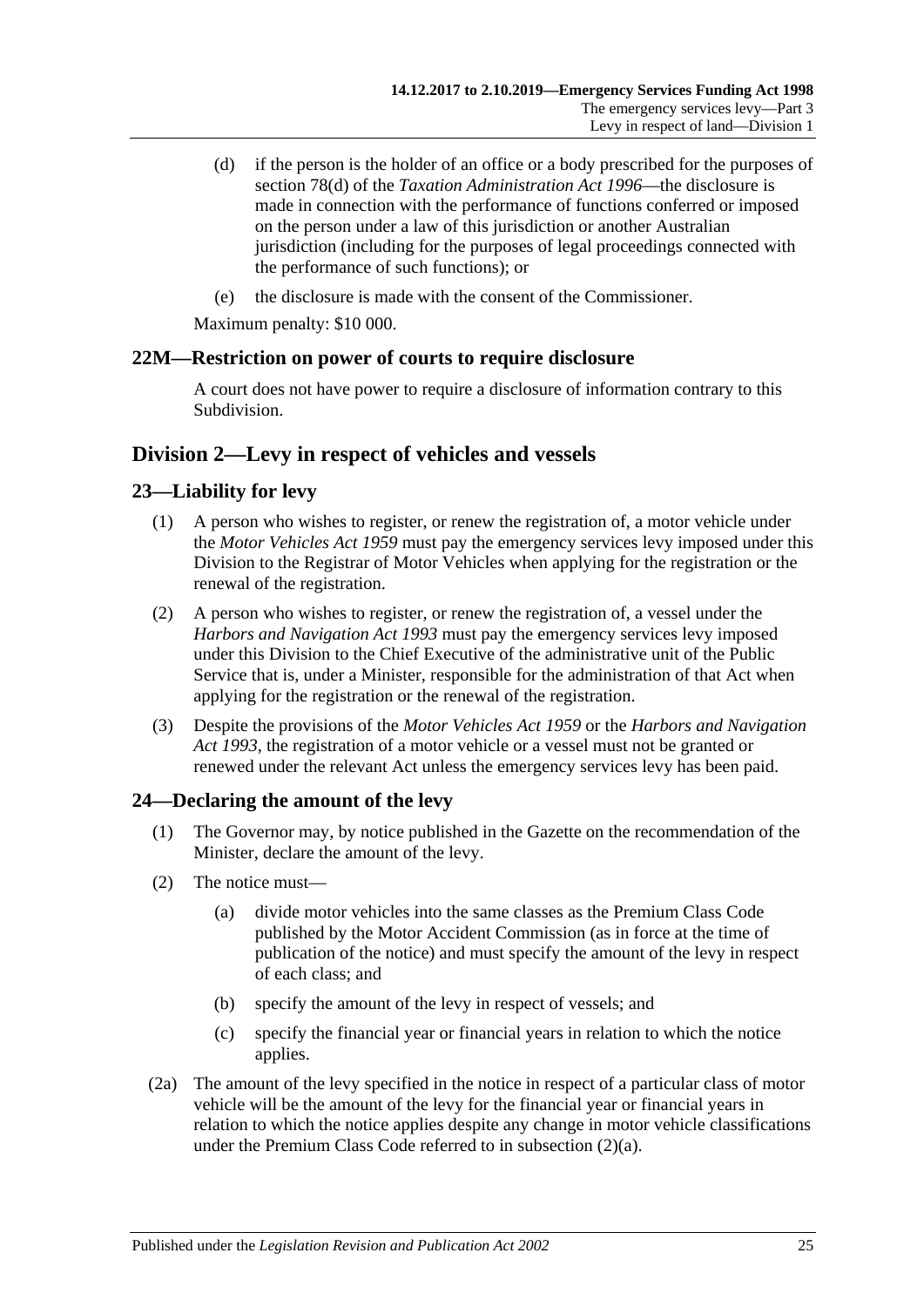- (3) The notice may declare the amount of the levy in respect of one, or two or more, financial years specified in the notice.
- (4) The notice must be published before the commencement of the financial year or financial years in relation to which it will apply.
- (5) Where the period of registration in relation to which the levy is payable is the whole of a particular financial year, the amount payable is the amount of the levy for that year.
- (6) Where the period of registration in relation to which the levy is payable falls wholly within, but is less than, the period of a financial year, the amount payable is the appropriate proportion of the levy for that year.
- (7) Where the period of registration in relation to which the levy is payable falls partly in one financial year and partly in a subsequent financial year or years, the levy will be made up of the appropriate proportion of the levy payable in respect of each year (the amount payable on registration will be determined on the assumption that the amount of the levy to be declared in respect of a subsequent year or years will be the same as the levy declared in respect of the year in which the period of registration commences).
- (8) After the first notice declaring a levy under [subsection](#page-24-5) (1) has been published in the Gazette, the Governor must not declare a further levy under that subsection in respect of a subsequent year or years unless—
	- (a) the amount of the levy declared in respect of each class of motor vehicle and in respect of vessels is the same as, or less than, the amount of the levy declared by the first notice; or
	- (b) the notice declaring the levy has been authorised by a resolution passed by both Houses of Parliament.

## <span id="page-25-2"></span><span id="page-25-0"></span>**25—Exemption by Minister**

- (1) The Minister may, by notice published in the Gazette, exempt motor vehicles or vessels of a class specified in the notice from the imposition of a levy under this Division.
- (2) A notice under [subsection](#page-25-2) (1) may be varied or revoked by the Minister by subsequent notice published in the Gazette.

## <span id="page-25-1"></span>**26—Objection to classification of vehicle**

- (1) A person who is liable to pay a levy in respect of a vehicle may object to the classification of the vehicle by the Minister.
- (2) The objection must—
	- (a) be in writing; and
	- (b) set out—
		- (i) the grounds of the objection; and
		- (ii) the classification that is, in the objector's opinion, the correct classification of the vehicle; and
	- (c) be served on the Minister.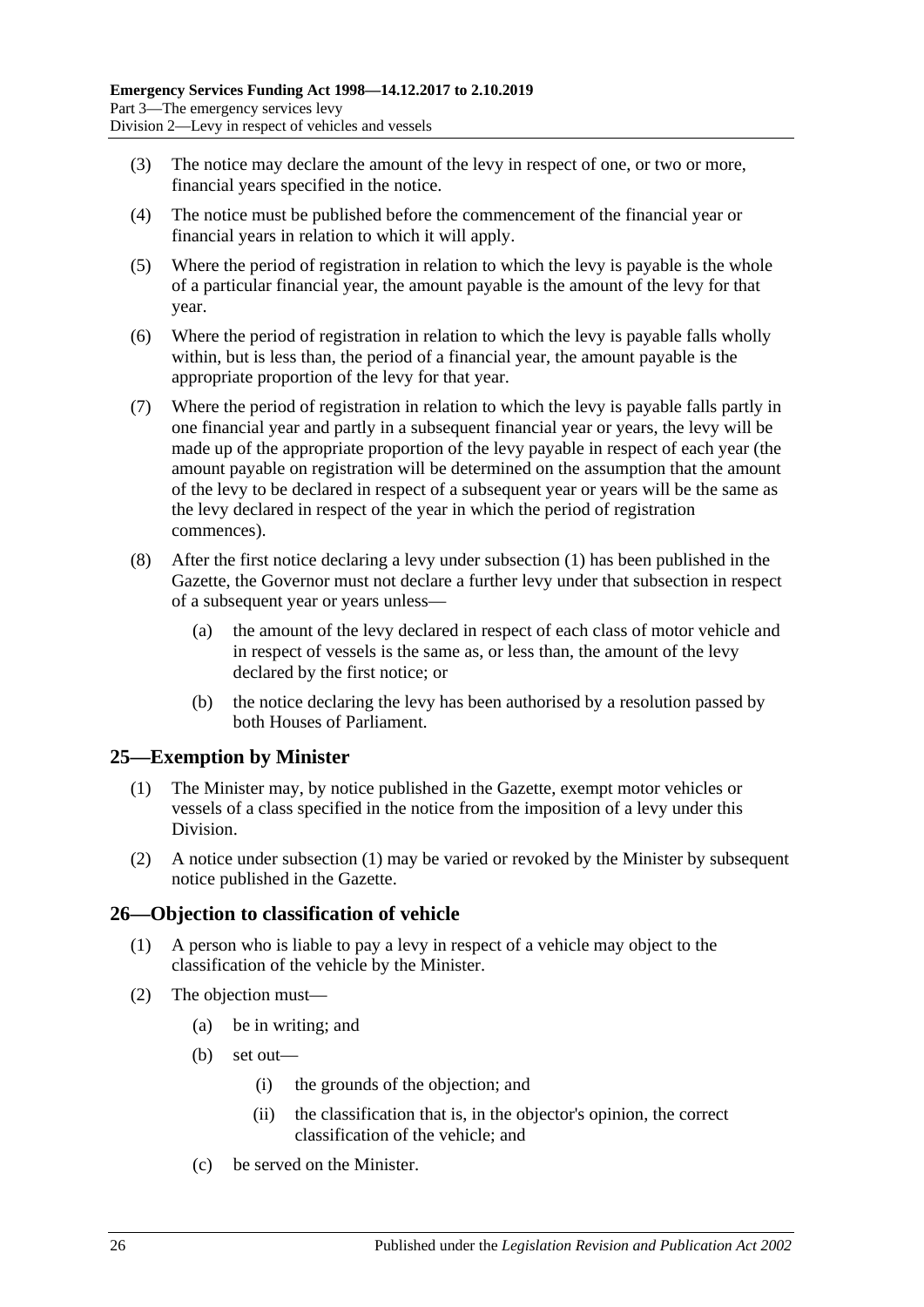- (3) The Minister may decide any such objection as he or she thinks fit and must notify the objector in writing of his or her decision and the reasons for it.
- (4) An objector who is dissatisfied with the Minister's decision may apply to the Tribunal under section 34 of the *[South Australian Civil and Administrative Tribunal Act](http://www.legislation.sa.gov.au/index.aspx?action=legref&type=act&legtitle=South%20Australian%20Civil%20and%20Administrative%20Tribunal%20Act%202013) 2013* for a review of the Minister's decision.
- (4a) An application for review must be made within 21 days after notification of the Minister's decision to the objector.
- (5) Except as provided by this section, the classification of a vehicle under this Division cannot be challenged.
- (6) An objection under this section does not affect the requirement that the levy must be paid at the time of the application for the registration, or renewal of registration, of the vehicle.
- <span id="page-26-4"></span><span id="page-26-3"></span>(7) If an objection has been served on the Minister before the application for registration or renewal of registration is made and the objection results in the alteration of the classification of the vehicle—
	- (a) any amount overpaid must be refunded;
	- (b) any additional amount payable on account of the reclassification may be recovered as unpaid levy (but action to recover any such amount must not be taken until at least 30 days have expired from the date on which notification of the alteration is given to the person who initiated the objection);
	- (c) interest accrues on an amount to be refunded under [paragraph](#page-26-3) (a) and on an unpaid amount referred to in [paragraph](#page-26-4) (b) in accordance with the regulations.

## <span id="page-26-0"></span>**27—Payment of levy into Fund**

- (1) Subject to [subsection](#page-26-5) (2), the Registrar of Motor Vehicles and the Chief Executive of the administrative unit of the Public Service that is, under a Minister, responsible for the administration of the *[Harbors and Navigation Act](http://www.legislation.sa.gov.au/index.aspx?action=legref&type=act&legtitle=Harbors%20and%20Navigation%20Act%201993) 1993* must pay money received in payment of the levy under this Division into the Fund.
- <span id="page-26-5"></span>(2) Money received in payment of the levy may, instead of being paid into the Fund, be applied towards payment of any refund required to be paid under this Division.

## <span id="page-26-1"></span>**Part 4—The Community Emergency Services Fund**

## <span id="page-26-2"></span>**28—The Community Emergency Services Fund**

- (1) The Community Emergency Services Fund is established.
- (2) The Fund is subject to the management and control of the Minister.
- (3) The Fund consists of—
	- (a) the emergency services levy paid into the Fund under [Part 3;](#page-4-1) and
	- (ab) money to be paid into the Fund by the Treasurer pursuant to this Act; and
	- (b) interest and accretions arising from investment of the Fund.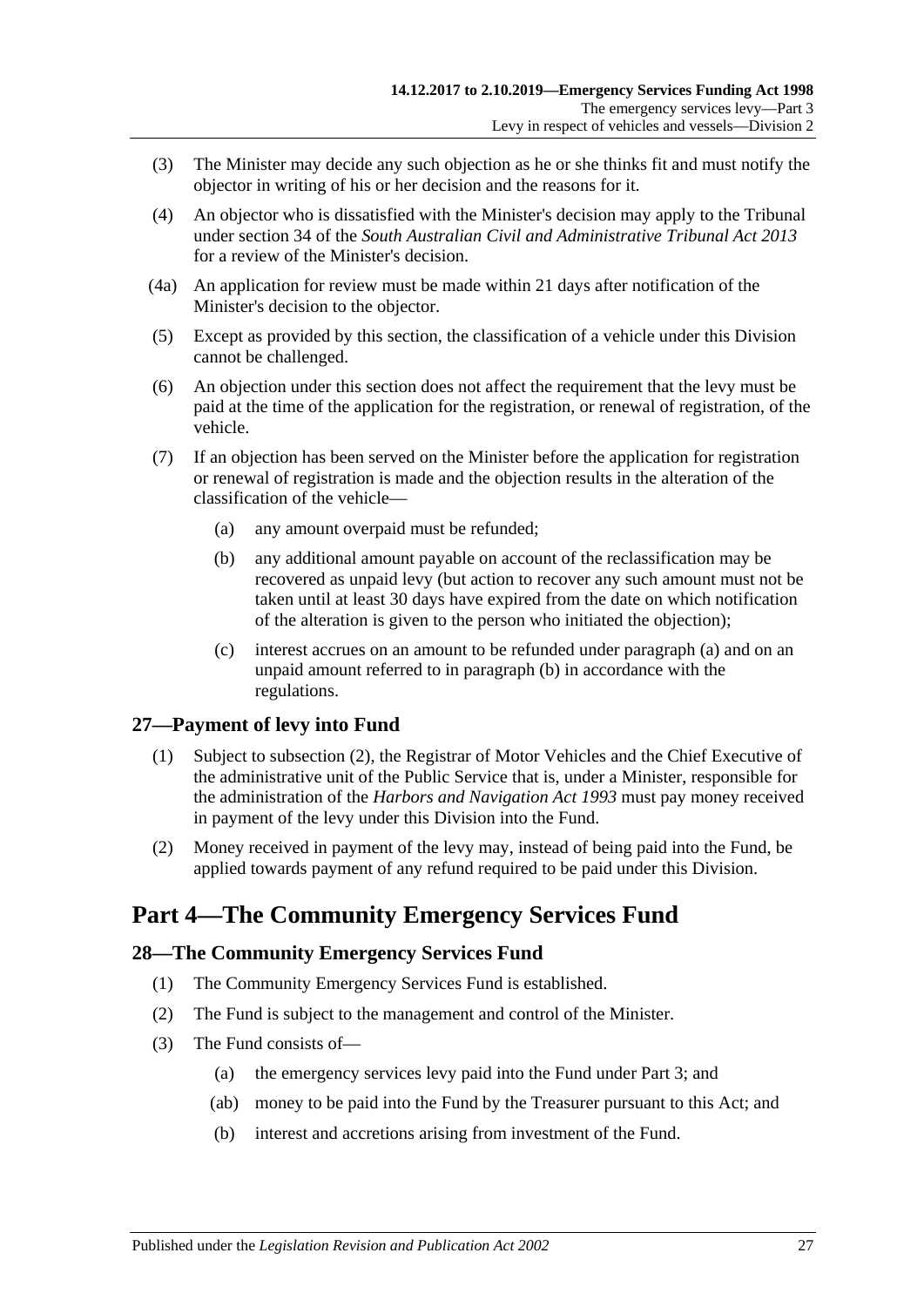- <span id="page-27-4"></span>(4) The Minister may only apply the Fund in one or more of the following ways:
	- (a) in payment to—
		- (i) the South Australian Country Fire Service; or
		- (ii) the South Australian Metropolitan Fire Service; or
		- (iii) the South Australian State Emergency Service; or
		- (iv) the Surf Life Saving Association of South Australia Incorporated; or
		- (v) a body or organisation that is a member of Volunteer Marine Rescue S.A. Incorporated; or
		- (vi) any other person or organisation (whether an agency or instrumentality of the Crown or not),

for the provision of emergency services;

- (ab) in payment to the South Australian Fire and Emergency Services Commission;
- <span id="page-27-5"></span>(b) for any purpose for, or relating to, the prevention of circumstances in which emergency services are likely to be required;
- (c) without limiting [paragraph](#page-27-5) (b), for any purpose of or relating to education as to, or research into—
	- (i) the prevention of circumstances in which emergency services are likely to be required; or
	- (ii) the strategies and procedures for dealing with emergencies when they arise and for dealing with the harmful effects of emergencies; or
	- (iii) the factors that give rise to emergencies;
- (d) in payment of the costs of, or relating to, the administration of this Act.

#### <span id="page-27-0"></span>**29—Investment of the Fund**

The Minister may invest any of the money of the Fund that is not immediately required for the purposes of this Act in such manner as is approved by the Treasurer.

#### <span id="page-27-1"></span>**30—Accounts**

The Minister must keep proper accounts of receipts and payments in relation to the Fund.

## <span id="page-27-2"></span>**Part 5—Miscellaneous**

#### <span id="page-27-3"></span>**31—Delegation**

- (1) The Minister or the Commissioner may delegate a power, function or duty vested in or conferred on the Minister or the Commissioner (as the case may be) under this Act—
	- (a) to a particular person or body; or
	- (b) to the person for the time being occupying a particular office or position.
- (2) A power, function or duty delegated under this section may, if the instrument of delegation so provides, be further delegated.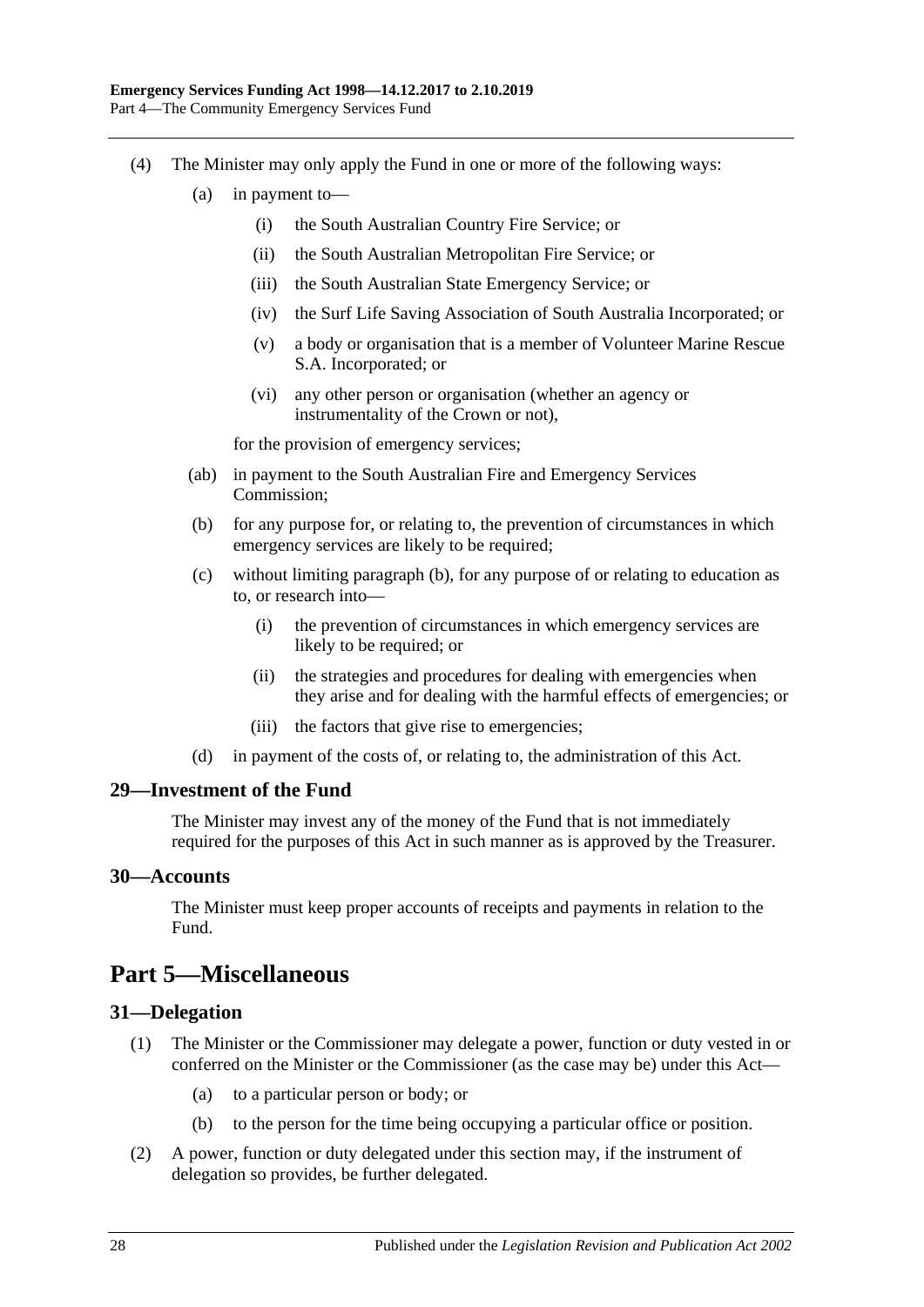- (3) A delegation—
	- (a) must be by instrument in writing; and
	- (b) may be absolute or conditional; and
	- (c) does not derogate from the power of the delegator to act in a matter; and
	- (d) is revocable at will by the delegator.

## <span id="page-28-0"></span>**31A—Evidence**

Section 115 of the *[Taxation Administration Act](http://www.legislation.sa.gov.au/index.aspx?action=legref&type=act&legtitle=Taxation%20Administration%20Act%201996) 1996* applies for the purposes of this Act as if—

- (a) this Act were a taxation law for the purposes of that Act; and
- (b) an assessment under this Act of a person's liability to pay a levy (including interest and a penalty levy under [Part 3 Division 1\)](#page-4-2) were an assessment by the Commissioner under that Act of the tax liability of a person; and
- (c) a reference in that section to the Commissioner included a reference to the Minister.

#### <span id="page-28-1"></span>**32—Service of notices**

- (1) Where this Act requires or authorises a notice to be served on the Minister or the Commissioner, the notice may—
	- (a) be left at the office of the Minister or the Commissioner (as required) with a person apparently over the age of 16 years; or
	- (b) be sent by post or facsimile transmission to the office of the Minister or the Commissioner (as required).
- (2) Where this Act requires or authorises a notice to be served on, or given to, any other person, the notice may—
	- (a) be served on, or given to, the person or an agent of the person; or
	- (b) be left for the person at his or her place of residence or business with someone apparently over the age of 16 years; or
	- (c) be sent by post to the person or an agent of the person at his or her last known address; or
	- (d) be sent to the person by any form of electronic transmission (including facsimile transmission) indicated by the person as being an available means of service; or
	- (e) be left in a conspicuous place on the land to which the notice relates.
- (3) If the notice is to be served on or given to a company or registered body within the meaning of the *Corporations Act 2001* of the Commonwealth, the notice may be served on that company or registered body in accordance with section 109X or 601CX of that Act, as the case requires.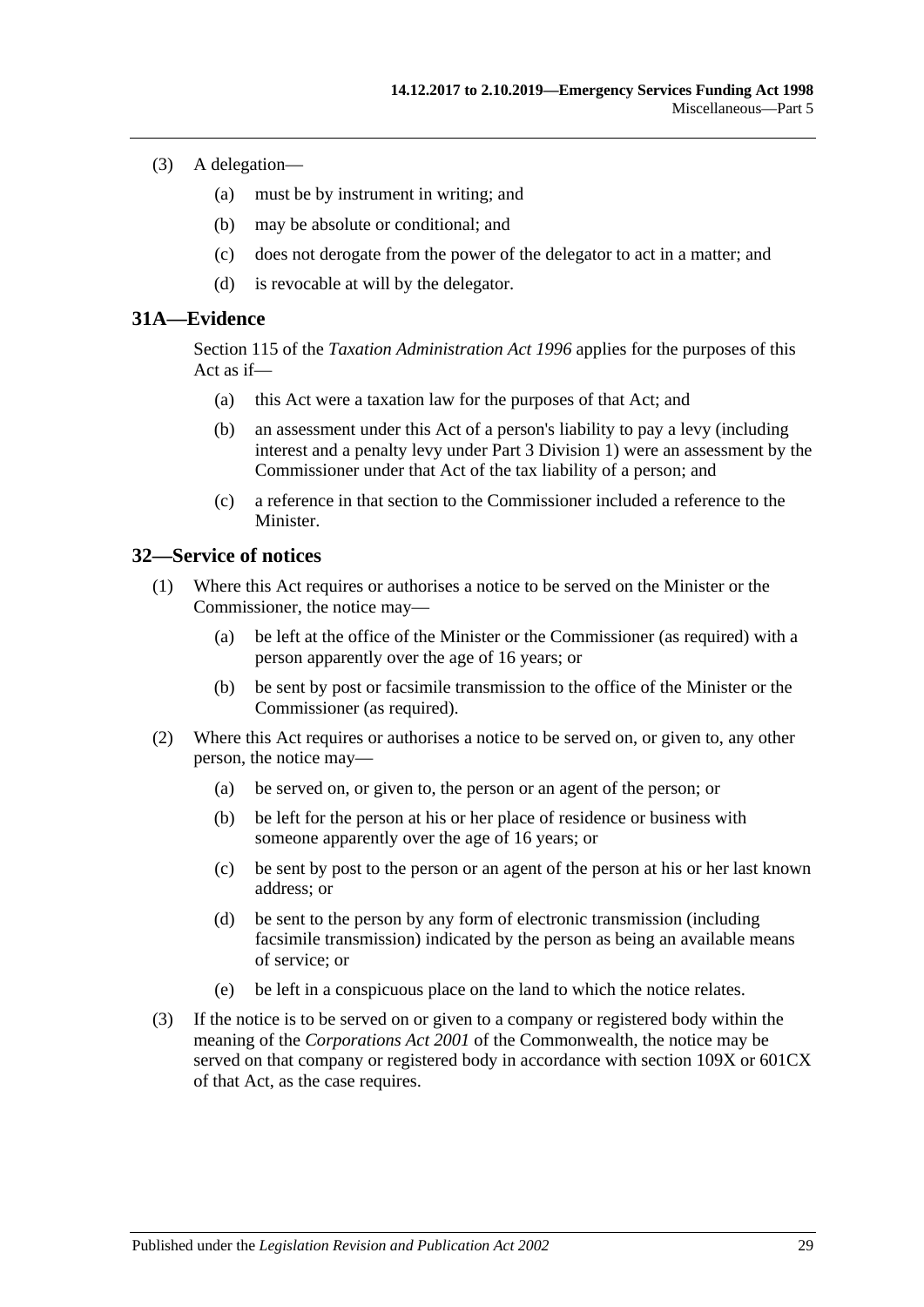## <span id="page-29-5"></span><span id="page-29-0"></span>**33—Remission of levies by regulation**

- (1) The Governor may, on the recommendation of the Minister, make regulations for a remission or remissions in respect of one or both of the levies, or part of one or both of the levies, imposed under this Act for the benefit of—
	- (a) persons who are entitled to pensions, benefits, allowances or other payments under the *Social Security Act 1991* of the Commonwealth; or
	- (b) charitable organisations; or
	- (c) persons who are suffering financial hardship; or
	- (d) other persons or bodies of a class prescribed by the regulations.
- (2) The Minister must in each year, before making a recommendation to the Governor as to the levies to be declared under this Act, consider whether he or she should make a recommendation to the Governor under [subsection](#page-29-5) (1) as to the making or varying of regulations under this section.
- (3) A regulation under this section may be brought into operation on a date specified in the regulation that is earlier than the date of its publication in the Gazette.
- <span id="page-29-6"></span>(4) The Minister must determine the aggregate amount of the levy remitted under this section in respect of each financial year.
- (5) The Treasurer must pay in accordance with the regulations from the Consolidated Account (which is appropriated to the necessary extent) for the purpose of remissions under this section an amount equivalent to the amount determined under [subsection](#page-29-6) (4).

#### <span id="page-29-7"></span><span id="page-29-1"></span>**33A—Recouping money lost on aggregation of non contiguous land**

- (1) The Commissioner must, in respect of each financial year, determine the amount by which money received in payment of the levy under [Part 3 Division 1](#page-4-2) is reduced as a result of the aggregation of land for the purposes of [section](#page-4-8)  $5(2)(c)$ .
- (2) The Treasurer must pay into the Fund in each financial year from the Consolidated Account (which is appropriated to the necessary extent) an amount equivalent to the amount determined under [subsection](#page-29-7) (1) in respect of that year.

#### <span id="page-29-2"></span>**34—Regulations**

The Governor may make such regulations as are contemplated by this Act or as are necessary or expedient for the purposes of this Act.

## <span id="page-29-3"></span>**Schedule 1—Emergency services areas**

#### <span id="page-29-4"></span>**1—Greater Adelaide**

Greater Adelaide is the combined areas of the following councils:

Corporation of the City of Adelaide

Adelaide Hills Council

Alexandrina Council

The Barossa Council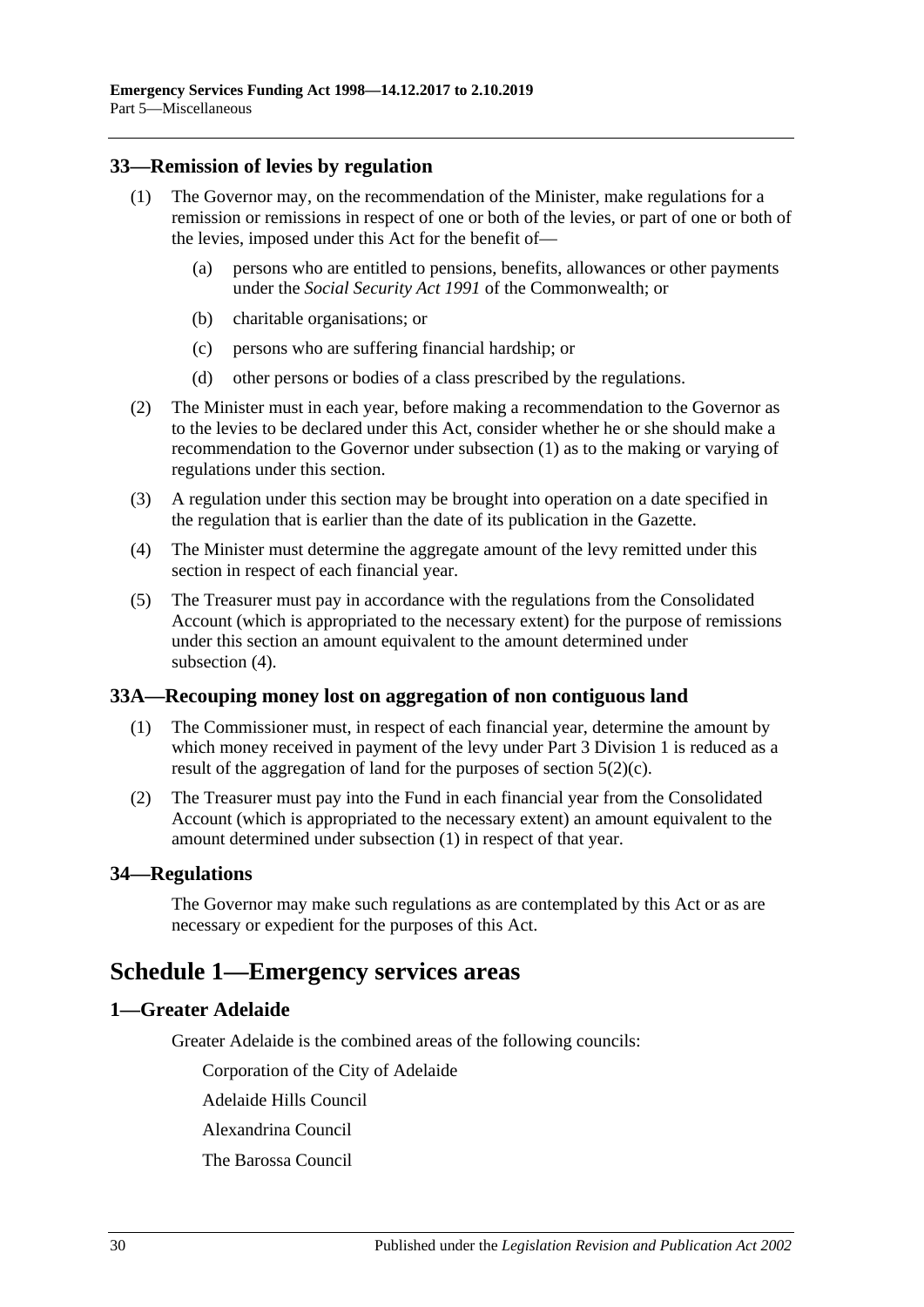- Corporation of the City of Burnside
- Corporation of the City of Campbelltown
- City of Charles Sturt
- Corporation of the Town of Gawler
- City of Holdfast Bay
- Corporation of the City of Marion
- Corporation of the City of Mitcham
- District Council of Mount Barker
- City of Norwood, Payneham and St. Peters
- City of Onkaparinga
- City of Playford
- City of Port Adelaide Enfield
- Corporation of the City of Prospect
- Corporation of the City of Salisbury
- Corporation of the City of Tea Tree Gully
- Corporation of the City of Unley
- District Council of Victor Harbor
- Corporation of the Town of Walkerville
- City of West Torrens
- District Council of Yankalilla

#### <span id="page-30-0"></span>**2—Regional Area 1**

Berri

Regional area 1 is comprised of the following cities and towns:

Ceduna Clare Kadina Loxton Millicent Mt Gambier Murray Bridge Naracoorte Port Augusta Port Lincoln Port Pirie

Renmark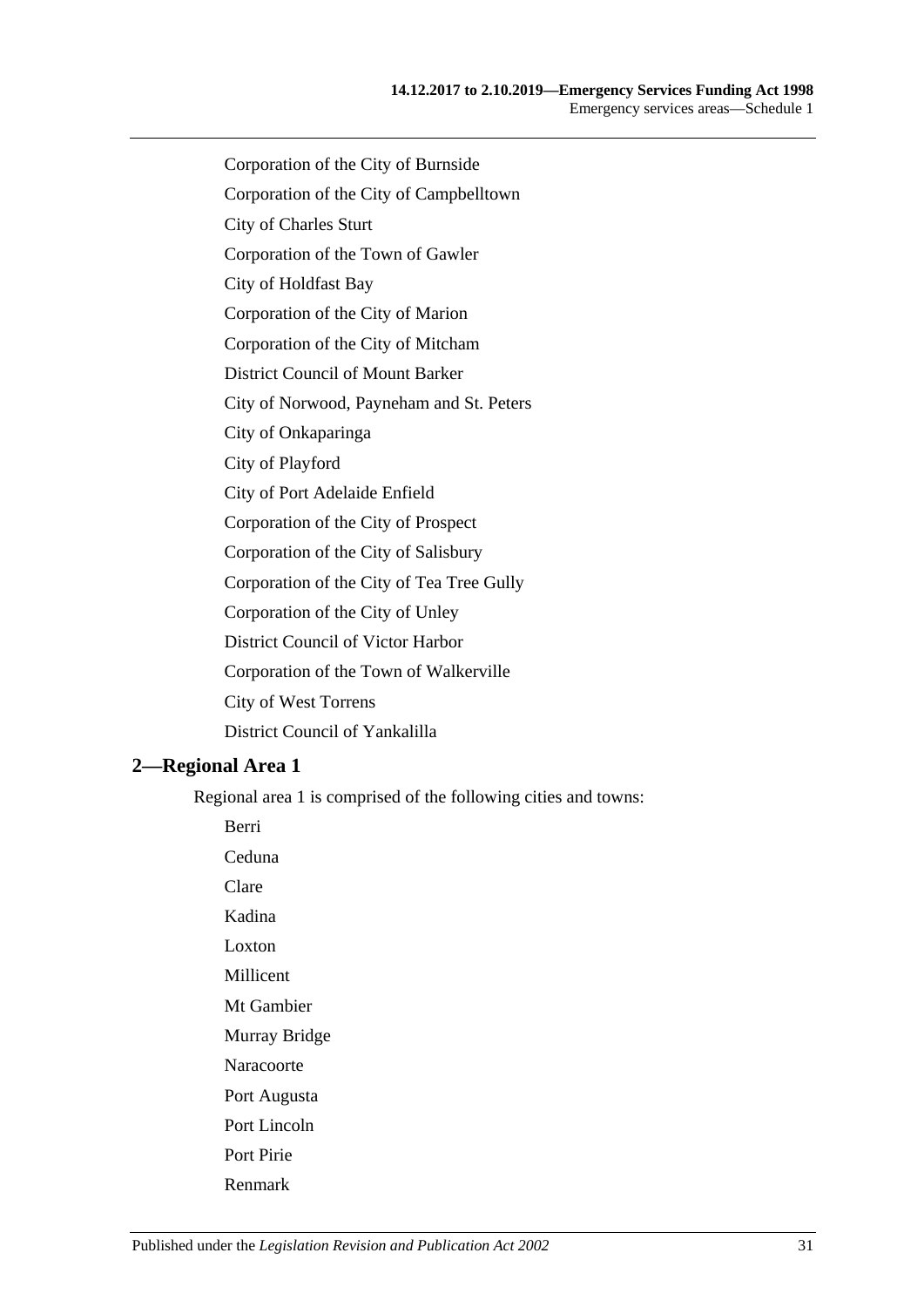Whyalla

## <span id="page-31-0"></span>**Schedule 2—Transitional provisions**

## <span id="page-31-5"></span><span id="page-31-1"></span>**4—Reimbursement by insurers to policy holders**

- (1) Subject to [subclause](#page-31-4) (2), any amount that an insurer receives or recovers from a policy holder in respect of the insurer's purported liability under Part 3 of the *[Country Fires](http://www.legislation.sa.gov.au/index.aspx?action=legref&type=act&legtitle=Country%20Fires%20Act%201989)  Act [1989](http://www.legislation.sa.gov.au/index.aspx?action=legref&type=act&legtitle=Country%20Fires%20Act%201989)* or Part 6 of the *[South Australian Metropolitan Fire Service Act](http://www.legislation.sa.gov.au/index.aspx?action=legref&type=act&legtitle=South%20Australian%20Metropolitan%20Fire%20Service%20Act%201936) 1936* for a period occurring after 30 June 1999 must be reimbursed by the insurer to the policy holder.
- <span id="page-31-4"></span>(2) [Subclause](#page-31-5) (1) does not apply to an amount that is less than ten dollars.
- (3) The amounts that an insurer does not reimburse to policy holders by reason of [subclause](#page-31-4) (2) must be paid by the insurer into the Community Emergency Services Fund.
- (4) A policy holder may recover an amount due by an insurer under this clause as a debt.
- (5) In this clause—

*insurer* means—

- (a) in relation to the *[Country Fires Act](http://www.legislation.sa.gov.au/index.aspx?action=legref&type=act&legtitle=Country%20Fires%20Act%201989) 1989*—an insurer for the purposes of Part 3 of that Act;
- (b) in relation to the *[South Australian Metropolitan Fire Service Act](http://www.legislation.sa.gov.au/index.aspx?action=legref&type=act&legtitle=South%20Australian%20Metropolitan%20Fire%20Service%20Act%201936) 1936*—an insurance company for the purposes of Part 6 of that Act.

#### <span id="page-31-6"></span><span id="page-31-2"></span>**4A—Report on changes to insurance premiums**

- (1) The Commissioner for Consumer Affairs must, on or before 30 September 2000, forward to the Minister a report on the effect that the enactment of this Act has had on insurance premiums in the State in respect of the 1999/2000 financial year with particular reference to the extent to which savings afforded to insurers through the enactment of this Act have been passed on to policy holders.
- (2) The Minister must, within six sitting days after receiving the report required under [subclause](#page-31-6) (1), have copies of the report laid before both Houses of Parliament.

## <span id="page-31-3"></span>**5—The Emergency Services Funding Transitional Advisory Committee**

- (1) The Emergency Services Funding Transitional Advisory Committee is established.
- (2) The Committee consists of six members appointed by the Minister of whom three have been nominated by the Local Government Association of South Australia.
- (3) The Minister will designate one of the members to preside at meetings of the Committee.
- (4) The term of office of members of the Committee is until the dissolution of the committee (see [subclause](#page-32-1) (15)).
- <span id="page-31-7"></span>(5) The Minister—
	- (a) may remove a member of the Committee who was not appointed on the nomination of the Local Government Association of South Australia on any ground that the Minister considers sufficient;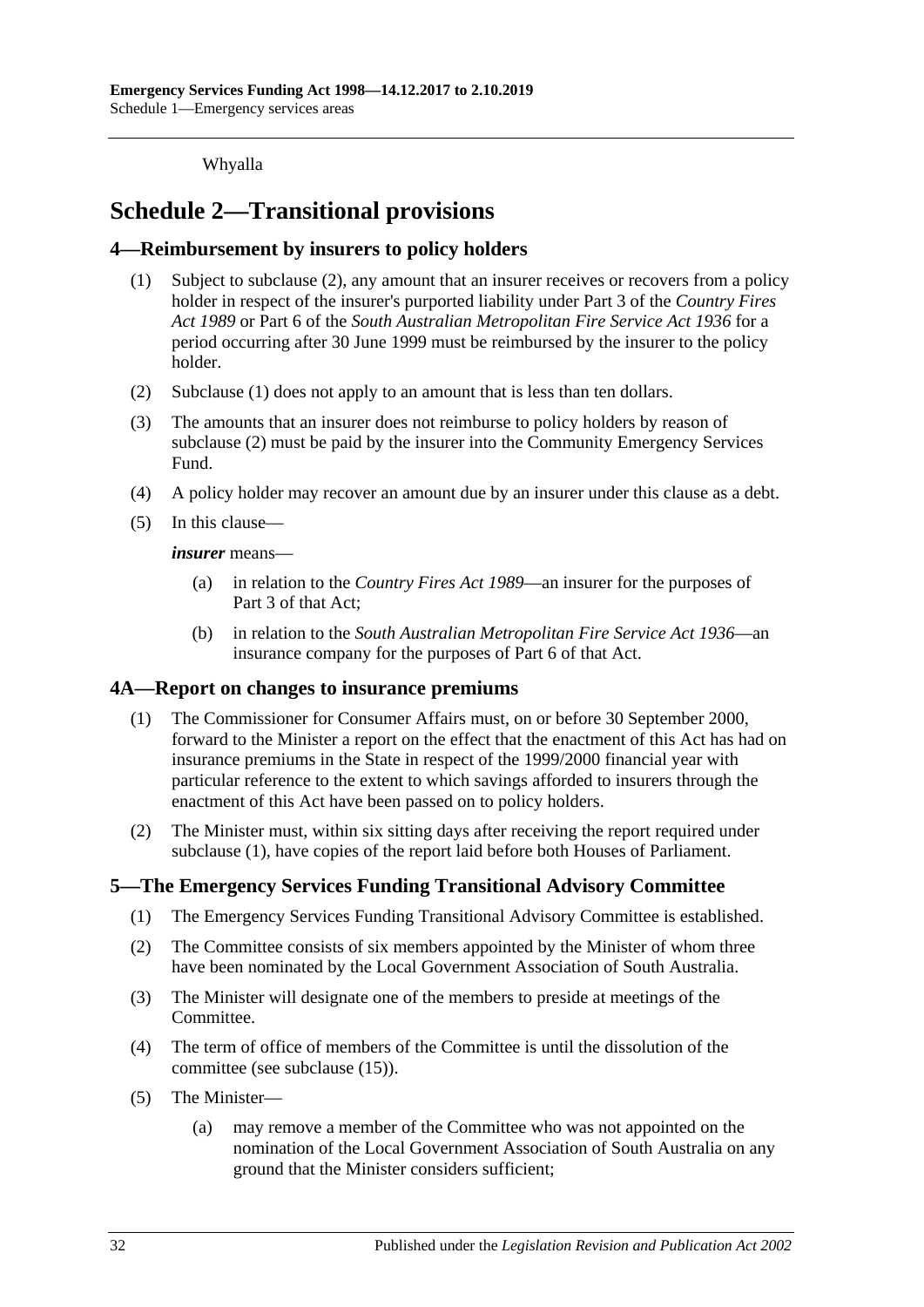- (b) must remove a member of the Committee appointed on the nomination of the Local Government Association of South Australia if requested to do so by the association.
- (6) The Local Government Association of South Australia may request the Minister to remove a member of the Committee appointed on its nomination on any ground that the association considers sufficient.
- (7) The office of a member of the Committee becomes vacant if the member—
	- (a) dies; or
	- (b) resigns by written notice to the Minister; or
	- (c) is removed from office by the Minister under [subclause](#page-31-7) (5).
- (8) On the occurrence of a vacancy in the membership of the Committee, a person will be appointed in accordance with this clause to the vacant office, but the validity of acts and proceedings of the Committee is not affected by the existence of a vacancy or vacancies in its membership.
- (9) A meeting of the Committee will be chaired by the member appointed to preside, or, in the absence of that member, a member chosen by those present.
- (10) A quorum of the Committee consists of four members of the Committee.
- (11) A decision carried by a majority of the votes of the members present at a meeting of the Committee is a decision of the Committee.
- (12) Each member present at a meeting of the Committee is entitled to one vote on any matter arising for decision at that meeting and, if the votes are equal, the person chairing the meeting is entitled to a second or casting vote.
- (13) The functions of the Committee are—
	- (a) to advise the Minister, at his or her request, on questions and arrangements relating to the transition from the previous method of funding emergency services to the funding of those services by means of levies under this Act; and
	- (b) such other functions as are determined by the Minister or are prescribed by regulation.
- (14) A member of the Committee is entitled to such fees and allowances as may be determined by the Governor.
- <span id="page-32-1"></span>(15) The Committee is dissolved at the expiration of 30 June 2001.

#### <span id="page-32-2"></span><span id="page-32-0"></span>**6—Crown to be taken to be owner of certain land**

- (1) The following provisions apply in relation to land referred to in [subclause](#page-33-0) (2) during the period from the commencement of this Act up to and including 30 June 2001:
	- (a) the Crown will be taken to be the owner of the land for the purposes of this Act; and
	- (b) section  $11(1)$  relates to the land as though it were referred to in subsection  $(2)$ of that section.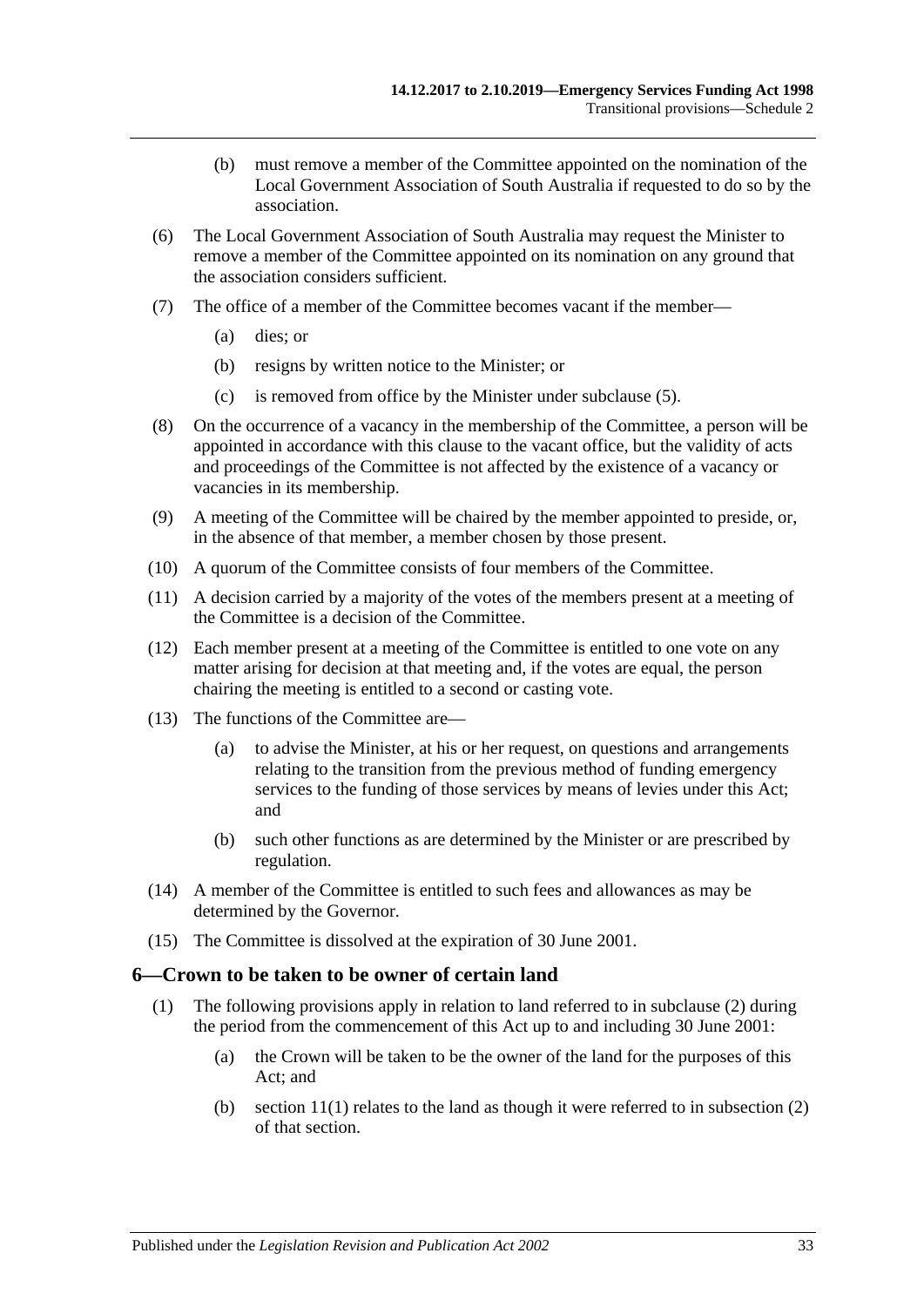- <span id="page-33-0"></span>(2) [Subclause](#page-32-2) (1) applies to land if—
	- (a) the land is under the care, control and management of a council; and
	- (b) the land is—
		- (i) dedicated land within the meaning of the *[Crown Lands Act](http://www.legislation.sa.gov.au/index.aspx?action=legref&type=act&legtitle=Crown%20Lands%20Act%201929) 1929* that has not been granted in fee simple; or
		- (ii) dedicated land within the meaning of the *[Crown Lands Act](http://www.legislation.sa.gov.au/index.aspx?action=legref&type=act&legtitle=Crown%20Lands%20Act%201929) 1929* that has been granted in fee simple in trust for the purposes for which the land was dedicated; or
		- (iii) land comprising—
			- park lands; or
			- a cemetery; or
			- a coastal reserve; or
			- a road reserve; and
	- (c) the land—
		- (i) is not used predominantly by the council for its operations; or
		- (ii) is not subject to one or more leases or licences granted by the council to another person for a rent or fee (except a nominal rent or fee) the term (or the aggregate of the terms) of which exceeds six months in any period of 12 months.
- (3) In this clause—

*coastal reserve* means land reserved or set apart for any purpose if any part of the land is within 50 metres of the sea at high water;

#### *park lands* means—

- (a) public parks and park lands including the park lands in the area of the corporation of the City of Adelaide; and
- (b) all other land declared or set apart as a park or reserve for the use and enjoyment of the public.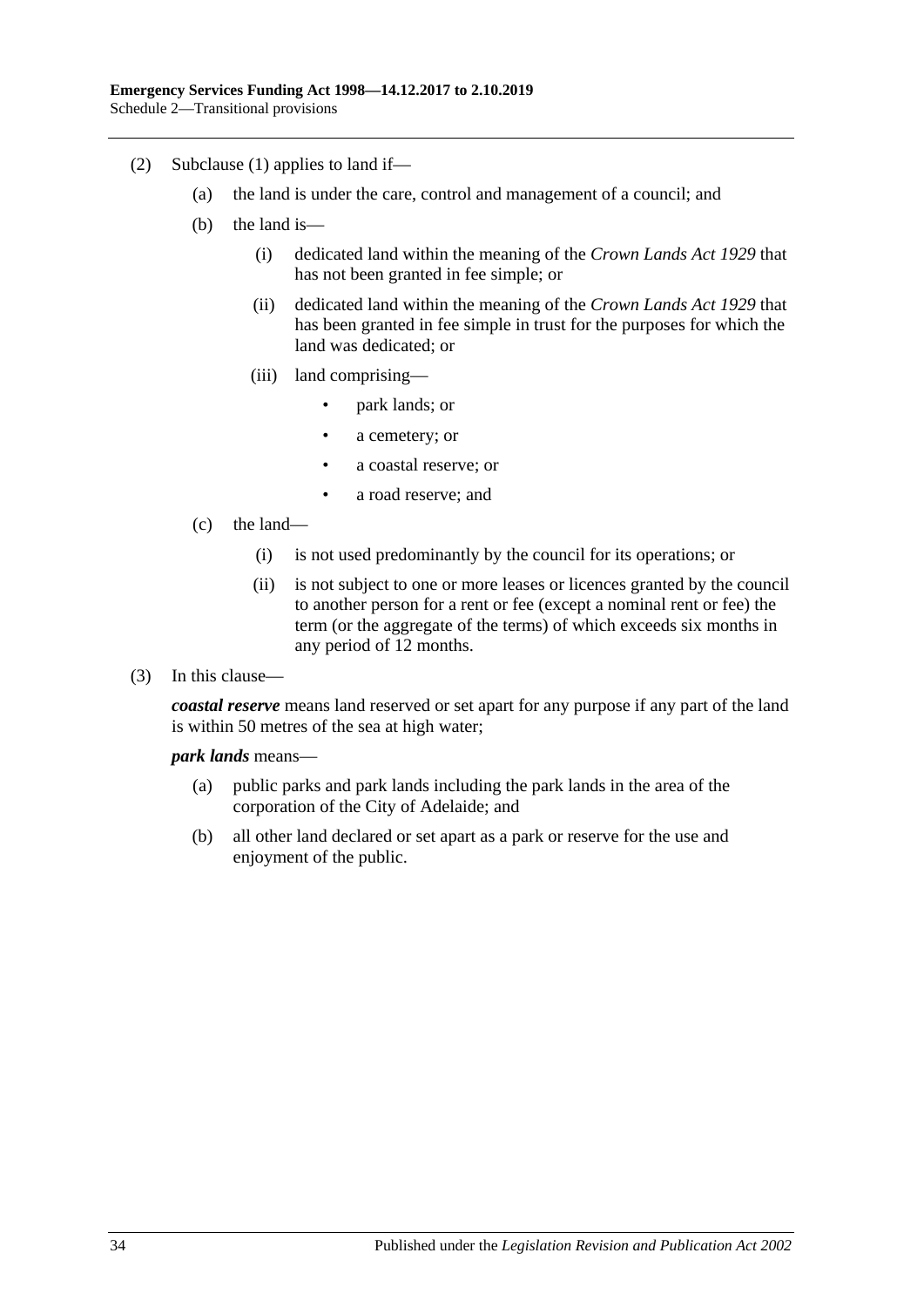## <span id="page-34-0"></span>**Legislative history**

## **Notes**

- Please note—References in the legislation to other legislation or instruments or to titles of bodies or offices are not automatically updated as part of the program for the revision and publication of legislation and therefore may be obsolete.
- Earlier versions of this Act (historical versions) are listed at the end of the legislative history.
- For further information relating to the Act and subordinate legislation made under the Act see the Index of South Australian Statutes or www.legislation.sa.gov.au.

## **Legislation amended by principal Act**

The *Emergency Services Funding Act 1998* amended the following:

*Country Fires Act 1989 South Australian Metropolitan Fire Service Act 1936 Valuation of Land Act 1971*

## **Principal Act and amendments**

#### New entries appear in bold.

| Year | N <sub>0</sub> | Title                                                                                         | Assent     | Commencement                                                                                                                                                                                                           |
|------|----------------|-----------------------------------------------------------------------------------------------|------------|------------------------------------------------------------------------------------------------------------------------------------------------------------------------------------------------------------------------|
| 1998 | 63             | <b>Emergency Services Funding</b><br>Act 1998                                                 | 10.9.1998  | 13.5.1999 except ss $3-9$ , $11-22$ ,<br>26—34 and Schs 1 & 2—30.6.1999<br>(Gazette 13.5.1999 p2502)                                                                                                                   |
| 1999 | 61             | <b>Emergency Services Funding</b><br>(Miscellaneous) Amendment<br>Act 1999                    | 19.8.1999  | 30.6.1999 except ss 4 and<br>$9(b)$ —(e)—19.8.1999: s 2                                                                                                                                                                |
| 2000 | $\overline{4}$ | District Court (Administrative and<br>Disciplinary Division) Amendment<br>Act 2000            | 20.4.2000  | Sch 1 (cl 13)-1.6.2000 (Gazette<br>18.5.2000 p2554)                                                                                                                                                                    |
| 2001 | 23             | Statutes Amendment (Corporations) 14.6.2001<br>Act 2001                                       |            | Pt 14 (s $73$ )—15.7.2001 being the day<br>on which the Corporations Act 2001 of<br>the Commonwealth came into operation:<br>Commonwealth of Australia Gazette No.<br>S 285, 13 July 2001 (Gazette 21.6.2001<br>p2270) |
| 2003 | 44             | <b>Statute Law Revision Act 2003</b>                                                          | 23.10.2003 | Sch 1-24.11.2003 (Gazette 13.11.2003<br>p4048)                                                                                                                                                                         |
| 2003 | 45             | <b>Emergency Services Funding</b><br>(Validation of Levy on Vehicles and<br>Vessels) Act 2003 | 30.10.2003 | 30.10.2003                                                                                                                                                                                                             |
| 2005 | 40             | Fire and Emergency Services Act<br>2005                                                       | 14.7.2005  | Sch 6 (cll 6 & 7)-1.10.2005 ( <i>Gazette</i><br>29.9.2005 p3547)                                                                                                                                                       |
| 2008 | 38             | <b>Statutes Amendment and Repeal</b><br>(Taxation Administration) Act 2008                    | 23.10.2008 | Pt 2 (ss 4-23)-1.7.2009 (Gazette<br>11.12.2008 p5475)                                                                                                                                                                  |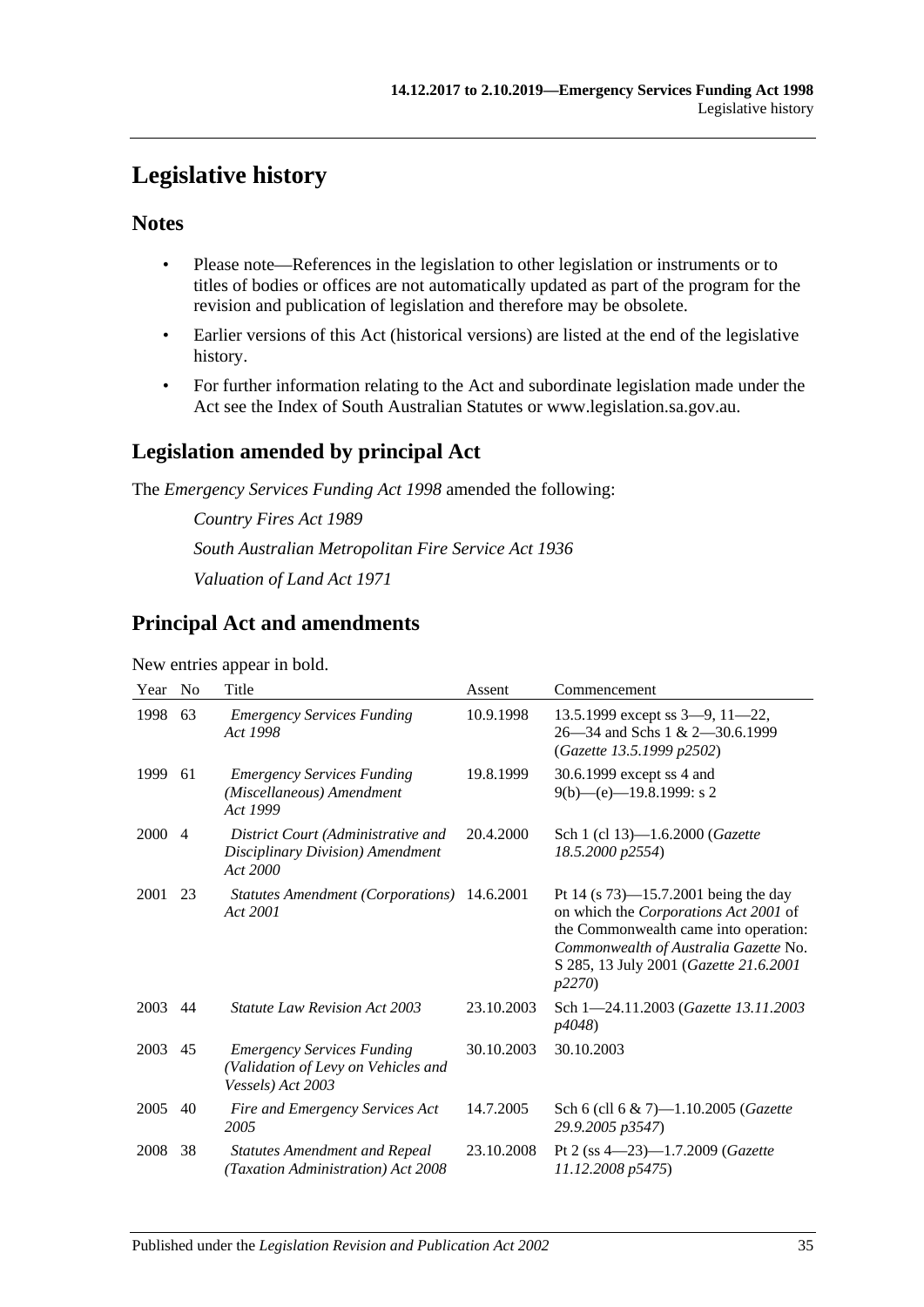#### **Emergency Services Funding Act 1998—14.12.2017 to 2.10.2019** Legislative history

| 2017 51 |    | <b>Statutes Amendment (SACAT</b><br>No 2) Act 2017                                | 28.11.2017 | Pt 13 (ss 70 to 76)-14.12.2017<br>(Gazette 12.12.2017 p4960)         |
|---------|----|-----------------------------------------------------------------------------------|------------|----------------------------------------------------------------------|
| 2016 29 |    | Real Property (Electronic<br>Conveyancing) Amendment Act 2016                     | 16.6.2016  | Sch 2—4.7.2016 (Gazette 30.6.2016)<br>p2761                          |
| 2009    | 84 | <b>Statutes Amendment (Public Sector</b><br>Consequential Amendments) Act<br>2009 | 10.12.2009 | Pt 55 (ss $112 - 114$ )-1.2.2010 ( <i>Gazette</i><br>28.1.2010 p320) |

## **Provisions amended**

New entries appear in bold.

Entries that relate to provisions that have been deleted appear in italics.

| Provision                  | How varied                            | Commencement |
|----------------------------|---------------------------------------|--------------|
| Long title                 | amended by 44/2003 s 3(1) (Sch 1)     | 24.11.2003   |
| Pt1                        |                                       |              |
| s <sub>2</sub>             | deleted by $44/2003$ s $3(1)$ (Sch 1) | 24.11.2003   |
| s <sub>3</sub>             |                                       |              |
| $s \; 3(1)$                |                                       |              |
| authorised officer         | inserted by $38/2008$ s 4(1)          | 1.7.2009     |
| Commissioner               | inserted by $38/2008$ s 4(1)          | 1.7.2009     |
| emergency service          | amended by 40/2005 Sch 6 cl 6(1), (2) | 1.10.2005    |
| non-reviewable<br>decision | inserted by $38/2008$ s $4(2)$        | 1.7.2009     |
| owner                      | amended by $61/1999$ s $3(a)$         | 30.6.1999    |
| <b>Tribunal</b>            | inserted by 51/2017 s 70              | 14.12.2017   |
| $s \frac{3}{1a}$           | inserted by $61/1999$ s $3(b)$        | 30.6.1999    |
| s <sub>4</sub>             | inserted by 38/2008 s 5               | 1.7.2009     |
| Pt 2                       | deleted by $61/1999 s 4$              | 19.8.1999    |
| Pt <sub>3</sub>            |                                       |              |
| Pt 3 Div 1                 |                                       |              |
| Pt 3 Div 1 Subdiv 1        |                                       |              |
| heading                    | inserted by 38/2008 s 6               | 1.7.2009     |
| s <sub>5</sub>             |                                       |              |
| s 5(1)                     | amended by 38/2008 s 7(1)             | 1.7.2009     |
| $s\ 5(2)$                  | amended by $61/1999$ s $5(a)$         | 30.6.1999    |
| $s\ 5(2a)$                 | inserted by $61/1999$ s $5(b)$        | 30.6.1999    |
|                            | amended by 38/2008 s 7(2)             | 1.7.2009     |
| $s\ 5(10)$                 | inserted by $61/1999$ s $5(c)$        | 30.6.1999    |
| s <sub>5A</sub>            | inserted by 61/1999 s 6               | 30.6.1999    |
| $s$ 5A(1)                  | amended by 38/2008 s 8(1)             | 1.7.2009     |
| $s$ 5A(2)                  | amended by 38/2008 s 8(1), (3)        | 1.7.2009     |
| $s$ 5A(3)                  | amended by 38/2008 s 8(1)             | 1.7.2009     |
| $s$ 5A(4)                  | amended by 38/2008 s 8(1), (2)        | 1.7.2009     |
| $s$ 5A $(5)$               | amended by 38/2008 s 8(2)             | 1.7.2009     |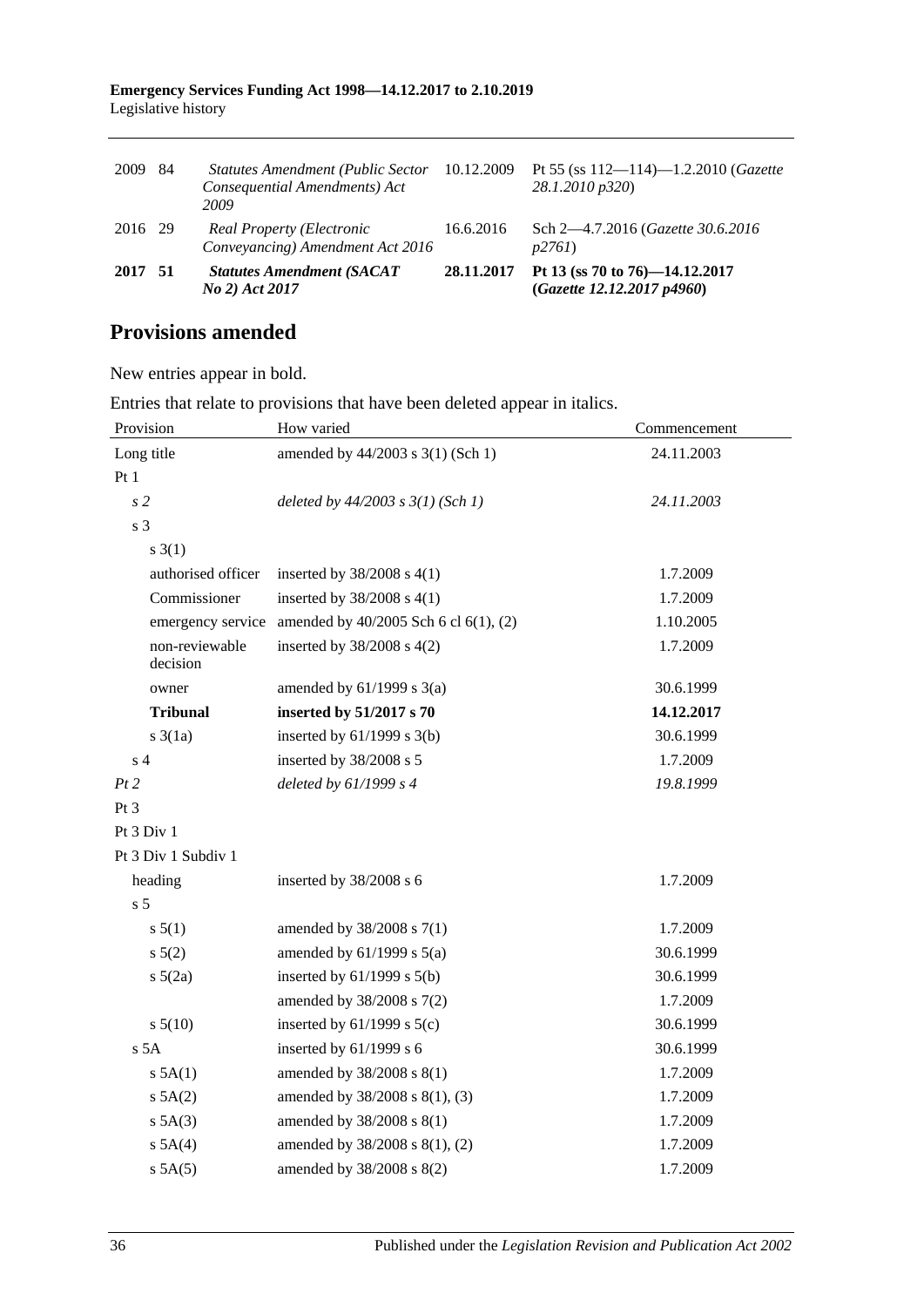|                                        | substituted by 51/2017 s 71                                                              | 14.12.2017  |
|----------------------------------------|------------------------------------------------------------------------------------------|-------------|
| s 5A(6)                                | substituted by 51/2017 s 71                                                              | 14.12.2017  |
| $s$ 5A $(7)$                           | amended by 38/2008 s 8(1)                                                                | 1.7.2009    |
| s <sub>8</sub>                         |                                                                                          |             |
| s(5)                                   |                                                                                          |             |
| the Local<br>Government<br>Regulations | deleted by 38/2008 s 9                                                                   | 1.7.2009    |
| Regulations                            | Local Government inserted by 38/2008 s 9                                                 | 1.7.2009    |
| the relevant day                       | substituted by 61/1999 s 7                                                               | 30.6.1999   |
| s 9                                    |                                                                                          |             |
| $s\,9(2)$                              | amended by 61/1999 s 8                                                                   | 30.6.1999   |
| $s \, 9(4)$                            | substituted by 51/2017 s 72                                                              | 14.12.2017  |
| $s\,9(4a)$                             | inserted by 51/2017 s 72                                                                 | 14.12.2017  |
| s <sub>10</sub>                        |                                                                                          |             |
| 10(1)                                  | amended by $61/1999$ s $9(a)$                                                            | 30.6.1999   |
| s 10(5)                                | amended by $61/1999$ s $9(b)$                                                            | 19.8.1999   |
| s 10(5a)                               | inserted by $61/1999$ s $9(c)$                                                           | 19.8.1999   |
| 10(6)                                  | (c) deleted by $61/1999$ s $9(d)$                                                        | 19.8.1999   |
| s 10(7)                                | amended by $61/1999$ s $9(e)$                                                            | 19.8.1999   |
| s 10(8)                                | amended by $61/1999$ s $9(f)$                                                            | 30.6.1999   |
| s11                                    | amended by 61/1999 s 10                                                                  | 30.6.1999   |
|                                        | expired: $s$ 11(5)—omitted under Legislation<br><b>Revision and Publication Act 2002</b> | (30.6.2002) |
| s 12                                   |                                                                                          |             |
| s $12(1)$ and $(2)$                    | amended by 38/2008 s 10                                                                  | 1.7.2009    |
| s 12(3)                                | amended by 61/1999 s 11                                                                  | 30.6.1999   |
|                                        | amended by 38/2008 s 10                                                                  | 1.7.2009    |
| s $12(4)$ - (6)                        | amended by 38/2008 s 10                                                                  | 1.7.2009    |
| s 13                                   |                                                                                          |             |
| s $13(1)$ and $(2)$                    | amended by 38/2008 s 11                                                                  | 1.7.2009    |
| s 13(3)                                | amended by 38/2008 s 11                                                                  | 1.7.2009    |
|                                        | substituted by 51/2017 s 73                                                              | 14.12.2017  |
| $s 13(4)$ and $(5)$                    | inserted by 51/2017 s 73                                                                 | 14.12.2017  |
| s 14                                   | substituted by 61/1999 s 12                                                              | 30.6.1999   |
| s 15                                   |                                                                                          |             |
| s 15(1)                                | amended by 61/1999 s 13                                                                  | 30.6.1999   |
|                                        | amended by 38/2008 s 12                                                                  | 1.7.2009    |
| s 16                                   |                                                                                          |             |
| s 16(1)                                | amended by 61/1999 s 14                                                                  | 30.6.1999   |
|                                        | amended by 38/2008 s 13(1)                                                               | 1.7.2009    |
| s16(2)                                 | amended by 38/2008 s 13(2)                                                               | 1.7.2009    |
| s 16(4)                                | amended by 38/2008 s 13(1)                                                               | 1.7.2009    |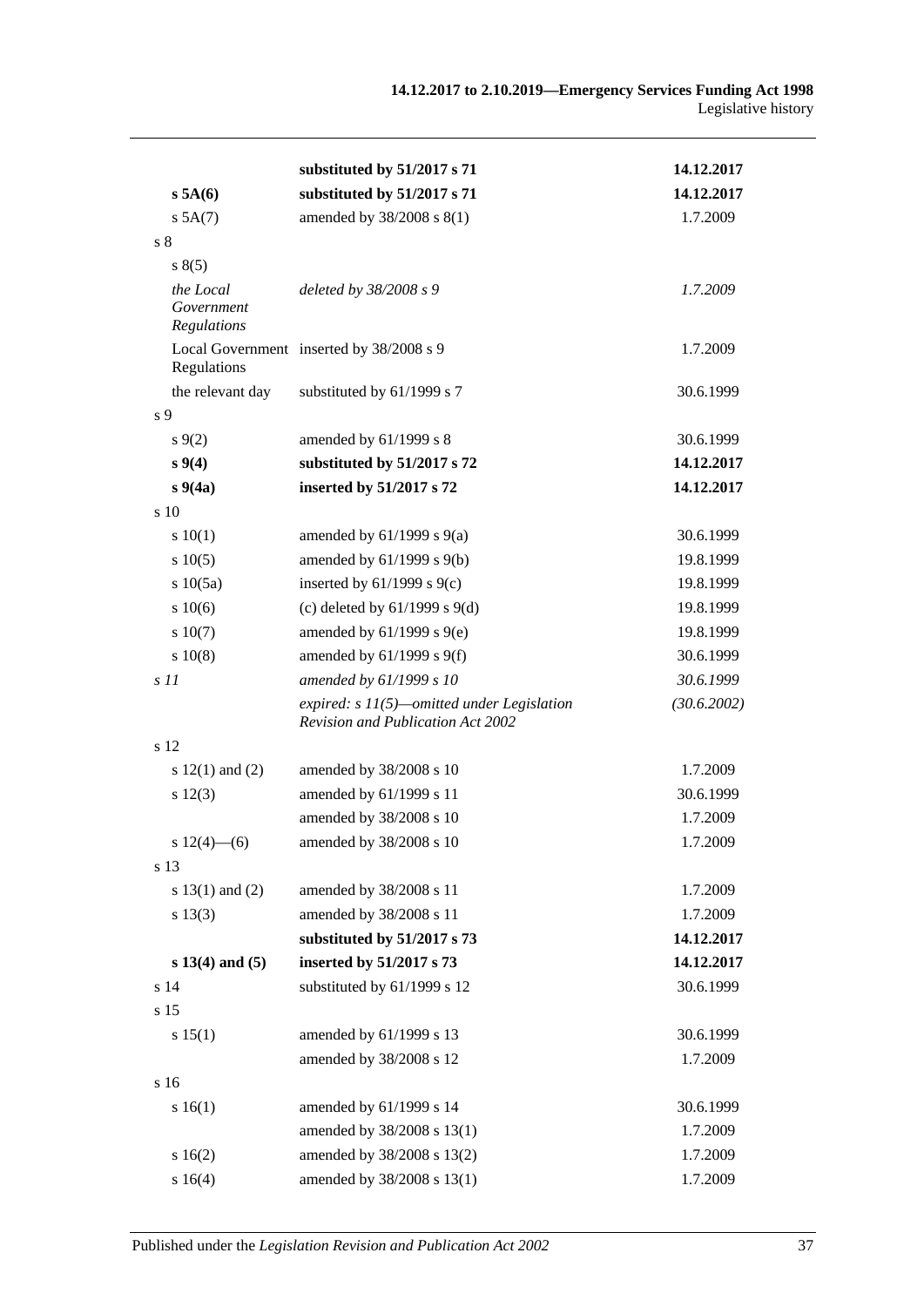#### **Emergency Services Funding Act 1998—14.12.2017 to 2.10.2019** Legislative history

| s 17                                           | substituted by 38/2008 s 14                                               | 1.7.2009   |
|------------------------------------------------|---------------------------------------------------------------------------|------------|
| ss 17A and 17B                                 | inserted by 38/2008 s 14                                                  | 1.7.2009   |
| Pt 3 Div 1 Subdiv 2                            | inserted by 38/2008 s 14                                                  | 1.7.2009   |
| Pt 3 Div 1 Subdiv 3                            | inserted by 38/2008 s 14                                                  | 1.7.2009   |
| Pt 3 Div 1 Subdiv 4                            |                                                                           |            |
| heading                                        | inserted by 38/2008 s 14                                                  | 1.7.2009   |
| ss 17N-17R                                     | inserted by 38/2008 s 14                                                  | 1.7.2009   |
| s 18                                           |                                                                           |            |
| s 18(1)                                        | amended by 38/2008 s 15                                                   | 1.7.2009   |
| s 19                                           | deleted by 38/2008 s 16                                                   | 1.7.2009   |
| $\frac{1}{20}$                                 |                                                                           |            |
| $s \ 20(1)$                                    | amended by 38/2008 s 17(1), (2)                                           | 1.7.2009   |
| $s$ 20(2), (4), (5),<br>$(7)$ — $(9)$ , $(11)$ | amended by 38/2008 s 17(1)                                                | 1.7.2009   |
| $s\,20(13)$                                    | amended by 84/2009 s 112                                                  | 1.2.2010   |
| $s\,20(14)$                                    | deleted by 29/2016 Sch 2                                                  | 4.7.2016   |
| s 21                                           |                                                                           |            |
| $s \, 21(1)$                                   | amended by 38/2008 s 18(1)                                                | 1.7.2009   |
|                                                | amended by $51/2017$ s $74(1)$ , (2)                                      | 14.12.2017 |
| $s\ 21(2)$                                     | amended by 38/2008 s 18(2)                                                | 1.7.2009   |
|                                                | amended by $51/2017$ s $74(3)$ — (6)                                      | 14.12.2017 |
| s <sub>22</sub>                                | substituted by 38/2008 s 19                                               | 1.7.2009   |
| ss 22A and 22B                                 | inserted by 38/2008 s 19                                                  | 1.7.2009   |
| Pt 3 Div 1 Subdiv 5                            | inserted by 38/2008 s 19                                                  | 1.7.2009   |
| Pt 3 Div 1 Subdiv 6                            | inserted by 38/2008 s 19                                                  | 1.7.2009   |
| Pt 3 Div 2                                     |                                                                           |            |
| s 23                                           |                                                                           |            |
| $s\,23(2)$                                     | amended by 84/2009 s 113                                                  | 1.2.2010   |
| s 24                                           |                                                                           |            |
| $s\,24(2)$                                     | amended by $45/2003$ s $2(1)$                                             | 30.10.2003 |
| $s\,24(2a)$                                    | inserted by $45/2003$ s $2(2)$                                            | 30.10.2003 |
| $s\,24(7)$                                     | amended by $61/1999$ s $15(a)$ , (b)                                      | 30.6.1999  |
| $s\,24(8)$                                     | amended by $61/1999$ s $15(c)$                                            | 30.6.1999  |
| s 26                                           |                                                                           |            |
| $s \; 26(4)$                                   | amended by 4/2000 s 9(1) (Sch 1 cl 13)                                    | 1.6.2000   |
|                                                | substituted by 51/2017 s 75                                               | 14.12.2017 |
| $s \; 26(4a)$                                  | inserted by 51/2017 s 75                                                  | 14.12.2017 |
| s 27                                           |                                                                           |            |
| $s \, 27(1)$                                   | s 27 amended and redesignated as $s$ 27(1) by<br>$38/2008$ s $20(1)$ —(3) | 1.7.2009   |
|                                                | amended by 84/2009 s 114                                                  | 1.2.2010   |
| $s\,27(2)$                                     | inserted by 38/2008 s 20(3)                                               | 1.7.2009   |
|                                                |                                                                           |            |

Pt 4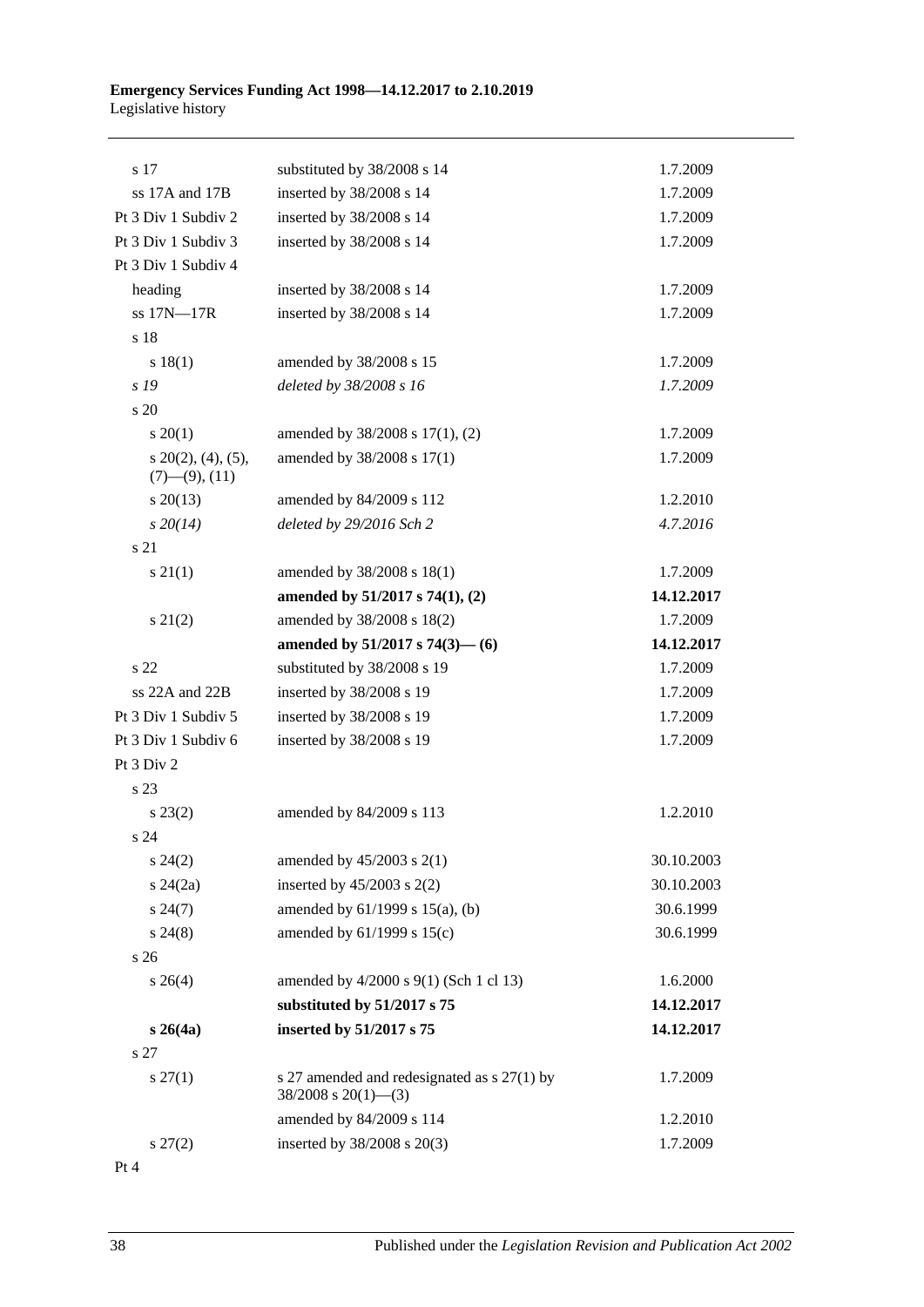| s 28                     |                                                          |            |
|--------------------------|----------------------------------------------------------|------------|
| $s\,28(3)$               | amended by 61/1999 s 16                                  | 30.6.1999  |
| $s\,28(4)$               | amended by $40/2005$ Sch 6 cl $7(1)$ —(3)                | 1.10.2005  |
| $Pt\,5$                  |                                                          |            |
| s 31                     | substituted by 38/2008 s 21                              | 1.7.2009   |
| s <sub>31A</sub>         | inserted by 38/2008 s 21                                 | 1.7.2009   |
| s 32                     |                                                          |            |
| $s \, 32(1)$             | amended by $38/2008$ s $22(1)$ —(3)                      | 1.7.2009   |
| $s \, 32(2)$             | amended by 61/1999 s 17                                  | 30.6.1999  |
| $s \, 32(3)$             | substituted by 23/2001 s 73                              | 15.7.2001  |
| s 33                     |                                                          |            |
| $s \, 33(1)$             | amended by $61/1999$ s $18(a)$ , (b)                     | 30.6.1999  |
| s $33(3)$ — $(5)$        | inserted by $61/1999$ s $18(c)$                          | 30.6.1999  |
| $s$ 33 $A$               | inserted by 61/1999 s 19                                 | 30.6.1999  |
| $s \, 33A(1)$            | amended by 38/2008 s 23                                  | 1.7.2009   |
| Sch 1                    | designated as cll 1 and 2 by $44/2003$ s 3(1)<br>(Sch 1) | 24.11.2003 |
| Sch 2                    | heading amended by $44/2003$ s 3(1) (Sch 1)              | 24.11.2003 |
| heading preceding<br>cl1 | deleted by $44/2003$ s $3(1)$ (Sch 1)                    | 24.11.2003 |
| $ell 1 - 3$              | deleted by $44/2003$ s $3(1)$ (Sch 1)                    | 24.11.2003 |
| heading preceding<br>cl4 | deleted by $44/2003$ s $3(1)$ (Sch 1)                    | 24.11.2003 |
| cl 4A                    | inserted by $61/1999$ s 20                               | 30.6.1999  |

## **Transitional etc provisions associated with Act or amendments**

## *Emergency Services Funding (Validation of Levy on Vehicles and Vessels) Act 2003*

## **2—Interpretation**

In this Act, unless the contrary intention appears—

*Act* means the *[Emergency Services Funding Act](http://www.legislation.sa.gov.au/index.aspx?action=legref&type=act&legtitle=Emergency%20Services%20Funding%20Act%201998) 1998*;

*levy* means the levy under Part 3 Division 2 of the Act;

*notice* means the notice under section 24 of the Act, published in the Gazette on 2 June 1999, declaring the amount of the levy (*Gazette 30.10.2003 p2917*);

*relevant financial years* means the 2001/2002, 2002/2003 and 2003/2004 financial years.

## **3—Validation of certain administrative acts and payments**

(1) Despite the terms of the notice and any provision of the Act, the notice applies in all respects, and will be taken to have always so applied, in relation to the relevant financial years as if the relevant financial years were specified in the notice as financial years in relation to which the notice applies.